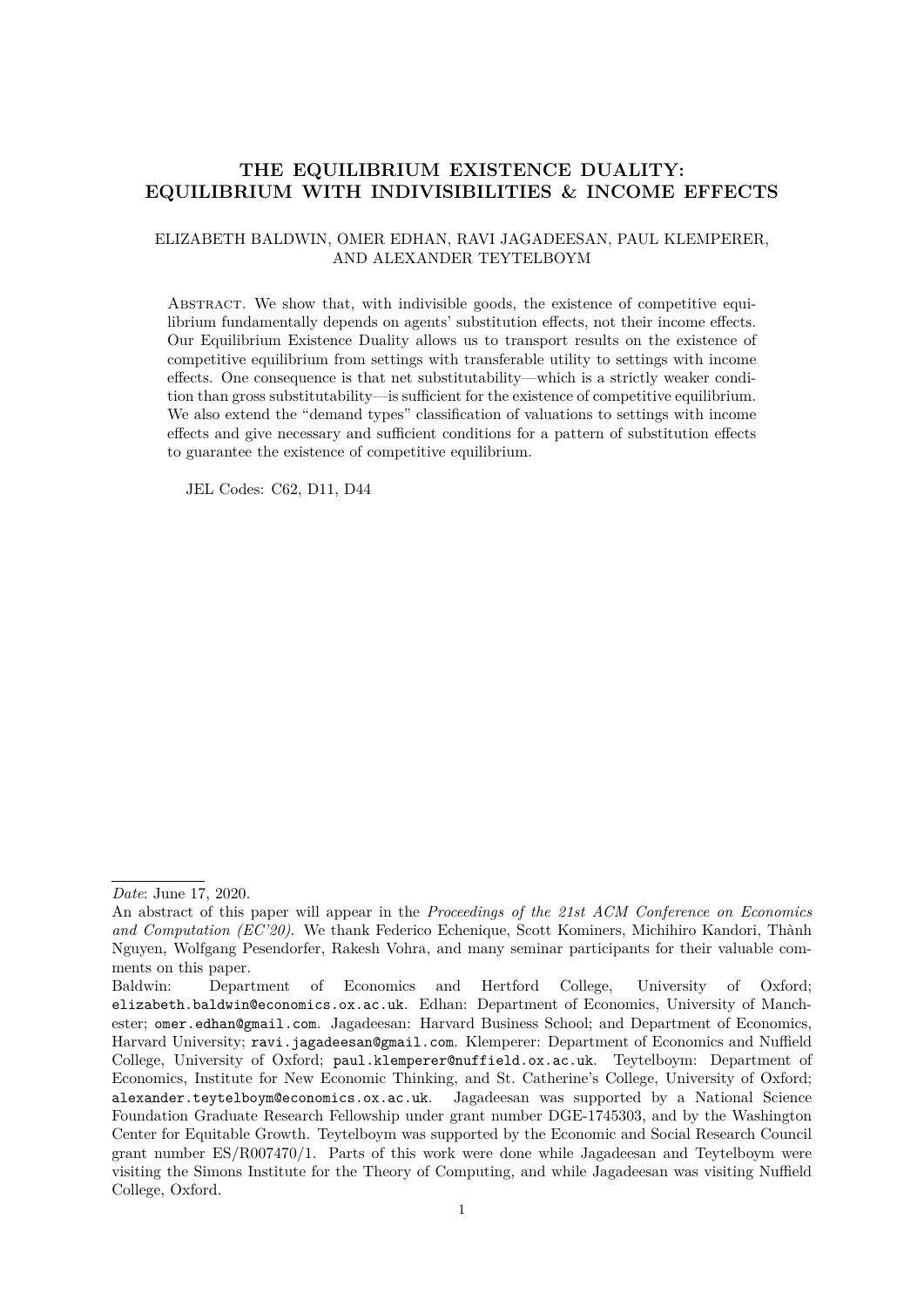#### 1. INTRODUCTION

This paper shows that, when goods are indivisible and there are income effects, the existence of competitive equilibrium fundamentally depends on agents' substitution effects i.e., the effects of compensated price changes on agents' demands. We provide general existence results that do not depend on income effects.

In contrast to the case of divisible goods, competitive equilibrium does not generally exist in settings with indivisible goods (Henry, 1970). Moreover, most previous results about when equilibrium does exist with indivisible goods assume that utility is transferable ruling out income effects but allowing tractable characterizations of (Pareto-)efficient allocations and aggregate demand t[hat can be e](#page-38-0)xploited to analyze competitive equilibrium.<sup>1</sup> But understanding the role of income effects is important for economies with indivisible goods, as these goods may comprise large fractions of agents' budgets. Furthermore, in the presence of income effects, the distribution of wealth among agents affec[ts](#page-1-0) both Pareto efficiency and aggregate demand, making it necessary to develop new methods to analyze competitive equilibrium with indivisible goods.

The cornerstone of our analysis is an application of the relationship between Marshallian and Hicksian demand. As in classical demand theory, Hicksian demand is defined by fixing a utility level and minimizing the expenditure of obtaining it. We combine Hicksian demands to construct a family of "Hicksian economies" in which prices vary, but agents' utilities—rather than their endowments—are held constant. Our key result, which we call the Equilibrium Existence Duality, states that competitive equilibria exist for all endowment allocations if and only if competitive equilibria exist in the Hicksian economies for all utility levels.

Preferences in each Hicksian economy reflect agents' substitution effects. Therefore, by the Equilibrium Existence Duality, the existence of competitive equilibrium fundamentally depends on substitution effects. Moreover, as fixing a utility level precludes income effects, agents' preferences are quasilinear in each Hicksian economy. Hence, the Equilibrium Existence Duality allows us to transport (and so generalize) *any* necessary or sufficient condition for equilibrium existence from settings with transferable utility to settings with income effects.<sup>2</sup> In particular, our most general existence result gives a necessary and sufficient condition for a pattern of agents' substitution effects to guarantee the existence of competitive equilibrium in the presence of income effects.

<sup>&</sup>lt;sup>1</sup>For example, methods based on integer programming (see, e.g., Koopmans and Beckmann (1957), Bikhchandani and Mamer (1997), Ma (1998), Candogan et al. (2015), and Tran and Yu (2019)) rely on characterizations of the set of Pareto-efficient allocations as the solutions to a welfare maximization problem, while methods based on convex programming (see, e.g., Murota (2003), Ikebe et al. (2015), and Candogan, Epitropou, and Vohra (2020)) and tropical geometry (B[aldwin and Klemperer,](#page-38-1) 2014, [2019](#page-38-1)) [rely on representing aggregate de](#page-37-0)m[and](#page-38-2) [as the](#page-38-2) [demand of a repre](#page-37-1)s[entat](#page-37-1)ive ag[ent.](#page-39-0)

<span id="page-1-0"></span><sup>2</sup>Outside the case of substitutes (which we describe in detail), Bikhchandani and Mamer [\(1997](#page-39-0)) and Ma (1998) gave necessary and sufficient conditions on profiles of [valuations, an](#page-38-3)d [Candogan et al.](#page-38-4) (2015) [gave sufficient conditions on agen](#page-37-2)t[s' ind](#page-37-2)ividual valuations, for the [existence of competitive equil](#page-37-3)i[brium](#page-37-4) in transferable utility economies.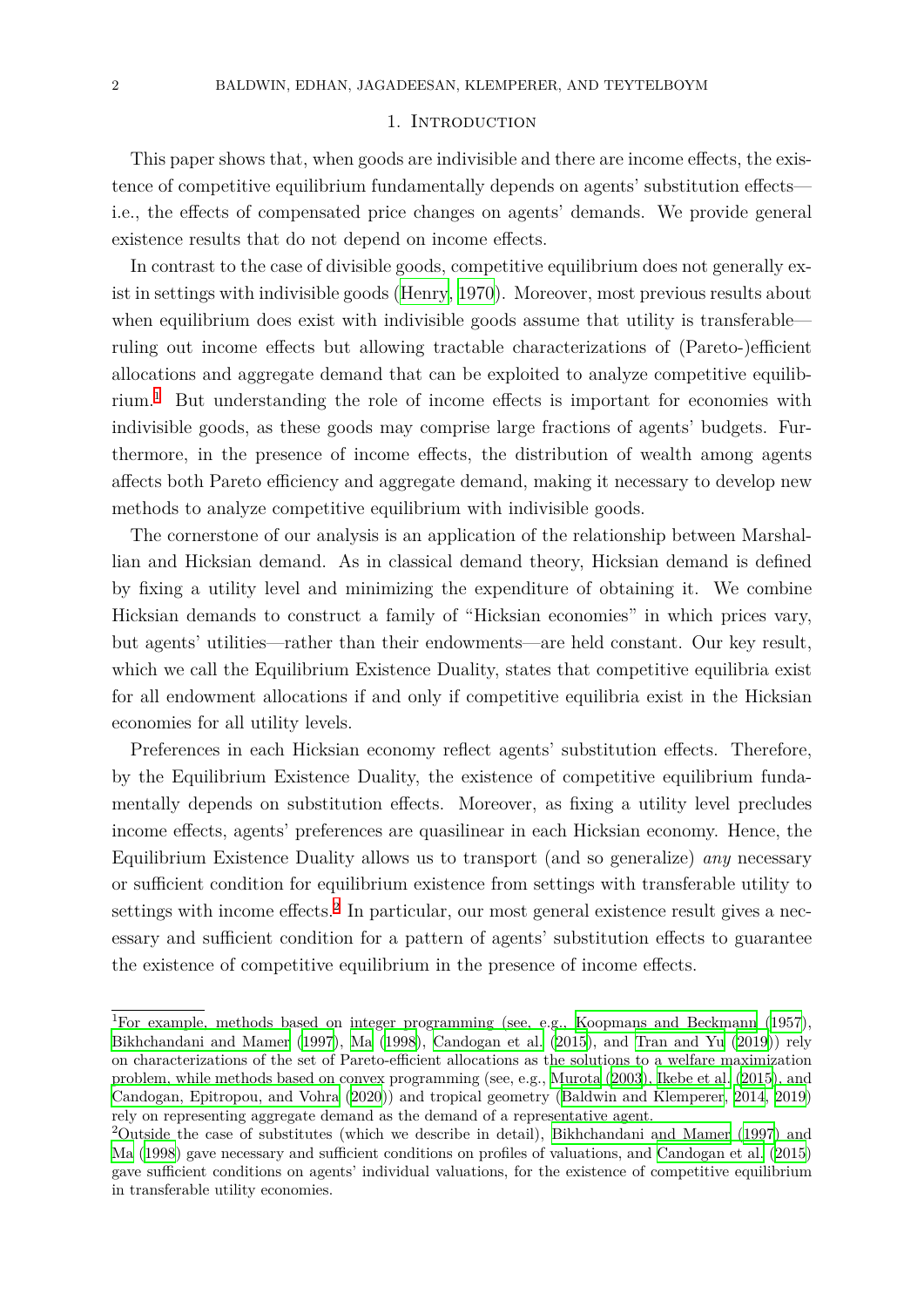Consider, for example, the case of substitutable goods in which each agent demands at most one unit of each good. With transferable utility, substitutability is sufficient for the existence of competitive equilibrium (Kelso and Crawford, 1982) and defines a maximal domain for existence (Gul and Stacchetti, 1999). With income effects, Fleiner et al. (2019) showed that competitive equilibrium exists under gross substitutability. The Equilibrium Existence Duality tells us that, with i[ncome effects, compe](#page-38-5)ti[tive e](#page-38-5)quilibrium in fact exists under *net* substituta[bility and that net subst](#page-37-5)itutability defines a [maximal dom](#page-37-6)a[in for](#page-37-6) existence. Moreover, we show that gross substitutability implies net substitutability; the reverse direction is not true in the presence of income effects.

An implication of our results is that it is unfortunate that Kelso and Crawford (1982), and much of the subsequent literature, used the term "gross substitutes" to refer to a condition on quasilinear preferences. Indeed, gross and net substitutability are equivalent without income effects, and our work shows that it is net su[bstitutability, not gross sub](#page-38-5)stitutability, that is critical to the existence of competitive equilibrium with substitutes.<sup>3</sup>

To appreciate the distinction between gross and net substitutability, suppose that Martine owns a house and is thinking about selling her house and buying one of two different other houses: a spartan one and a luxurious one (Quinzii, 1984). If the price of he[r](#page-2-0) own house increases, she may wish to buy the luxurious house instead of the spartan one—exposing a gross complementarity between her existing house and the spartan one. However, Martine regards the houses as net substit[utes: the com](#page-38-6)plementarity emerges entirely due an income effect. Competitive equilibrium is therefore guaranteed to exist in economies with Martine if all other agents see the goods as net substitutes, despite the presence of gross complementarities.

Our most general equilibrium existence theorem characterizes the combinations of substitution effects that guarantee the existence of competitive equilibrium. It is based on Baldwin and Klemperer's (2019) classification of valuations into "demand types." A demand type is defined by the set of vectors that summarize the possible ways in which demand can change in response to a small generic price change. For example, the set [of all substitutes valuat](#page-37-4)io[ns for](#page-37-4)ms a demand type, as does the set of all complements valuations, etc.

Applying Baldwin and Klemperer's taxonomy to changes in Hicksian demands, we see that their definition easily extends to general utility functions, capturing agents' substitution effects. Examples of demand types in our setting with income effects, therefore, include the [set of all net substitutes](#page-37-4) preferences, the set of all net complements preferences, etc. The Equilibrium Existence Duality then makes it straightforward that the Unimodularity Theorem<sup>4</sup>—which encompasses many standard results on the existence of

<sup>3</sup>Kelso and Crawford (1982) [w](#page-2-1)ere aware of the equivalence between gross and net substitutability in their setting (see their Footnote 1) but used the term "gross substitutes" due to an analogy of their arguments for existence with tâtonnement from general equilibrium theory.

<span id="page-2-1"></span><span id="page-2-0"></span><sup>4</sup>See Theorem 4.3 of Baldwin and Klemperer (2019); an earlier version was given by Danilov et al. (2001).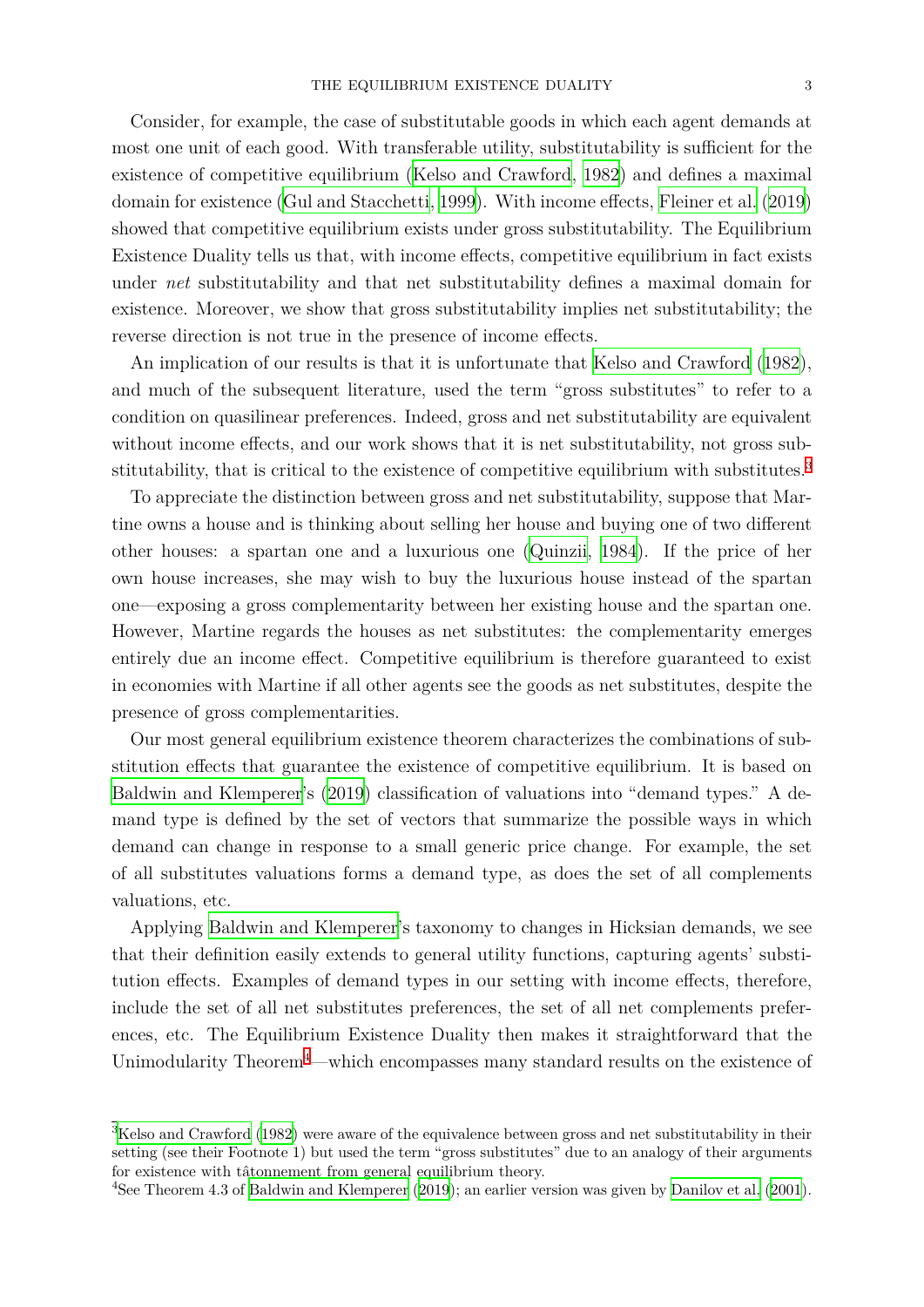competitive equilibrium as special cases<sup>5</sup>—is unaffected by income effects. Therefore, as with the case of substitutes, conditions on complementarities and substitutabilities that guarantee the existence of competitive equilibrium in settings with transferable utility translate to conditions on net comple[me](#page-3-0)ntarities and substitutabilities that guarantee the existence of competitive equilibrium in settings with income effects. In particular, there are patterns of net complementarities that are compatible with the existence of competitive equilibrium.

Our results may have significant implications for the design of auctions that seek competitive equilibrium outcomes, and in which bidders face financing constraints. For example, they suggest that versions of the Product-Mix Auction (Klemperer, 2008), used by the Bank of England since the Global Financial Crisis, may work well in this context.

Several other papers have considered the existence of competitive equilibrium in the presence of indivisibilities and income effects. Quinzii (1984), Gale [\(1984\), a](#page-38-7)nd [Sv](#page-38-7)ensson (1984) showed the existence of competitive equilibrium in a housing market economy in which agents have unit demand and endowments. Building on those results, Kaneko and Yamamoto (1986), van der Laan et al. (1997, [2002\),](#page-38-6) a[nd](#page-38-6) Yang [\(2000\) an](#page-37-7)alyze[d settings](#page-39-1) [with m](#page-39-1)ultiple goods, but restricted attention to separable preferences. By contrast, our results—even for the case of substitutes—allow for interactions between [the demand](#page-38-8) [for differen](#page-38-8)t [good](#page-38-8)s. [We also clarify th](#page-39-2)e [role](#page-39-2) [of net](#page-39-3) subst[itutab](#page-39-4)i[lity fo](#page-39-4)r the existence of competitive equilibrium.

In a different direction, Danilov et al. (2001) proved a version of the sufficiency direction of the Unimodularity Theorem for settings with income effects. Danilov et al. (2001) also defined domains of preferences using an optimization problem that turns out to be equivalent to the exp[enditure minimizat](#page-37-8)ion problem. However, they did not note the connection to the expenditure minimization problem or Hick[sian demand, and, as](#page-37-8) a result, did not interpret their sufficient conditions in terms of substitution effects or establish the role of substitution effects in determining the existence of equilibrium.

We proceed as follows. Section 2 describes our setting—an exchange economy with indivisible goods and money. Section 3 develops the Equilibrium Existence Duality. Since the existing literature has focused mostly on the case in which indivisible goods are substitutes, we consider that c[ase](#page-4-0) in Section 4. Section 5 develops demand types for settings with income effects and states o[ur](#page-8-0) Unimodularity Theorem with Income Effects. Section 6 remarks on implications for auction design, and Section 7 is a conclusion. Appendix A proves the Equilibrium Existence Du[al](#page-12-0)ity. App[en](#page-18-0)dix B proves the connection between gross and net substitutability. Appendices C and D adapt t[he](#page-27-0) proofs of results from th[e l](#page-26-0)[ite](#page-28-0)rature to our setting.

<span id="page-3-0"></span><sup>&</sup>lt;sup>5</sup>It generalizes the quasilinear case of Kelso and Crawford (1982), and results of Sun and Yang (2006), Milgrom and Strulovici (2009), Hatfield et al. (2013), and Teytelboym (2014).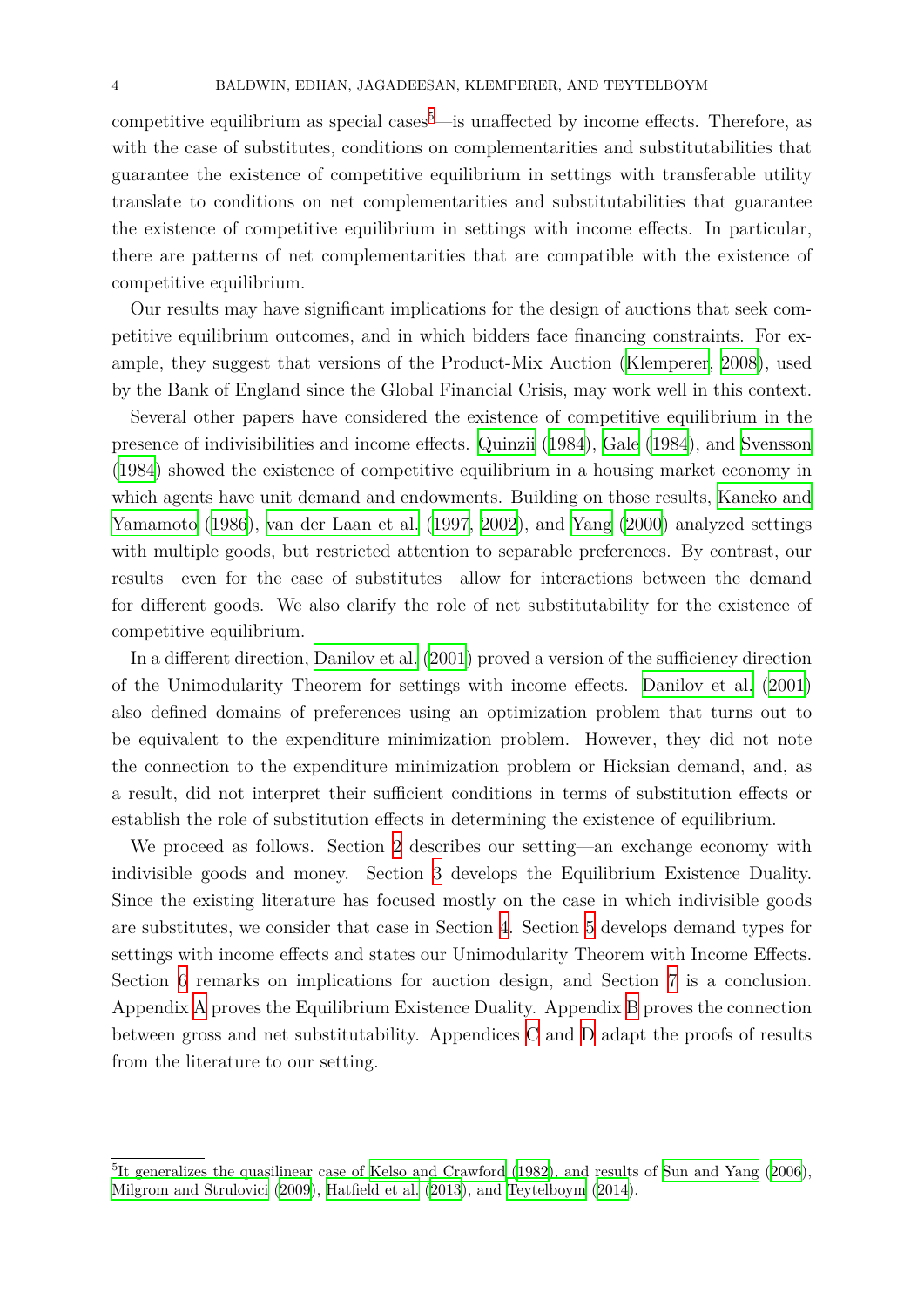#### 2. THE SETTING

<span id="page-4-0"></span>We work with a model of exchange economies with indivisibilities—adapted to allow for income effects. There is a finite set *J* of agents, a finite set *I* of indivisible goods, and a divisible numéraire that we call "money." We allow goods to be undesirable, i.e., to be "bads." We fix a *total endowment*  $y_I \in \mathbb{Z}^I$  of goods in the economy.<sup>6</sup>

2.1. **Preferences and Marshallian Demand.** Each agent  $j \in J$  has a finite set  $X_I^j \subseteq$  $\mathbb{Z}^I$  of *feasible bundles* of indivisible goods and a lower bound  $\underline{x}_0^j \geq -\infty$  on her consumption of money. As bundles that specify negative consumption of some goods can be feasible, our setting implicitly allows for production.<sup>7</sup> The principal cases of  $x_0^j$  $y_0^j$  are  $\underline{x}_0^j = -\infty$ , in which case all levels of consumption of money are feasible, and  $\underline{x}_0^j = 0$ , in which case the consumption of money must be positive. Hence, the set of feasible consumption bundles for agent *j* is  $X^j = (\underline{x}_0^j)$  $\chi^j(0,\infty) \times X^j_I$ *I*<sup>*j*</sup>. Given a [b](#page-4-2)undle  $\mathbf{x} \in X^j$ , we let  $x_0$  denote the amount of money in **x** and  $\mathbf{x}_I$  denote the bundle of goods specified by **x***,* so  $\mathbf{x} = (x_0, \mathbf{x}_I)$ .

The utility levels of agent *j* lie in the range  $(\underline{u}^j, \overline{u}^j)$ , where  $-\infty \leq \underline{u}^j < \overline{u}^j \leq \infty$ . Furthermore, each agent *j* has a *utility function*  $U^j: X^j \to (\underline{u}^j, \overline{u}^j)$  that we assume to be continuous and strictly increasing in  $x_0$ , and to satisfy

(1) 
$$
\lim_{x_0 \to (\underline{x}_0^j)^+} U^j(x_0, \mathbf{x}_I) = \underline{u}^j \quad \text{and} \quad \lim_{x_0 \to \infty} U^j(x_0, \mathbf{x}_I) = \overline{u}^j
$$

for all  $\mathbf{x}_I \in X_I^j$ *I .* Condition (1) requires that some consumption of money above the minimum level  $x_0^j$  be essential to agent *j*.<sup>8</sup> We let  $p_0 = 1$ .

Given an endowment  $\mathbf{w} = (w_0, \mathbf{w}_I) \in X^j$  of a feasible consumption bundle and a price vector  $\mathbf{p}_I \in \mathbb{R}^I$  $\mathbf{p}_I \in \mathbb{R}^I$  $\mathbf{p}_I \in \mathbb{R}^I$ , agent *j*'s *Mar[sh](#page-4-3)allian demand* for goods is

<span id="page-4-3"></span>
$$
D_{\mathbf{M}}^{j}(\mathbf{p}_{I}, \mathbf{w}) = \left\{ \mathbf{x}_{I}^{*} \middle| \mathbf{x}^{*} \in \underset{\mathbf{x} \in X^{j}|\mathbf{p} \cdot \mathbf{x} \leq \mathbf{p} \cdot \mathbf{w}}{\arg \max} U^{j}(\mathbf{x}) \right\}.
$$

As usual, Marshallian demand is given by the set of bundles of goods that maximize an agent's utility, subject to a budget constraint, given a price vector and an endowment. An *income effect* is a change in an agent's Marshallian demand induced by a change in her money endowment, holding prices fixed.<sup>9</sup>

 ${}^{6}$ In particular, we allow for multiple units of some goods to be present in the aggregate, unlike Gul and Stacchetti (1999) and Candogan et al. (2015).

<sup>&</sup>lt;sup>7</sup>Technological constraints on production (in the sense of Hatfield et al. (2013) and Fleiner et al. (2019)) can be represented by the possibility that some bundles of goods are infeasible for an agent to consume (see Example 2.15 in Baldwin and Klemperer (2014)).

<span id="page-4-2"></span><span id="page-4-1"></span> ${}^{8}$ [Henry](#page-37-5) (19[70, pa](#page-37-5)ges 5[43–544\),](#page-37-1) Mas-Colell [\(19](#page-37-1)77, Theorem 1(i)), and Demange and Gale (1985, Equation (3.1)) made similar assumptions. If consuming money is [inessential but consu](#page-37-9)mpti[on of money must b](#page-37-6)e nonnegative, then it is known that competitive equilibrium may not exist (Mas-Colell, 1977)—even in settings in which age[nts have unit demand for goods](#page-37-3) (see, e.g., Herings and Zhou (2019)). However, the [existence of c](#page-38-0)ompetitive equili[brium can be gua](#page-38-9)ranteed when the ag[ents trade lotteries](#page-37-10) [over g](#page-37-10)oods (Gul et al., 2020).

<span id="page-4-4"></span><sup>&</sup>lt;sup>9</sup>Note that income effects also correspond to changes in an agent's Mars[hallian demand in](#page-38-9)duced by changes in the value of her endowment, holding prices fixed.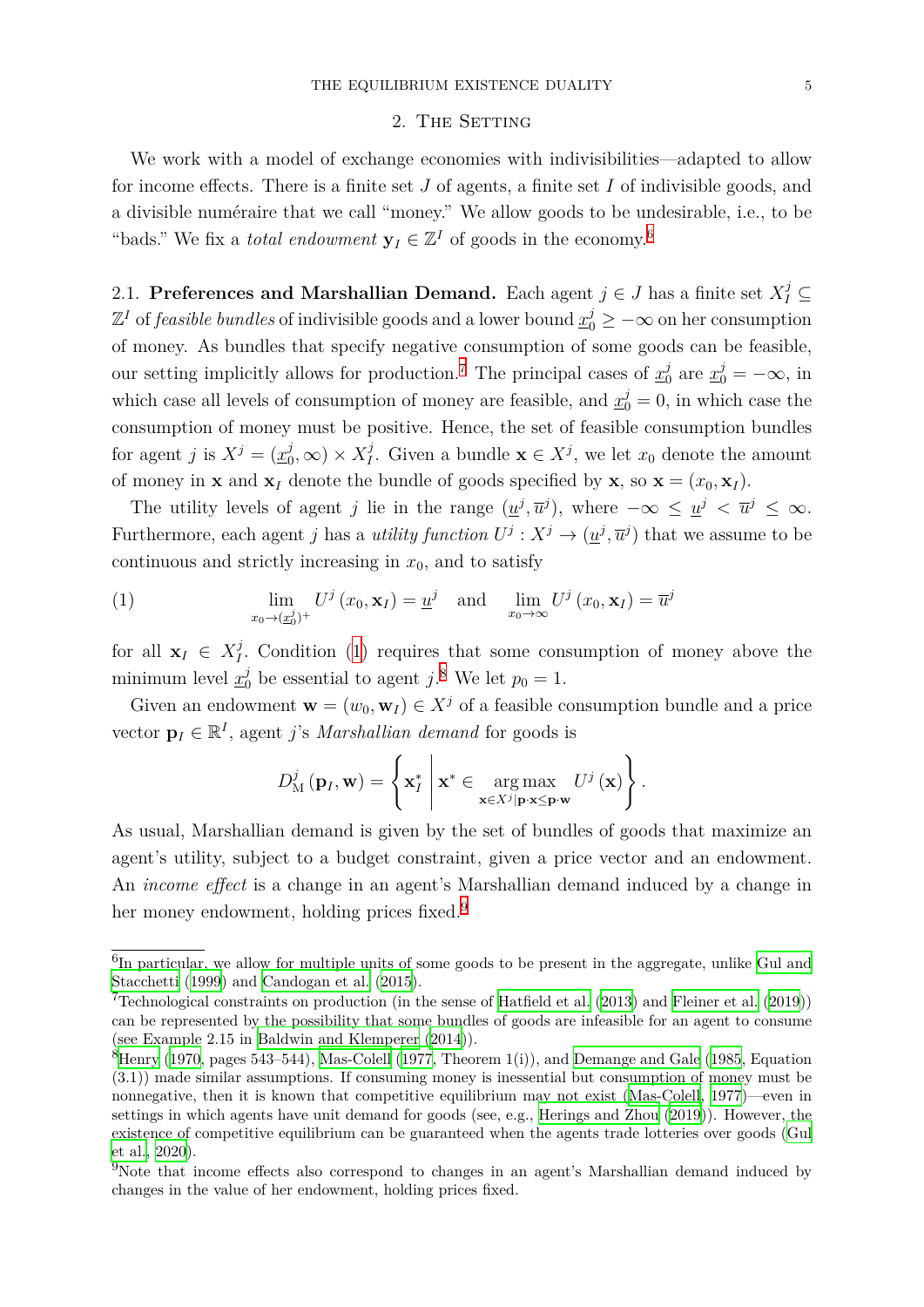Our setup is flexible enough to capture a wide range of preferences with and without income effects, as the following two examples illustrate.

**Example 1** (Quasilinear Utility). Given a *valuation*  $V^j: X_I^j \to \mathbb{R}$ , letting  $\underline{x}_0^j = \underline{u}^j = -\infty$ and  $\overline{u}^j = \infty$ , one obtains a quasilinear utility function given by

$$
U^{j}(x_{0},\mathbf{x}_{I})=x_{0}+V^{j}(\mathbf{x}_{I}).
$$

<span id="page-5-2"></span>When agents utility functions are quasilinear, they do not experience income effects. When all agents have quasilinear utility functions, we say that utility is *transferable*.

**Example 2** (Quasilogarithmic Utility). Given a function  $V^j_Q : X^j_I \to (-\infty, 0)$ , which we call a *quasivaluation*,<sup>10</sup> and letting  $\underline{u}^j = -\infty$ ,  $\overline{u}^j = \infty$ , and  $\underline{x}_0^j = 0$ , there is a *quasilogarithmic* utility function given by

$$
U^j(\mathbf{x}) = \log x_0 - \log(-V^j_{\mathbf{Q}}(\mathbf{x}_I)).
$$

<span id="page-5-3"></span>Unlike with quasilinear utility functions, agents with quasilogarithmic utility functions exhibit income effects.

2.2. **Hicksian Demand, Hicksian Valuations, and the Hicksian Economies.** The concept of Hicksian demand from consumer theory plays a key role in our analysis. Given a utility level  $u \in (\underline{u}^j, \overline{u}^j)$  and a price vector  $\mathbf{p}_I$ , agent *j*'s *Hicksian demand* for goods is

(2) 
$$
D_{\mathrm{H}}^{j}(\mathbf{p}_{I};u)=\left\{\mathbf{x}_{I}^{*}\bigg|\mathbf{x}^{*}\in\underset{\mathbf{x}\in X^{j}|U^{j}(\mathbf{x})\geq u}{\arg\min}\mathbf{p}\cdot\mathbf{x}\right\}.
$$

<span id="page-5-0"></span>As in the standard case with divisible goods, Hicksian demand is given by the set of bundles of goods that minimize the expenditure of obtaining a utility level given a price vector. A *substitution effect* is a change in an agent's Hicksian demand induced by a change in prices, holding her utility level fixed.

As in classical demand theory, Marshallian and Hicksian demand are related by the duality between the utility maximization and expenditure minimization problems. Specifically, a bundle of goods is expenditure-minimizing if and only if it is utility-maximizing.<sup>11</sup>

**Fact 1** (Relationship between Marshallian and Hicksian Demand)**.** *Let* **p***<sup>I</sup> be a price vector.*

<span id="page-5-1"></span>(a) For all endowments **w**, we have that  $D_M^j(\mathbf{p}_I, \mathbf{w}) = D_I^j$  $_{\rm H}^{j}\left(\mathbf{p}_{I};u\right)$ , where

$$
u = \max_{\mathbf{x} \in X^j | \mathbf{p} \cdot \mathbf{x} \leq \mathbf{p} \cdot \mathbf{w}} U^j (\mathbf{x}).
$$

<sup>&</sup>lt;sup>10</sup>Here, we call  $V^j_{\mathbf{Q}}$  a quasivaluation, and denote it by  $V^j_{\mathbf{Q}}$  instead of  $V^j$ , to distinguish it from the valuation of an agent with quasilinear preferences.

<sup>&</sup>lt;sup>11</sup>Although Fact 1 is usually stated with divisible goods (see, e.g., Proposition 3.E.1 and Equation (3.E.4) in Mas-Colell et al. (1995)), the standard proof applies with multiple indivisible goods and money under Condition (1). For sake of completeness, we give a proof of Fact 1 in Appendix C.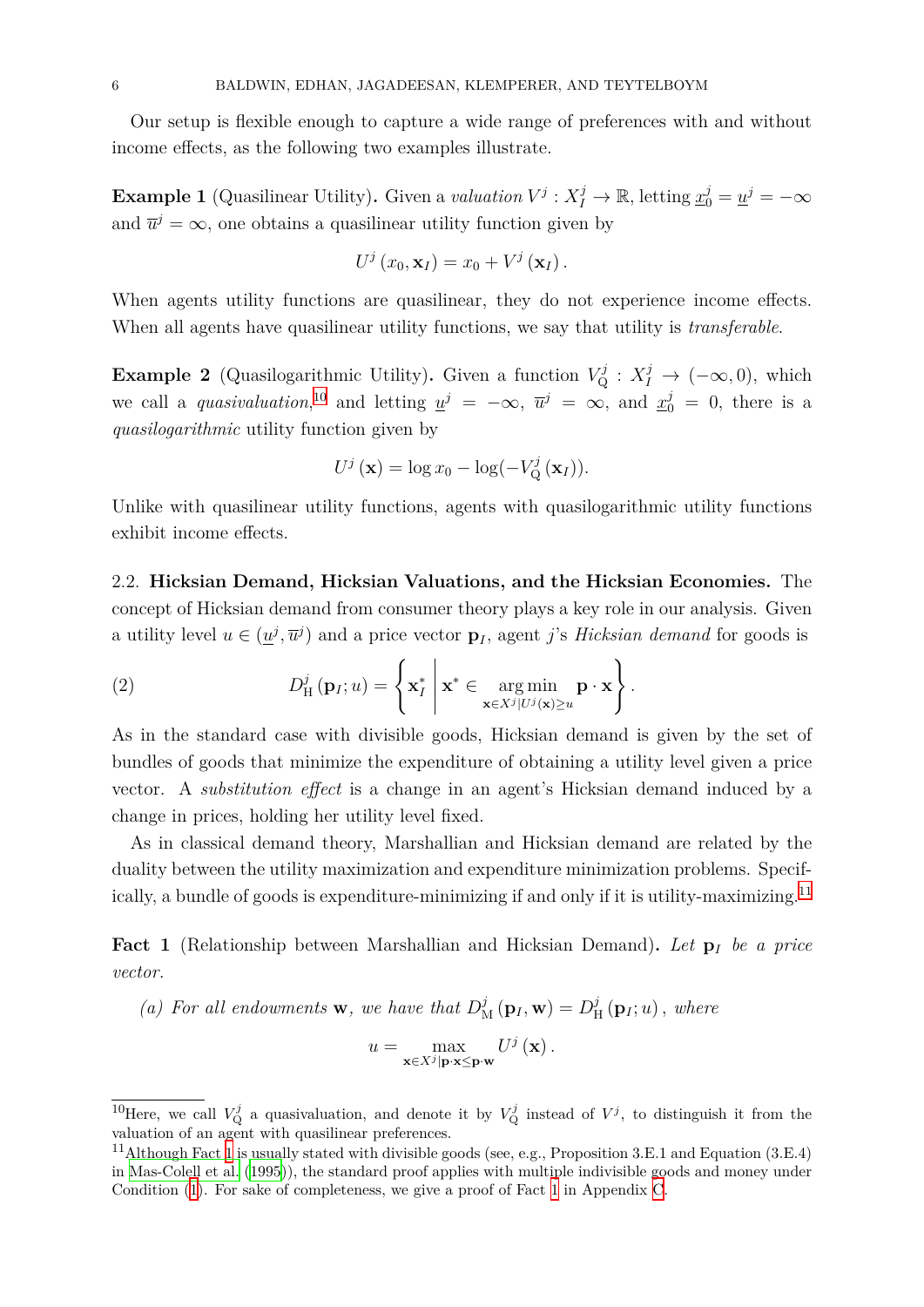*(b) For all utility levels u and endowments* **w** *with*

$$
\mathbf{p} \cdot \mathbf{w} = \min_{\mathbf{x} \in X^j | U^j(\mathbf{x}) \ge u} \mathbf{p} \cdot \mathbf{x},
$$
  
we have that  $D^j_{\mathbf{H}}(\mathbf{p}_I; u) = D^j_{\mathbf{M}}(\mathbf{p}_I, \mathbf{w}).$ 

If an agent has a quasilinear utility function, then, as she experiences no income effects, her Marshallian and Hicksian demands coincide and do not depend on endowments or utility levels. Under quasilinearity, we therefore refer to both Marshallian and Hicksian demand simply as *demand*, which we denote by  $D^j(\mathbf{p}_I)$ . Formally, if *j* has quasilinear utility with valuation  $V^j$ , defining  $D^j(\mathbf{p}_I)$  as the solution to the quasilinear maximization

(3) 
$$
D^{j}(\mathbf{p}_{I}) = \underset{\mathbf{x}_{I} \in X_{I}^{j}}{\arg \max} \{V^{j}(\mathbf{x}_{I}) - \mathbf{p}_{I} \cdot \mathbf{x}_{I}\},
$$

problem

<span id="page-6-1"></span>we have that  $D_M^j(\mathbf{p}_I, \mathbf{w}) = D^j(\mathbf{p}_I)$  for all endowments **w** and that  $D_I^j$  $\frac{J}{H}(\mathbf{p}_I; u) = D^j(\mathbf{p}_I)$ for all utility levels *u*.

We next show that the interpretation of the expenditure minimization problem as a quasilinear maximization problem persists in the presence of income effects. Specifically, we can rewrite the expenditure minimization problem of Equation (2) as a quasilinear optimization problem by using the constraint to solve for  $x_0$  as a function of  $\mathbf{x}_I$ . Formally, for a bundle  $\mathbf{x}_I \in X_I^j$  $\frac{d}{dt}$  of goods and a utility level  $u \in (\underline{u}^j, \overline{u}^j)$ , we let  $S^j(\mathbf{x}_I; u) =$  $U^j$  ( $\cdot$ , **x**<sub>*I*</sub>)<sup>-1</sup> (*u*) denote the level of consumption of money (or *savings*) needed to obtain utility level *u* given  $\mathbf{x}_I$ .<sup>12</sup> By construction, we have that

$$
D_{\mathrm{H}}^{j}(\mathbf{p}_{I};u)=\underset{\mathbf{x}_{I}\in X_{I}^{j}}{\arg\min}\left\{S^{j}\left(\mathbf{x}_{I};u\right)+\mathbf{p}_{I}\cdot\mathbf{x}_{I}\right\}.
$$

It follows that agent *j*'s expenditure minimization problem at utility level *u* can be written as a quasilinear maximization problem for the valuation  $-S^j(\cdot; u)$ , which we therefore call the Hicksian valuation.

**Definition 1.** The *Hicksian valuation* of agent *j* at utility level *u* is *V j*  $J_{\text{H}}^{j}(\cdot; u) = -S^{j}(\cdot; u).$ 

Note that  $S^j(\cdot; u)$  is continuous and strictly increasing in *u*, and hence  $V^j_{\text{H}}$  $C_H^{\jmath}(\cdot;u)$  is continuous and strictly decreasing in *u*. The following lemma formally states that agent *j*'s Hicksian demand at utility level *u* is the demand correspondence of an agent with valuation  $V_{\rm H}^j$  $U_{\rm H}^{\prime\prime}\left(\cdot;u\right)$ .

**Lemma 1.** For all price vectors  $p_i$  and utility levels *u*, we have that

$$
D_{\mathrm{H}}^{j}\left(\mathbf{p}_{I};u\right)=\underset{\mathbf{x}_{I}\in X_{I}^{j}}{\arg\min}\left\{S^{j}\left(\mathbf{x}_{I};u\right)+\mathbf{p}_{I}\cdot\mathbf{x}_{I}\right\}=\underset{\mathbf{x}_{I}\in X_{I}^{j}}{\arg\max}\left\{V_{\mathrm{H}}^{j}\left(\mathbf{x}_{I};u\right)-\mathbf{p}_{I}\cdot\mathbf{x}_{I}\right\}.
$$

<span id="page-6-0"></span><sup>&</sup>lt;sup>12</sup>The function  $S^j$  is the *compensation function* of Demange and Gale (1985) (see also Danilov et al.  $(2001)$ ).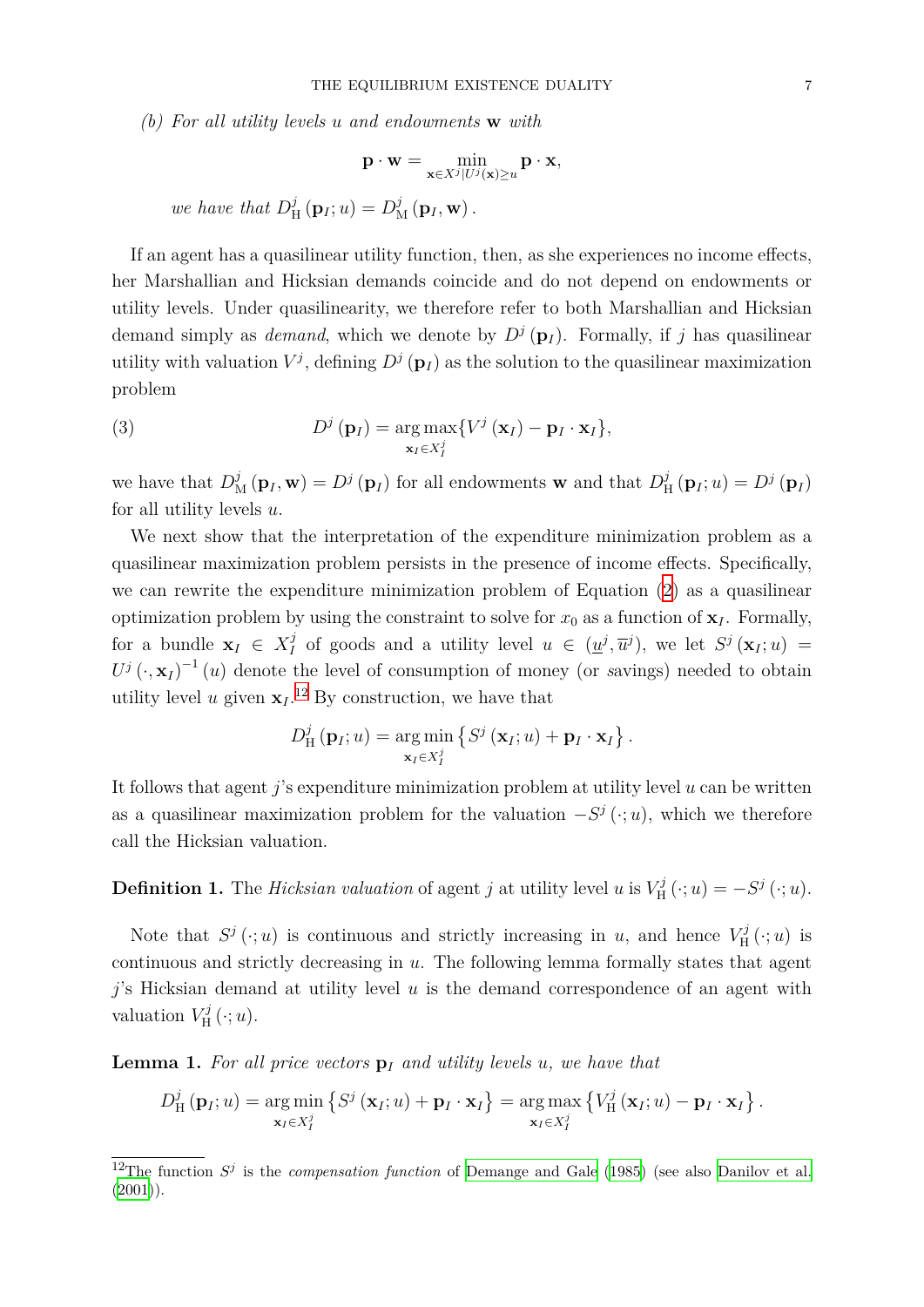*Proof.* As  $U^j(\mathbf{x})$  is strictly increasing in  $x_0$ , we have that

$$
D_{\mathrm{H}}^{j}(\mathbf{p}_{I};u)=\left\{\mathbf{x}_{I}^{*}\;\Bigg|\mathbf{x}^{*}\in\underset{\mathbf{x}\in X^{j}\vert U^{j}(\mathbf{x})=u}{\arg\min}\mathbf{p}\cdot\mathbf{x}\right\}.
$$

Applying the substitution  $x_0 = S^j(\mathbf{x}_I; u) = -V^j_{\text{H}}$  $\chi^{\prime}$   $(\mathbf{x}_I; u)$  to remove the constraint from the minimization problem yields the lemma.  $\Box$ 

It follows from Lemma 1 that an agent's Hicksian valuation at a utility level gives rise to a quasilinear utility function that reflects the agent's substitution effects at that utility level. Lemma 1 also yields a relationship between the family of Hicksian valuations and income effects. Indee[d,](#page-6-0) by Fact 1, an agent's income effects correspond to changes in her Hicksian demand induced by changes in her utility level, holding prices fixed. By Lemma 1, these cha[ng](#page-6-0)es in Hicksian demand reflect the changes in the Hicksian valuation that are induced by the changes in u[ti](#page-5-1)lity levels. Hence, the Hicksian valuations at each utility level determine an agent's substitution effects, while the variation of the Hicksian valuatio[n](#page-6-0)s with the utility level captures her income effects.

To illustrate how an agent's family of Hicksian valuations reflects her income effects, we consider the cases of quasilinear and quasilogarithmic utility.

**Example 3** (Example 1 continued)**.** With quasilinear utility, the Hicksian valuation at utility level *u* is  $V_{\rm H}^{j}$  $V^j$ <sub>H</sub> $(\mathbf{x}_I; u) = V^j(\mathbf{x}_I) - u$ . Changes in *u* do not affect the relative values of bundles under  $V_{\rm H}^{j}$  $H^{\prime}(\cdot; u)$ , so changes in the utility level do not affect Hicksian demand. Indeed, there [are](#page-5-2) no income effects. By construction, a utility function  $U^j(\mathbf{x})$ is quasilinear in  $x_0$  if and only if  $S^j(\mathbf{x}_I; u)$  is quasilinear in  $u$ —or, equivalently,  $V^j_H$  $U_{\rm H}^{\prime\prime}\left(\mathbf{x}_I;u\right)$ is quasilinear in *−u*.

In general, it follows from Fact 1 and Lemma 1 that agent *j*'s preferences exhibit income effects if and only if  $S^j(\mathbf{x}_I; u)$ —or, equivalently,  $V^j_{\text{H}}$  $\sum_{H}^{\prime} (\mathbf{x}_I; u)$ —is not additively separable between **x***<sup>I</sup>* and *u*.

**Example 4** (Example 2 continued). With quasilogarithmic utility, the Hicksian valuation at utility level *u* is  $V_{\rm H}^j$  $\mathbf{H}_{\rm H}^{j}(\mathbf{x}_I; u) = e^{u} V_{\rm Q}^{j}(\mathbf{x}_I)$ . In this case, each Hicksian valuation is a positive linear transformation of  $V_Q^j$ . Income effects are reflected by the fact that  $V_{\rm H}^j$  $K_H^{\jmath}(\mathbf{x}_I; u)$  is not additiv[el](#page-5-3)y separable between  $\mathbf{x}_I$  and  $u$ .

<span id="page-7-1"></span>We use Lemma 1 to convert preferences with income effects into families of valuations. It turns out that each continuously decreasing family of valuations is the family of Hicksian valuations of a utility function, so a utility function can be represented equivalently by a family of Hic[ks](#page-6-0)ian valuations.

<span id="page-7-0"></span>**Fact 2** (Duality for Preferences). Let  $F: X_I^j \times (\underline{u}^j, \overline{u}^j) \rightarrow (-\infty, -\underline{x}_0^j)$  $\binom{J}{0}$  *be a function. There exists a utility function*  $U^j: X^j \to (\underline{u}^j, \overline{u}^j)$  whose Hicksian valuation at each utility *level u is*  $F(\cdot, u)$  *if and only if for each*  $\mathbf{x}_I \in X_I^j$  $I_I^J$ , the function  $F(\mathbf{x}_I, \cdot)$  is continuous,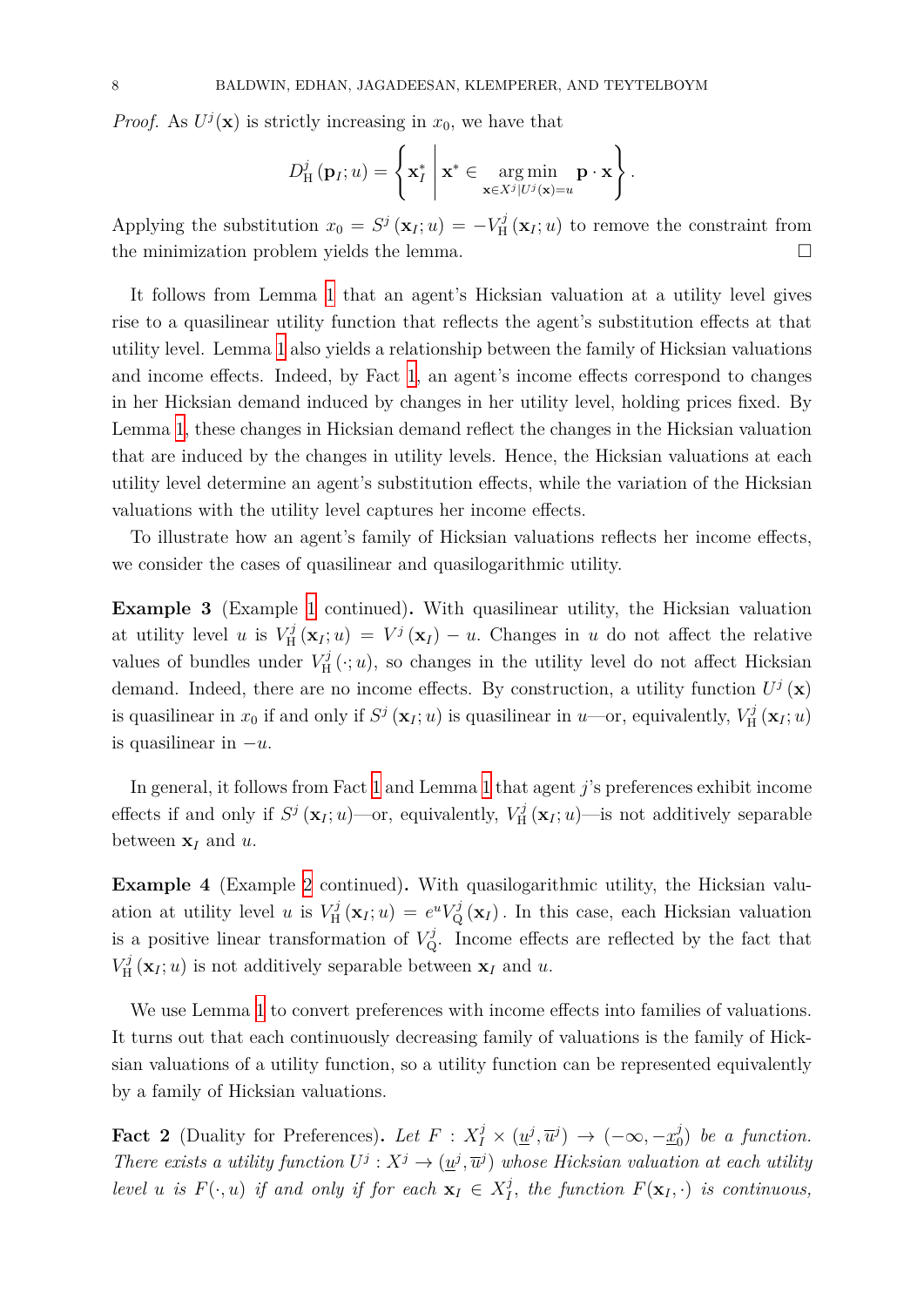*strictly decreasing, and satisfies*<sup>13</sup>*,*<sup>14</sup>

(4) 
$$
\lim_{u \to (\underline{u}^j)^+} F(\mathbf{x}_I, u) = -\underline{x}_0^j \quad and \quad \lim_{u \to (\overline{u}^j)^-} F(\mathbf{x}_I, u) = -\infty.
$$

<span id="page-8-3"></span>Finally, we combine the fam[ili](#page-8-1)[es](#page-8-2) of Hicksian valuations to form a family of Hicksian economies, in each of which utility is transferable and agents choose consumption bundles to minimize the expenditure of obtaining given utility levels.

**Definition 2.** The *Hicksian economy for a profile of utility levels*  $(u^j)_{j \in J}$  is the transferable utility economy in which agent *j*'s valuation is  $V_{\rm H}^j$  $\chi_{\text{H}}^{j}(\cdot; u^{j}).$ 

The family of Hicksian economies consists of the "duals" of the original economy in which income effects have been removed and price effects are given by substitution effects. Like the construction of Hicksian valuations, the construction of the Hicksian economies allows us to convert economies with income effects to families of economies with transferable utility and is a key step of our analysis.

## 3. The Equilibrium Existence Duality

<span id="page-8-0"></span>We now turn to the analysis of competitive equilibrium in exchange economies. An *endowment allocation* consists of an endowment  $\mathbf{w}^j \in X^j$  for each agent *j* such that  $\sum_{j\in J} \mathbf{w}_I^j = \mathbf{y}_I$ , where  $\mathbf{y}_I$  is the total endowment. Given an endowment allocation, a competitive equilibrium specifies a price vector such that markets for goods clear when agents maximize utility. By Walras's Law, it follows that the market for money clears as well.

**Definition 3.** Given an endowment allocation  $(\mathbf{w}^j)_{j \in J}$ , a *competitive equilibrium* consists of a price vector  $\mathbf{p}_I$  and a bundle  $\mathbf{x}_I^j \in D^j_{\mathcal{M}}(\mathbf{p}_I, \mathbf{w}^j)$  for each agent such that  $\sum_{j \in J} \mathbf{x}_I^j = \mathbf{y}_I$ .

In transferable utility economies, a competitive equilibrium consists of a price vector **p**<sub>*I*</sub> and a bundle  $\mathbf{x}_I^j \in D^j(\mathbf{p}_I)$  for each agent such that  $\sum_{j \in J} \mathbf{x}_I^j = \mathbf{y}_I$ . In this case, the endowment allocation does not affect competitive equilibrium because endowments do not affect (Marshallian) demand. We therefore omit the endowment allocation when considering competitive equilibrium in transferable utility economies in which an endowment allocation exists—i.e.,  $\mathbf{y}_I \in \sum_{j \in J} X_I^j$  $\mathbf{y}_I^j$ . On the other hand, the total endowment  $\mathbf{y}_I$ affects competitive equilibrium even when utility is transferable.

Recall that utility is transferable in the Hicksian economies. Furthermore, by Lemma 1, a competitive equilibrium in the Hicksian economy for a profile  $(u^j)_{j \in J}$  of utility levels

<sup>&</sup>lt;sup>13</sup>A version of Fact 2 for the function  $S^j$  [in](#page-6-0) a setting in which utility is increasing in goods is proved in Lemma 1 in Danilov et al. (2001). For sake of completeness, we give a proof of Fact 2 in Appendix C.

<span id="page-8-1"></span>Fact 2 is also similar in spirit to the duality between utility functions and expenditure functions (see, e.g., Propositions 3.E.2 and 3.H.1 in Mas-Colell et al. (1995)). However, the arguments of the expenditure function (at each u[til](#page-7-0)ity level) are prices, while the arguments of the Hicksian valuation (at each utility level) are qu[antities.](#page-37-8)

<span id="page-8-2"></span> $14$ Co[nd](#page-7-0)ition (4) is analogous to Condition (1) and ensures that the corresponding utility function is defined everywhere on  $X^j$ . Not[e that Condition](#page-38-10)  $(4)$  is essentially automatic in the context of Danilov et al. (2001) and therefore does not appear explicitly in their result (Lemma 1 in Danilov et al. (2001)).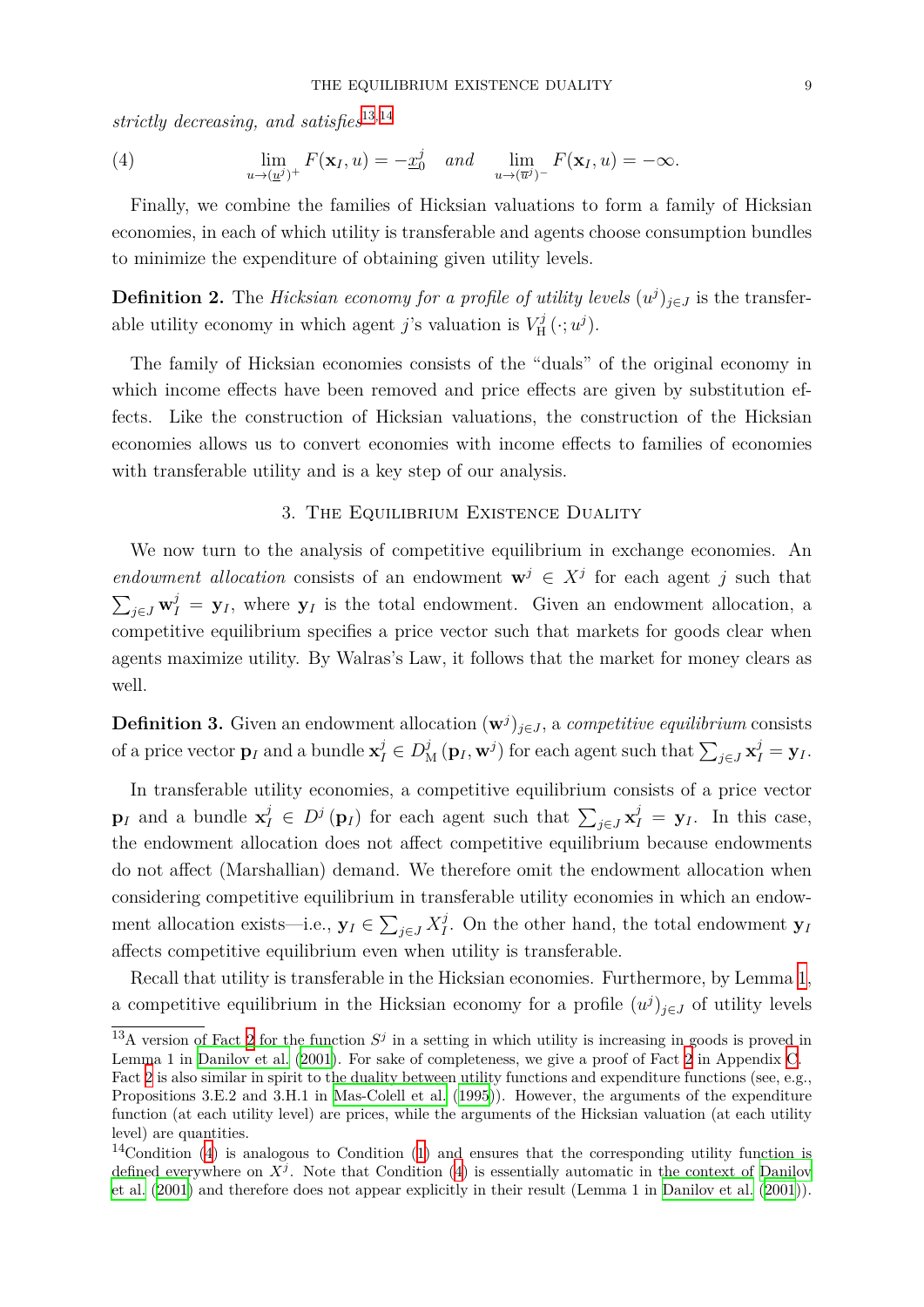consists of a price vector **p**<sub>*I*</sub> and a bundle  $\mathbf{x}_I^j \in D_I^j$  $\frac{f}{H}(\mathbf{p}_I; u^j)$  for each agent such that  $\sum_{j\in J}\mathbf{x}_I^j = \mathbf{y}_I$ . Thus, agents act as if they minimize expenditure in competitive equilibrium in the Hicksian economies.<sup>15</sup>

Building on Fact 1 and Lemma 1, our Equilibrium Existence Duality connects the equilibrium existence problems in the original economy (which can feature income effects) and the Hicksian economy (in [wh](#page-9-0)ich utility is transferable). Specifically, we show that competitive equilibri[um](#page-5-1) always exist[s i](#page-6-0)n the original economy if and only if it always exists in the Hicksian economies. Here, we hold agents' preferences and the total endowment (of goods) fixed but allow the endowment allocation to vary.

**Theorem 1** (Equilibrium Existence Duality)**.** *Suppose that the total endowment and the sets of feasible bundles are such that an endowment allocation exists. Competitive equilibria exist for all endowment allocations if and only if competitive equilibria exist in the Hicksian economies for all profiles of utility levels.*

<span id="page-9-1"></span>By Lemma 1, agents' substitution effects determine their preferences in each Hicksian economy. Therefore, Theorem 1 tells us that *any* condition that ensures the existence of competitive equilibria can be written as a condition on substitution effects alone. That is, substitutio[n](#page-6-0) effects fundamentally determine whether competitive equilibrium exists.

Both directions of Theorem [1](#page-9-1) also have novel implications for the analysis of competitive equilibrium in economies with indivisibilities. As demands in the Hicksian economies are given by Hicksian demand in the original economy (Lemma 1), the "if" direction of Theorem 1 implies that every [co](#page-9-1)ndition on demand  $D<sup>j</sup>$  that guarantees the existence of competitive equilibrium in settings with transferable utility translates into a condition on *Hicksian* demand *D j*  $\frac{J}{H}$  that guarantees the existence of compet[it](#page-6-0)ive equilibrium in settings wit[h i](#page-9-1)ncome effects. In Sections 4 and 5, we use the "if" direction of Theorem 1 to obtain new domains for the existence of competitive equilibrium with income effects from previous results on the existence of competitive equilibrium in settings with transferable utility (Kelso and Crawford, 1982; Ba[ld](#page-12-0)win [an](#page-18-0)d Klemperer, 2019). Conversely, the "[on](#page-9-1)ly if" direction of Theorem 1 shows that if a condition on demand defines a maximal domain for the existence of competitive equilibrium in settings with transferable utility, then the transla[ted condition on Hicksian d](#page-38-5)[emand defines a maximal dom](#page-37-4)ain for the existence of competitive equilibrium [in](#page-9-1) settings with income effects. In Sections 4 and 5, we also use this implication to derive new maximal domain results for settings with income effects.

<span id="page-9-0"></span><sup>15</sup>As a result, competitive equilibria in the Hicksian economies coincide with *qu[as](#page-12-0)iequil[ib](#page-18-0)ria with transfers* from the modern treatment of the Second Fundamental Theorem of Welfare Economics (see, e.g., Definition 16.D.1 in Mas-Colell et al. (1995)). As the set of feasible levels of money consumption is open, agents always can always reduce their money consumption slightly from a feasible bundle to obtain a strictly cheaper feasible bundle. Hence, quasiequilibria with transfers coincide with equilibria with transfers in the original economy (see, e.g., Proposition 16.D.2 in Mas-Colell et al. (1995) for the case of divisible good[s\). If the endowm](#page-38-10)e[nts o](#page-38-10)f money were fixed in the Hicksian economies, this concept would coincide with the concept of *compensated equilibrium* of Arrow and Hahn (1971) and the concept of *quasiequilibrium* introduced by Debreu (1962).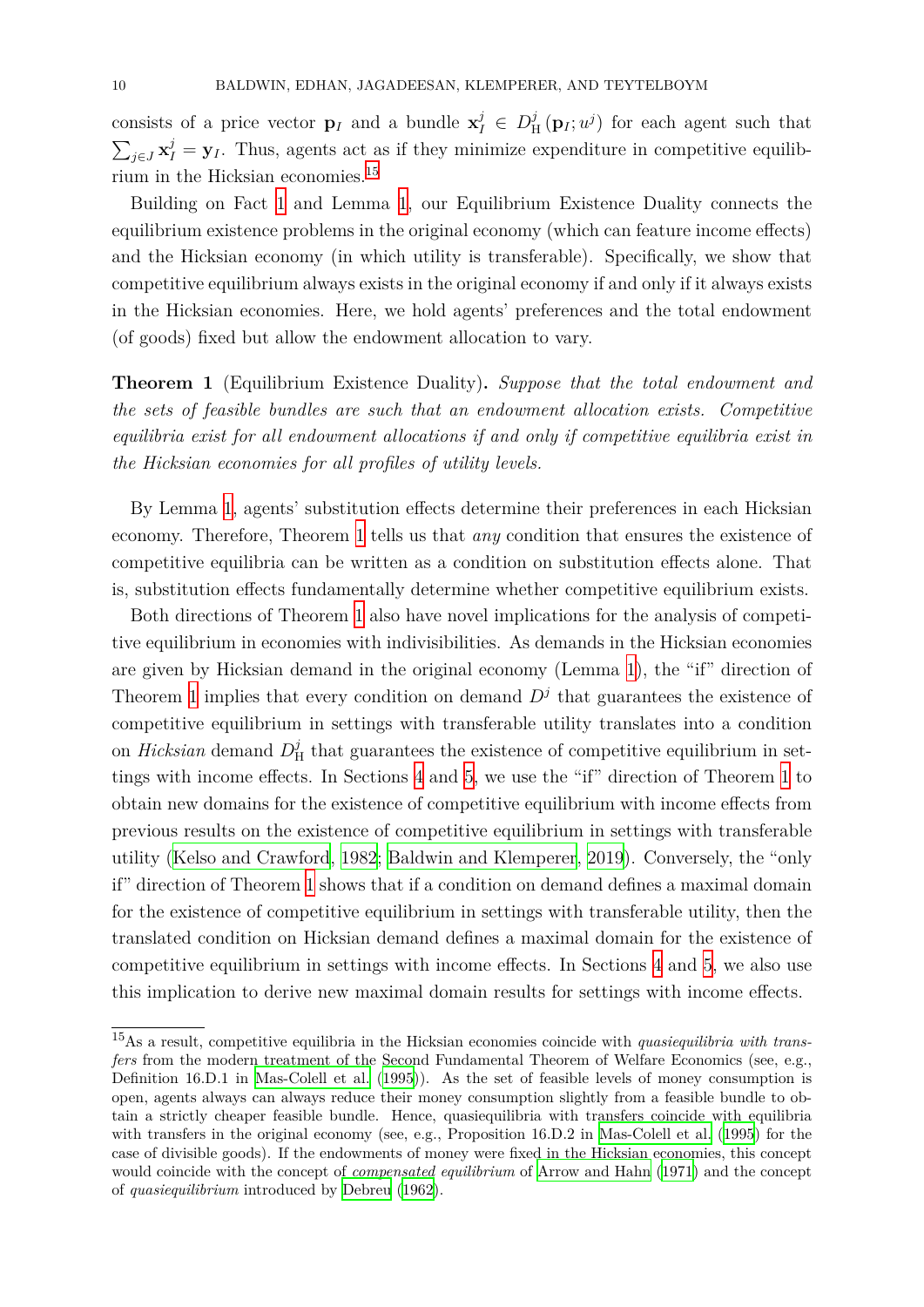To prove the "only if" direction of Theorem 1, we exploit a version of the Second Fundamental Theorem of Welfare Economics for settings with indivisibilities. To understand connection to the existence problem for the Hicksian economies, note that the existence of competitive equilibrium in the Hicksian ec[on](#page-9-1)omies is equivalent to the conclusion of the Second Welfare Theorem—i.e., that each Pareto-efficient allocation can be supported in an equilibrium with endowment transfers—as the following lemma shows.<sup>16</sup>

<span id="page-10-1"></span>**Lemma 2.** *Suppose that the total endowment and the sets of feasible bundles are such that an endowment allocation exists. Competitive equilibria exist in the Hicksia[n](#page-10-0) economies for all profiles of utility levels if and only if, for each Pareto-efficient allocation*  $(\mathbf{x}^j)_{j \in J}$ with  $\sum_{j\in J}\mathbf{x}_I^j = \mathbf{y}_I$ , there exists a price vector  $\mathbf{p}_I$  such that  $\mathbf{x}^j \in D^j_\mathcal{M}(\mathbf{p}_I, \mathbf{x}^j)$  for all agents *j.*

We prove Lemma 2 in Appendix A. Intuitively, as utility is transferable in the Hicksian economies, variation in utility levels between Hicksian economies plays that same role as endowment transfers in the Second Welfare Theorem. It is well-known that the conclusion of the Second [W](#page-10-1)elfare Theore[m](#page-28-0) holds whenever competitive equilibria exist for all endowment allocations (Maskin and Roberts,  $2008$ ).<sup>17</sup> It follows that competitive equilibrium always exists in the Hicksian economies whenever it always exists in the original economy, which is the "only if" direction of Theorem 1.

We use a different arg[ument to prove the "](#page-38-11)i[f" dir](#page-38-11)[ect](#page-10-2)ion. Our strategy is to show that there exists a profile of utility levels and a competitive equilibrium in the corresponding Hicksian economy in which all agents' expenditures [eq](#page-9-1)ual their budgets in the original economy. To do so, we apply a topological fixed-point argument that is similar in spirit to standard proofs of the existence of competitive equilibrium. Specifically, we consider an auctioneer who, for a given profile of candidate equilibrium utility levels, evaluates agents' expenditures over all competitive equilibria in the Hicksian economy and adjusts candidate equilibrium utility levels upwards (resp. downwards) for agents who under- (resp. over-) spend their budgets.<sup>18</sup> The existence of competitive equilibrium in the Hicksian economies ensures that the process is nonempty-valued, and the transferability of utility in the Hicksian economies ensures that the process is convex-valued. Kakutani's Fixed Point Theorem implies the e[xist](#page-10-3)ence of a fixed-point utility profile. By construction, there exists a competitive equilibrium in the corresponding Hicksian economy at which

<sup>16</sup>Recall that an allocation  $(\mathbf{x}^j)_{j \in J} \in \mathcal{X}_{j \in J} X^j$  is *Pareto-efficient* if there does not exist an allocation  $(\hat{\mathbf{x}}^j)_{j \in J} \in \mathsf{X}_{j \in J} X^j$  such that

$$
\sum_{j\in J}\hat{\mathbf{x}}^j=\sum_{j\in J}\mathbf{x}^j,
$$

<span id="page-10-0"></span>and  $U^j(\hat{\mathbf{x}}^j) \geq U^j(\mathbf{x}^j)$  for all agents *j* with strict inequality for some agent.

<sup>17</sup>While Maskin and Roberts (2008) assumed that goods are divisible, their arguments apply even in the presence of indivisibilities—as we show in Appendix A.

<span id="page-10-3"></span><span id="page-10-2"></span><sup>&</sup>lt;sup>18</sup>This approach is similar in spirit to Negishi's  $(1960)$  proof of the existence of competitive equilibrium with divisible goods. Negishi (1960) instead applied an adjustment process to the inverses of agents' margina[l utilities of money. Howeve](#page-38-11)r, Negishi's (1960) approach does not generally yield a convex-valued adjustment process in the presence of indivisibilities.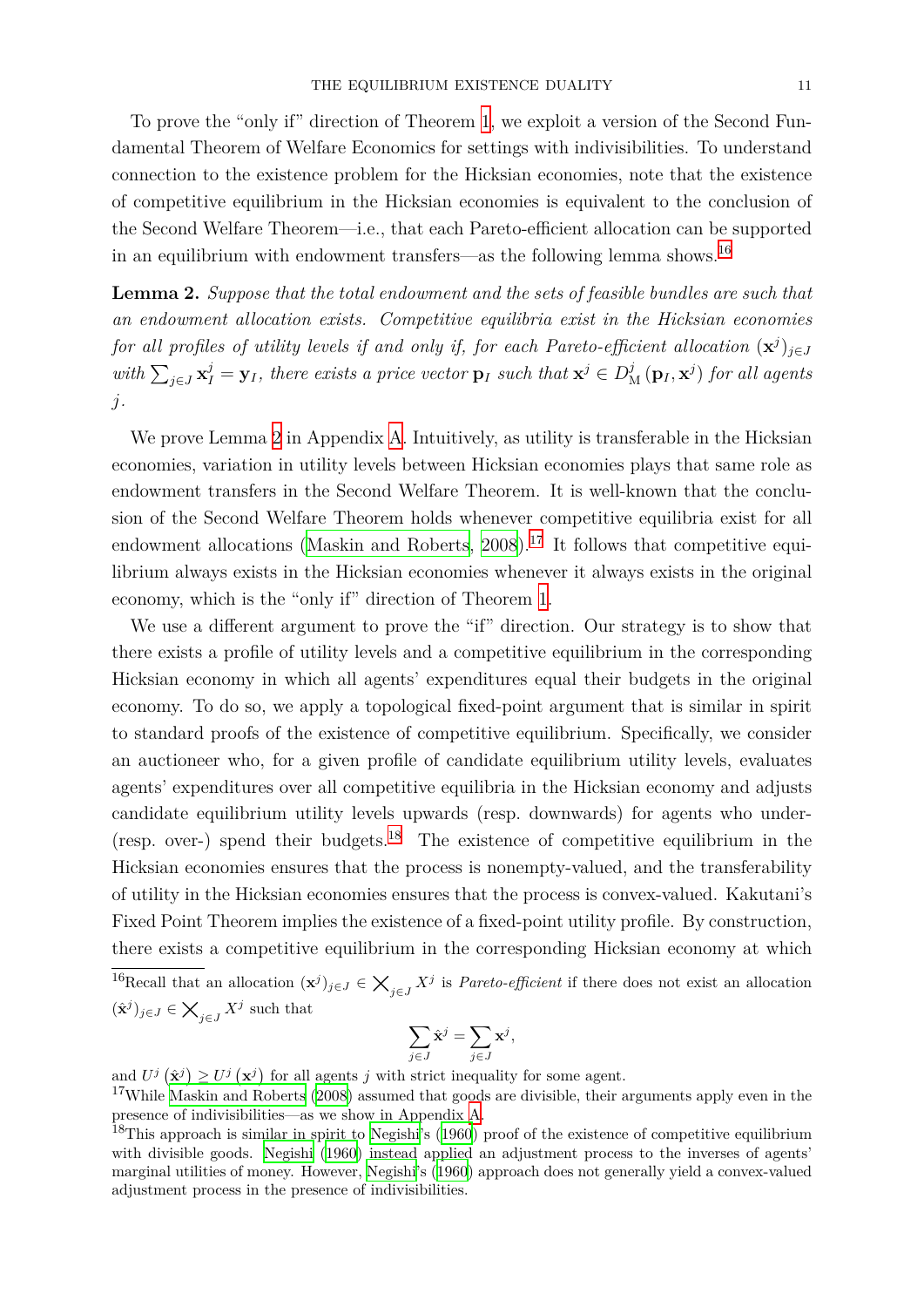agents' expenditures equal the values of their endowments. By Lemma 1, agents must be maximizing utility given their endowments at this equilibrium, and hence once obtains a competitive equilibrium in the original economy. The details of th[e](#page-6-0) argument are in Appendix A.

3.1. **Examples.** We next illustrate the power of Theorem 1 using the two examples.

Our firs[t e](#page-28-0)xample is a "housing market" in which agents have unit-demand preferences, may be endowed with a house, and can experience arbitrary income effects. We can use Theorem 1 to reduce the existence problem to the assign[me](#page-9-1)nt game of Koopmans and Beckmann (1957)—reproving a result originally due to Quinzii (1984).

<span id="page-11-0"></span>**Exampl[e 5](#page-9-1)** (A Housing Market—Quinzii, 1984; Gale, 1984; Svensson, 1984)**.** [For each](#page-38-1) [agent](#page-38-1) *j*, let  $X_I^j \subseteq \{0\} \cup \{e^i \mid i \in I\}$  $X_I^j \subseteq \{0\} \cup \{e^i \mid i \in I\}$  be nonempty. I[n this ca](#page-38-6)s[e, in](#page-38-6) Hicksian economy, utility is transferable and agents have unit demand for the goods. As the endowment allocation does not affect competiti[ve equil](#page-38-6)i[brium](#page-38-6) [when utilit](#page-37-7)y [is transfe](#page-39-1)r[able,](#page-39-1) the results of Koopmans and Beckmann (1957) imply that competitive equilibria exist in the Hicksian economies for all profiles of utility levels (provided that an endowment allocation exists). Hence, Theorem 1 implies that competitive equilibria exist for all endowment all[ocations—even in the presence of](#page-38-1) income effects.

In the second example, [we](#page-9-1) revisit the quasilogarithmic utility functions from Example 2. We provide sufficient conditions on agents' quasivaluations for competitive equilibrium to exist. These conditions are related to, but not in general implied by, the conditio[ns](#page-5-3) developed in Sections 4 and 5.

**Example 6** (Existence of Competitive Equilibrium with Quasilogarithmic Preferences)**.** For each agent *j*, let  $V^j_Q$  $V^j_Q$  :  $X^j_I \to (-\infty, 0)$  $X^j_I \to (-\infty, 0)$  be a quasivaluation. Let agent *j*'s utility function be quasilogarithmic for the quasivaluation  $V_{\mathbf{Q}}^j$ , as in Example 2. In this case, agent *j*'s Hicksian valuation at each utility level is a positive linear transformation of  $V^j_{\mathcal{Q}}$  (Example 4). Hence, by Theorem 1, competitive equilibria exist for all endowment allocations as long as competitive equilibrium exists when utility is trans[fe](#page-5-3)rable and each agent *j*'s valuation is an (agent-dependent) positive linear transformation of  $V_Q^j$ —e.g., if the quasiva[lu](#page-7-1)ations  $V^j_{\mathbf{Q}}$  are all stron[g](#page-9-1) substitutes valuations (Milgrom and Strulovici, 2009), or all valuations of a unimodular demand type (Baldwin and Klemperer, 2019). Additionally, in the case in which one unit of each good is available in total (i.e.,  $y_i = 1$ ) for all goods *i*), Candogan et al. (2015) showed that competitive [equilibrium exists when](#page-38-12) [utilit](#page-38-12)y is transferable and all agents have sign-consistent t[ree valuations. Hence, if one un](#page-37-4)it of each good is available in total, then Theorem 1 implies that competitive equilibria exist with quasilogari[thmic utility for all en](#page-37-1)dowment allocations if all agents' quasivaluations are sign-consistent tree valuations.

In the remainder of the paper, we use Theor[em](#page-9-1) 1 to develop novel conditions on preferences that ensure the existence of competitive equilibrium.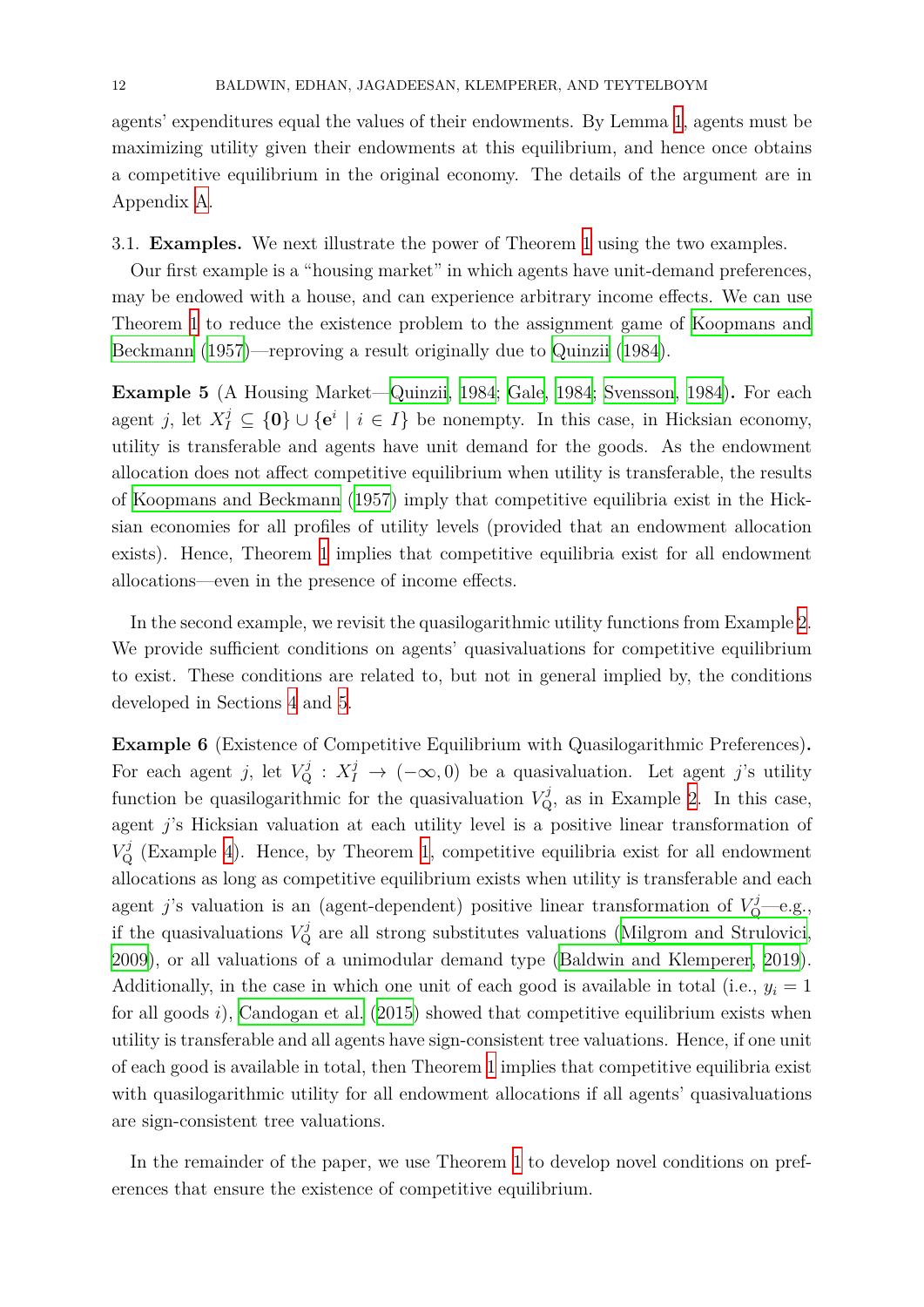#### 4. The Case of Substitutes

<span id="page-12-0"></span>In this section, we apply the Equilibrium Existence Duality (Theorem 1) to prove a new result regarding the existence of competitive equilibrium with substitutable indivisible goods and income effects: we show that a form of *net* substitutability is sufficient for, and in fact defines a maximal domain for, the existence of competitive [e](#page-9-1)quilibrium. We begin by reviewing previous results on the existence of competitive equilibrium under (gross) substitutability. We then derive our existence theorem for net substitutability and relate it to the previous results.

In this section, we focus on the case in which each agent demands at most one unit of each good. Formally, we say that an agent *j demands at most one unit of each good* if  $X_I^j \subseteq \{0,1\}^I$ . We extend to the case in which agents can demand multiple units of some goods in Section 5.3.

<span id="page-12-4"></span>4.1. **Gross Substitutability and the Existence of Competitive Equilibrium.** We recall a notion of [gro](#page-25-0)ss substitutability for preferences over indivisible goods from Fleiner et al. (2019), which extends the gross substitutability condition from classical demand theory. It requires that *uncompensated* increases in the price of a good weakly raise demand for all other goods. With quasilinear utility, the modifier "gross" can be dropped[—as in](#page-37-6) [classi](#page-37-6)c[al de](#page-37-6)mand theory (see also Footnote 1 in Kelso and Crawford (1982)).

**Definition 4** (Gross Substitutability)**.** Suppose that agent *j* demands at most one unit of each good.

- <span id="page-12-3"></span>(a) A utility function  $U^j$  is a gross substitutes utility function at endowment  $\mathbf{w}_I \in X_I^j$ *I of goods* if for all money endowments  $w_0 > x_0^j$ , price vectors  $\mathbf{p}_I$ , and  $\lambda > 0$ , whenever  $D_M^j(\mathbf{p}_I, \mathbf{w}) = {\mathbf{x}_I}$  and  $D_M^j(\mathbf{p}_I + \lambda \mathbf{e}^i, \mathbf{w}) = {\mathbf{x}'_I}$ , we have that  $x'_k \ge x_k$ for all goods  $k \neq i$ <sup>19</sup>
- (b) A *substitutes valuation* is a valuation for which the corresponding quasilinear utility function is [a g](#page-12-1)ross substitutes utility function.<sup>20</sup>

Technically, Definition 4 imposes a substitutability condition on the locus of prices at which Marshallian demand is single-valued—following A[usu](#page-12-2)bel and Milgrom (2002), Hatfield et al. (2013), Baldwin and Klemperer (2019), and Fleiner et al. (2019).<sup>21</sup>

It is well-known that w[he](#page-12-3)n utility is transferable, compe[titive equilibrium exist](#page-37-11)s [unde](#page-37-11)r substitutability.

<sup>19</sup>[Our definition](#page-37-9) o[f gros](#page-37-9)s [substitutability holds the end](#page-37-4)o[wmen](#page-37-4)t of go[ods fixed, but, u](#page-37-6)n[like](#page-37-6) Fleiner et al. (2019), imposes a condition at every feasible endowment of money. Imposing the "full substitutability in demand language" condition from Assumption D.1 in Supplemental Appendix D of Fleiner et al. (2019) at every money endowment is equivalent to our gross substitutability condition.

<span id="page-12-1"></span> $^{20}$ Note that substitutability is independent of the endowment of goods as endowments do [not affect the](#page-37-6) [deman](#page-37-6)ds of agents with quasilinear utility functions. Our definition of substituta[bility coincides with](#page-37-6) Kelso and Crawford's (1982) definition (Danilov, Koshevoy, and Lang, 2003).

<span id="page-12-2"></span> $^{21}$ By contrast, Kelso and Crawford (1982) imposed a gross substitutability condition at all price vectors. Imposing Kelso and Crawford's (1982) condition at every money endowment leads to a strictly stronger condition than Definition 4(a) in the presence of income effects (Schlegel, 2020).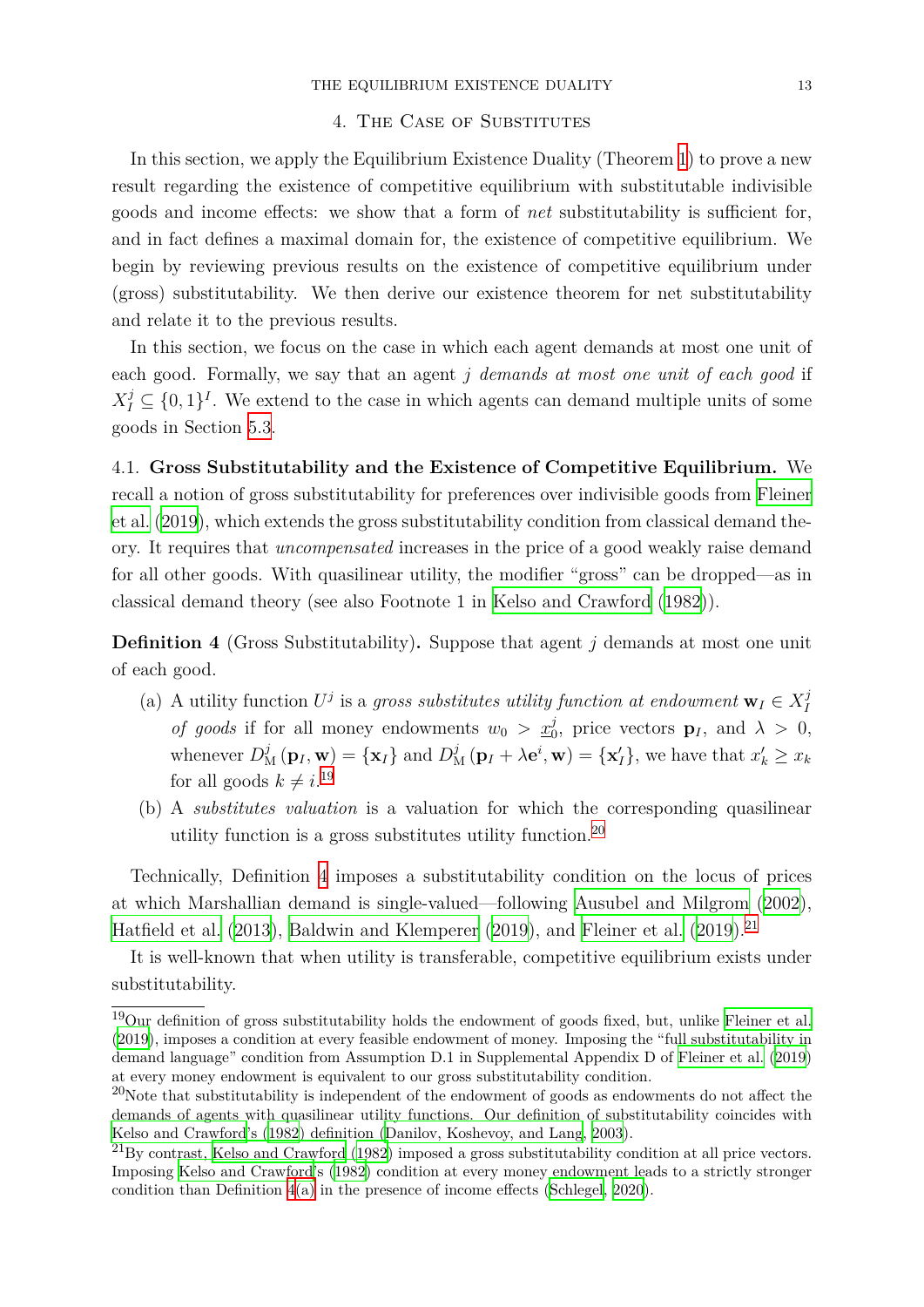**Fact 3.** *Suppose that utility is transferable and that an endowment allocation exists. If each agent demands at most one unit of each good and has a substitutes valuation, then competitive equilibrium exists.*<sup>22</sup>

<span id="page-13-3"></span>Moreover, the class of substitutes valuations forms a maximal domain for the existence of competitive equilibrium in [tr](#page-13-0)ansferable utility economies. Specifically, if an agent has a non-substitutes valuation, then competitive equilibrium may not exist when the other agents have substitutes valuations. Technically, we require that one unit of each good be present among agents' endowments (i.e., that  $y_i = 1$  for all goods *i*) as complementarities between goods that are not present are irrelevant for the existence of competitive equilibrium.

**Fact 4.** Suppose that  $y_i = 1$  for all goods *i*. If  $|J| \geq 2$ , agent *j* demands at most one unit *of each good, and*  $V^j$  *is not a substitutes valuation, then there exist sets*  $X_I^k \subseteq \{0,1\}^I$  *of feasible bundles and substitutes valuations*  $V^k$  :  $X_I^k \to \mathbb{R}$  *for agents*  $k \neq j$ *, for which there exists an endowment allocation but no competitive equilibrium.*<sup>23</sup>

<span id="page-13-2"></span>While Fact 4 shows that there is no domain strictly containing the domain of substitutes valuations for which the existence of competitive equili[br](#page-13-1)ium can be guaranteed in transferable utility economies, it does not rule out the existence of other domains for which the exis[te](#page-13-2)nce of competitive equilibrium can be guaranteed. For example, Sun and Yang (2006), Candogan et al. (2015), and Baldwin and Klemperer (2019) gave examples of domains other than substitutability for which the existence of competitive eq[uilibrium](#page-39-5) is guaranteed.

[Ge](#page-39-5)n[eraliz](#page-39-5)i[ng Fact](#page-37-1) 3 to setti[ngs w](#page-37-1)ith in[come effects,](#page-37-4) Fleiner et al. [\(201](#page-37-4)9) showed that competitive equilibrium exists for an endowment allocation  $(\mathbf{w}^j)_{j \in J}$  if each agent *j*'s utility function is a gross substitutes utility function at her endowment  $\mathbf{w}_I^j$  $I_I^j$  of goods.<sup>24</sup> However, Fleiner et [al](#page-13-3). (2019) did not offer a maxim[al domain res](#page-37-6)u[lt for](#page-37-6) gross substitutability. In the next section, we show that gross substitutability does not actual[ly](#page-13-4) drive exis[tence of comp](#page-37-6)e[titive](#page-37-6) equilibrium with substitutable indivisible goods.

 $22$ Fact 3 is a version of Theorem 1 in Hatfield et al. (2013) for exchange economies and follows from Proposition 4.6 in Baldwin and Klemperer (2019). See Kelso and Crawford (1982) and Gul and Stacchetti (1999) for earlier versions that assume that valuations are monotone.

<span id="page-13-0"></span> $^{23}$ Fact 4 is a version of Theorem 2 in Gul and Stacchetti (1999) and Theorem 4 in Yang (2017) that applies [w](#page-13-3)hen  $X_I^k$  can be strictly contai[ned in](#page-37-9)  $\{0,1\}^I$ , as [well](#page-37-9) as a version of Theorem 7 in Hatfield et al. (2013) for exchan[ge economies. For sake o](#page-37-4)f [com](#page-37-4)pleten[ess, we give a proof](#page-38-5) [of Fac](#page-38-5)t 4 i[n Appendix](#page-37-5) D. The [proof](#page-37-5) shows that the statement would hold if  $|J| \geq |I|$  and agents  $k \neq i$  were restricted to unit-demand valuati[on](#page-13-2)s—as in Theorem 2 in Gul an[d Stacchetti](#page-37-5) (1999).

<span id="page-13-4"></span><span id="page-13-1"></span> $^{24}$ Fleiner et al. (2019) worked with a matching model an[d con](#page-37-5)sidered equilibrium [wit](#page-39-6)[h personalized](#page-37-9) [pricin](#page-37-9)g, but their arguments also apply in exchange economies without personal[ize](#page-13-2)d pricing. H[ow](#page-41-0)ever, Fleiner et al. (2019) only required that each agent sees goods as gross substitutes for a fixed endowment of goods and money. Our noti[on of gross substitutability](#page-37-5) considers a fixed endowment of goods but a v[ariable endowment of](#page-37-6) money, and therefore the existence result of Fleiner et al. (2019) is not strictly a special case of Theorem 2. Moreover, Fleiner et al. (2019) also allowed for frictions such as transaction [taxes and commissi](#page-37-6)ons in their existence result.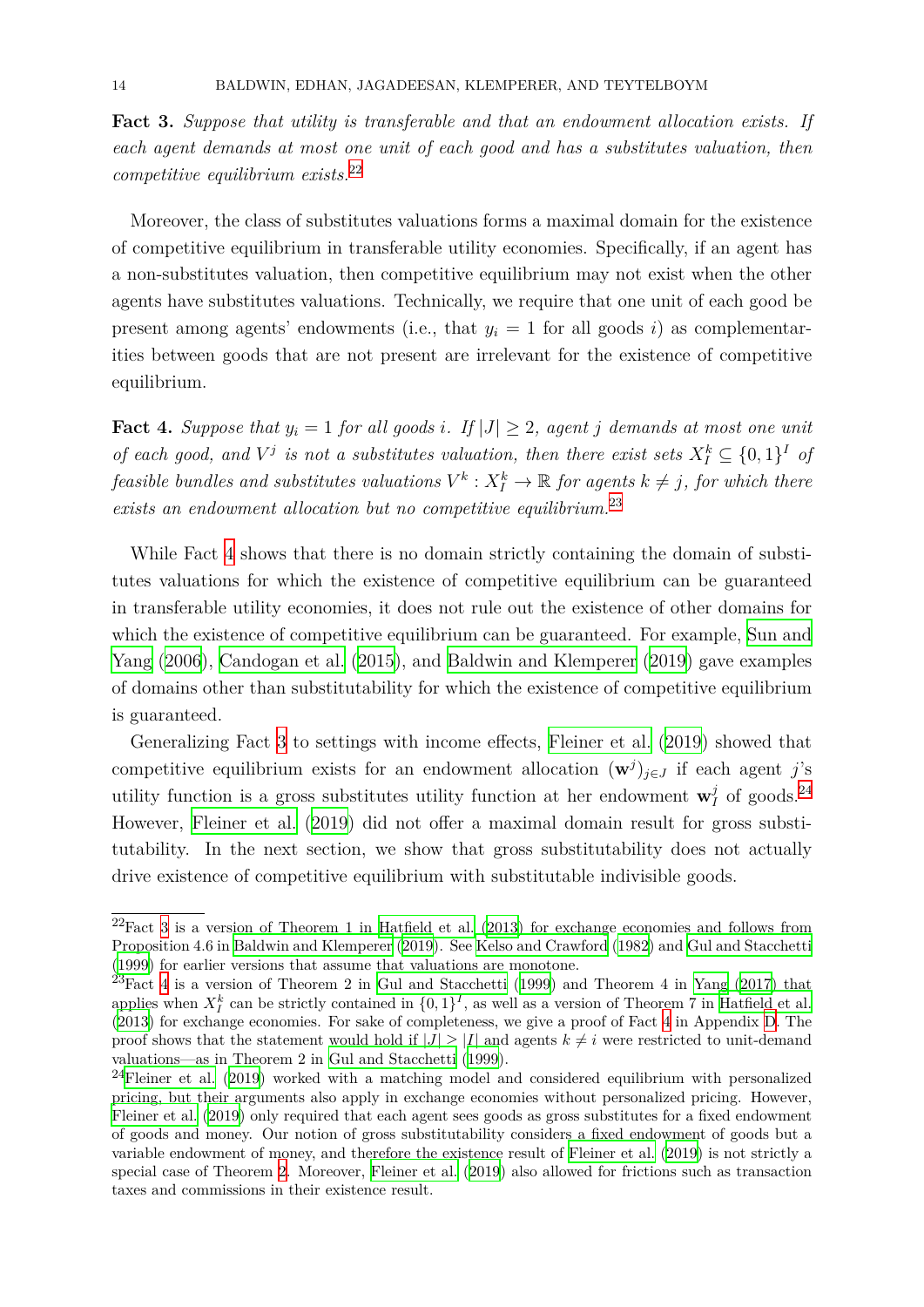4.2. **Net Substitutability and the Existence of Competitive Equilibrium.** In light of Theorem 1 and Fact 3, competitive equilibrium exists if agents' Hicksian demands satisfy an appropriate substitutability condition—i.e., if preferences satisfy a *net* analogue of substitutability.

We build on [De](#page-9-1)finition 4 [t](#page-13-3)o define a concept of net substitutability for settings with indivisibilities. Net substitutability is a version of the net substitutability condition from classical consumer theory. It requires that *compensated* increases in the price of a good (i.e., price increases that [ar](#page-12-3)e offset by compensating transfers) weakly raise demand for all other goods.

**Definition 5** (Net Substitutability)**.** Suppose that agent *j* demands at most one unit of each good. A utility function  $U^j$  is a *net substitutes utility function* if for all utility levels *u*, price vectors  $\mathbf{p}_I$ , and  $\lambda > 0$ , whenever  $D_I^j$  $\mathbf{H}^{j}(\mathbf{p}_{I}; u) = {\mathbf{x}_{I}}$  and  $D_{\mathbf{H}}^{j}$  $\frac{j}{H}(\mathbf{p}_I + \lambda \mathbf{e}^i; u) = {\mathbf{x}'_I},$ we have that  $x'_{k} \geq x_{k}$  for all goods  $k \neq i$ .

For quasilinear utility functions, net substitutability coincides with (gross) substitutability. More generally, net substitutability can be expressed as a condition on Hicksian valuations.

**Remark 1.** By Lemma 1, if an agent demands at most one unit of each good, then she has a net substitutes utility function if and only if her Hicksian valuations at all utility levels are substitutes valuations.

<span id="page-14-0"></span>We can apply Fact 2 a[nd](#page-6-0) Remark 1 to construct large classes of net substitutes preferences with income effects from families of substitutes valuations. There are several rich families of substitutes valuations, including endowed assignment valuations (Hatfield and Milgrom, 2005) and [m](#page-7-0)atroid-based [va](#page-14-0)luations (Ostrovsky and Paes Leme, 2015). This leads to a large class of quasilogarithmic net substitutes utility functions.

**[Example 7](#page-37-12)** (Example 2 continued). A quasil[ogarithmic utility function](#page-38-13)  $U^j$  [is a net](#page-37-12) substitutes utility function if and only if the quasivaluation  $V^j_{\mathbf{Q}}$  is a substitutes [valu](#page-38-13)ation.<sup>25</sup>

More generally, in lig[ht](#page-5-3) of Fact 2 and Remark 1, each family of substitutes valuations leads to a class of net substitutes utility functions with income effects consisting of t[he](#page-14-1) utility functions whose Hicksian valuations all belong to the family. These classes are defined by conditions on substitutio[n e](#page-7-0)ffects and do [n](#page-14-0)ot restrict income effects. By contrast, gross substitutability places substantial restrictions on the form of income effects.<sup>26</sup>

To understand the difference between gross and net substitutability, we compare the conditions in a setting in which agents have unit demand for goods.

**Example 8** (Example 5 continued). Consider an agent, Martine, who owns a house  $i_1$ and is considering selling it to purchase (at most) one of houses  $i_2$  and  $i_3$ . If Martine

<span id="page-14-2"></span><sup>25</sup>Indeed, recall that Example 4 tells us that agent *j*'s Hicksian valuation at each utility level is a positive linear transformation of  $V_{\mathbf{Q}}^j$ [. T](#page-11-0)he conclusion follows by Remark 1.

<span id="page-14-1"></span> $^{26}$ See Remark E.1 in the Supplemental Material of Fleiner et al. (2019)).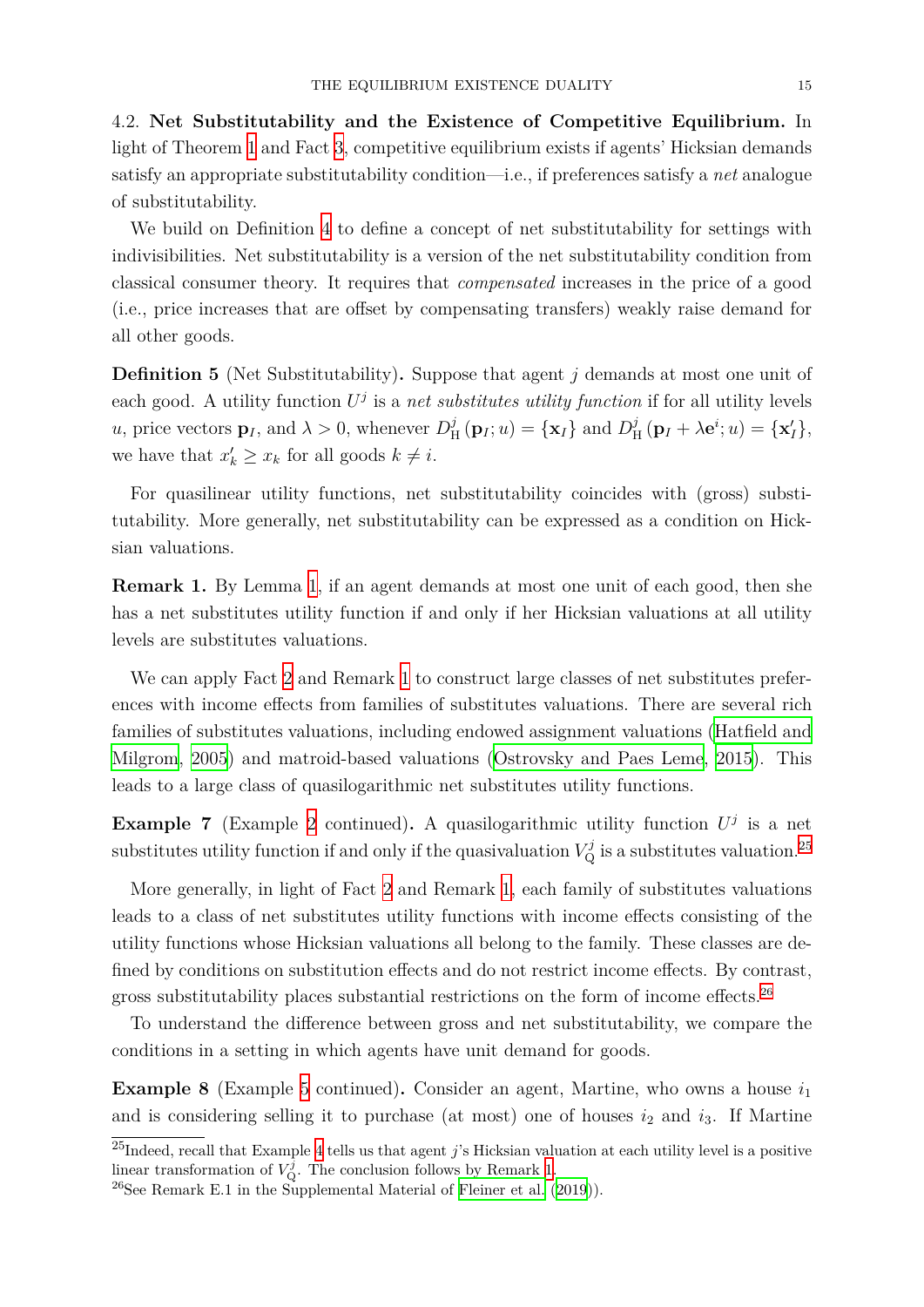experiences income effects, then her choice between  $i_2$  and  $i_3$  generally depends on the price she is able to procure for her house  $i_1$ . For example, if  $i_3$  is a more luxurious house than  $i_2$ , then Martine may only demand  $i_3$  if the value of her endowment is sufficiently large—i.e., if the price of her house  $i_1$  is sufficiently high. As a result, when Martine is endowed with *i*1, she does not generally have gross substitutes preferences: increases in the price of  $i_1$  can lower Martine's demand for  $i_2$ . That is, Martine can regard  $i_2$  as a gross complement for *i*1. In contrast, Martine has net substitutes preferences—no compensated increase in the price of  $i_1$  could make Martine stop demanding  $i_2$ —a condition that holds generally in the housing market economy.<sup>27</sup> Note also that, unlike net substitutability, gross substitutability generally depends on endowments: if Martine were not endowed a house, she would have gross substitutes p[ref](#page-15-0)erences (Kaneko, 1982, 1983; Demange and Gale, 1985).

While Example 8 shows that net substitutability d[oes not imply g](#page-38-14)[ross s](#page-38-15)[ubstitutability,](#page-37-10) [it turns ou](#page-37-10)t that gross substitutability implies net substitutability.

**Proposition 1.** *I[f](#page-14-2) agent j demands at most one unit of each good and there exists an endowment*  $\mathbf{w}_I$  *of goods at which*  $U^j$  *is a gross substitutes utility function, then*  $U^j$  *is net substitutes utility function.*

<span id="page-15-1"></span>Proposition 1 and Example 8 show that gross substitutability (at any one endowment of goods) implies net substitutability but places additional restrictions on income effects. Nevertheless, the restrictions on substitution effects alone, entailed by net substitutability, are sufficient f[or](#page-15-1) the existence [o](#page-14-2)f competitive equilibrium.

**Theorem 2.** *If all agents demand at most one unit of each good and have net substitutes utility functions, then competitive equilibria exist for all endowment allocations.*

<span id="page-15-2"></span>Theorem 2 is an immediate consequence of the Equilibrium Existence Duality and the existence of competitive equilibria in transferable utility economies under substitutability.

*Proof.* Rem[ar](#page-15-2)k 1 implies that the agents' Hicksian valuations at all utility levels are substitutes valuations. Hence, Fact 3 implies that competitive equilibria exist in the Hicksian economies for all profiles of utility levels if an endowment allocation exists. The theorem follows [b](#page-14-0)y the "if" direction of Theorem 1.  $\Box$ 

As gross substitutability implies [ne](#page-13-3)t substitutability (Proposition 1), the existence of competitive equilibrium under gross substitut[ab](#page-9-1)ility is a special case of Theorem 2. But Theorem 2 is more general: as Example 8 shows, net substitutability allows for forms of gross complementarities between goods, in addition to gros[s](#page-15-1) substitutability. The following example illustrates how the distinction between gross substitutability a[nd](#page-15-2)

<span id="page-15-0"></span> $^{27}$ Danilov et al. ([20](#page-15-2)01, Example 2) also showed the conn[ec](#page-14-2)tion between Quinzii's (1984) housing market economy and a substitutability condition, but formulated their discussion in terms of the shape of the convex hull at domains at which demand is multi-valued instead of net substitutability. Their discussion is equivalent to ours by Corollary 5 in Danilov, Koshevoy, and Lang (2003) and Remark 1.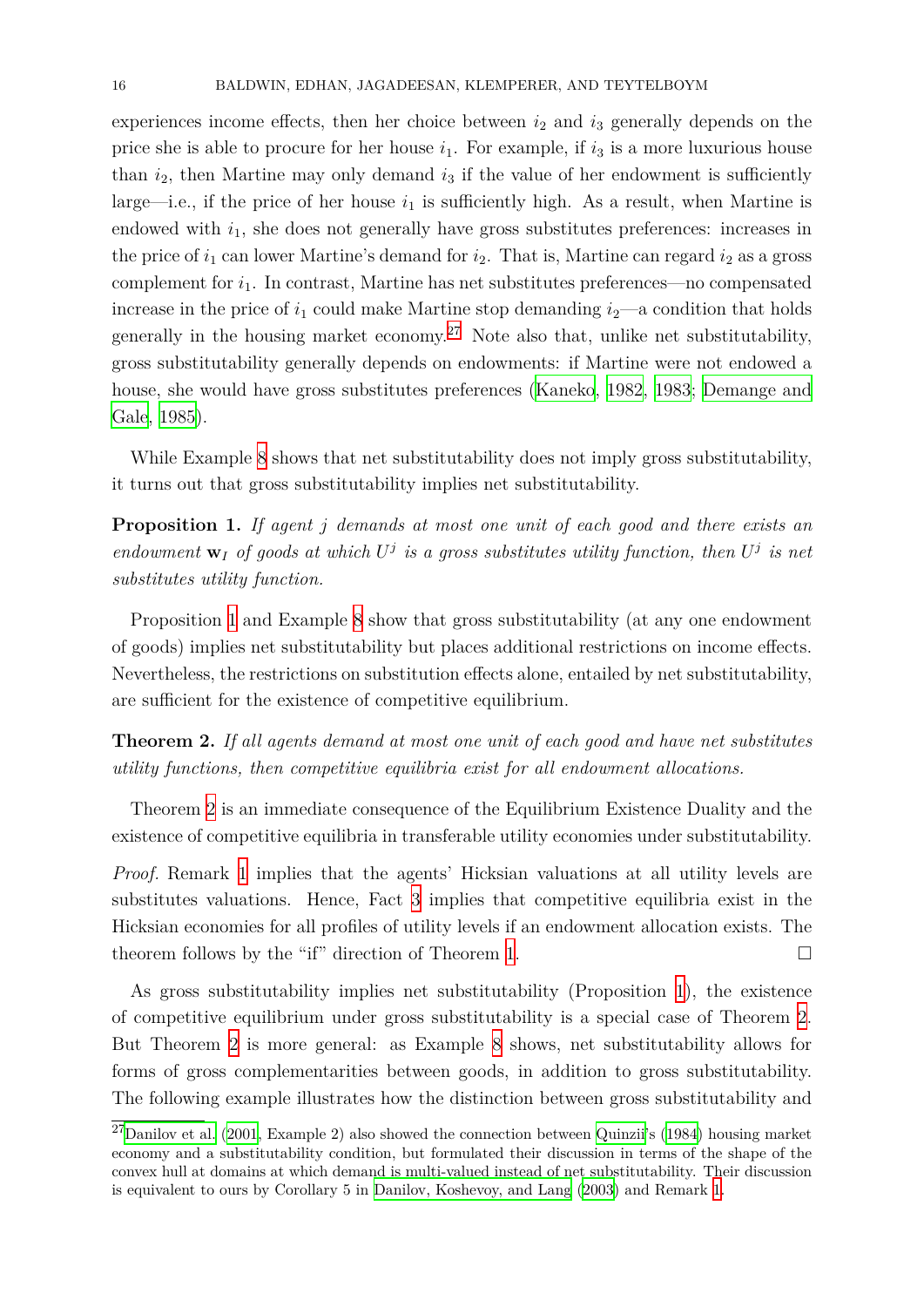net substitutability relates to the existence of competitive equilibrium when agents caan demand multiple goods.

**Example 9** (Gross Substitutability versus Net Substitutability and the Existence of Competitive Equilibrium). There are two goods and the total endowment is  $y_I = (1, 1)$ . There are two agents, which we call *j* and *k,* and *j*'s feasible set of consumption bundles of goods is  $X_I^j = \{0, 1\}^2$ .

<span id="page-16-4"></span>We consider the price vectors  $\mathbf{p}_I = (2, 2)$  and  $\mathbf{p}'_I = (4, 2)$  and consider two examples in which agent *j*'s Marshallian demand changes from (1*,* 1) to (0*,* 0) as prices change from **p***<sup>I</sup>* to  $\mathbf{p}'$ <sup>*I*</sup>—a gross complementarity. But the consequences for the existence of competitive equilibrium are different across the two cases. In Case (a), the gross complementarity reflects a net complementarity for *j*, and competitive equilibrium may not exist if *k* sees goods as net substitutes. In Case (b), the gross complementarity reflects only an income effect for  $j$ , as in Example 8, so competitive equilibrium [is](#page-16-0) guaranteed to exist if  $k$  sees goods as net substitutes.

(a) Suppose that *j* has a [q](#page-14-2)uasil[inea](#page-16-1)r utility function with valuation given by

$$
V^{j}(\mathbf{x}_{I}) = \begin{cases} 0 & \text{if } \mathbf{x}_{I} = (0,0), (0,1), (1,0) \\ 5 & \text{if } \mathbf{x}_{I} = (1,1). \end{cases}
$$

<span id="page-16-0"></span>Here,  $V^j$  is not a substitutes valuation because  $D^j(\mathbf{p}_I) = \{(1,1)\}\$  while  $D^j(\mathbf{p}'_I) =$  ${(0,0)}$ : i.e., increasing the price of the first good can lower *j*'s demand for the second good. If  $X_I^k = \{(0,0), (0,1), (1,0)\}$  and agent *k* has a quasilinear utility function with a substitutes valuation given by

(5) 
$$
V^{k}(\mathbf{x}_{I}) = \begin{cases} 0 & \text{if } \mathbf{x}_{I} = (0,0) \\ 4 & \text{if } \mathbf{x}_{I} = (1,0) \\ 3 & \text{if } \mathbf{x}_{I} = (0,1), \end{cases}
$$

then no competitive equilibrium exists.<sup>28</sup>

<span id="page-16-1"></span>(b) Suppose instead that  $U^j$  is quasilogarithmic (as defined in Example 2) with quasivaluation given by

<span id="page-16-3"></span>
$$
V_{Q}^{j}(\mathbf{x}_{I}) = \begin{cases} -11 & \text{if } \mathbf{x}_{I} = (0,0) \\ -7 & \text{if } \mathbf{x}_{I} = (0,1) \\ -4 & \text{if } \mathbf{x}_{I} = (1,0) \\ -1 & \text{if } \mathbf{x}_{I} = (1,1). \end{cases}
$$

<span id="page-16-2"></span><sup>28</sup>The existence of a feasible set of bundles of goods and a substitutes valuation for *k* for which no competitive equilibrium exists follows from Fact 4. To check that  $V^k$  is an example of such a valuation, suppose, for sake of deriving a contradiction, that  $(\mathbf{x}_I^j, \mathbf{x}_I^k)$  is the allocation of goods in a competitive equilibrium. The First Welfare Theorem implies that  $\mathbf{x}_I^j = (1,1)$  and that  $\mathbf{x}_I^k = (0,0)$ . But for agent *j* to demand (1*,* 1)*,* the equilibrium prices would have to sum to at most 5, while for agent *k* to demand  $(0,0)$ , the equilibrium prices would [b](#page-13-2)oth have to be at least  $3$ —a contradiction. Hence, we can conclude that no competitive equilibrium exists.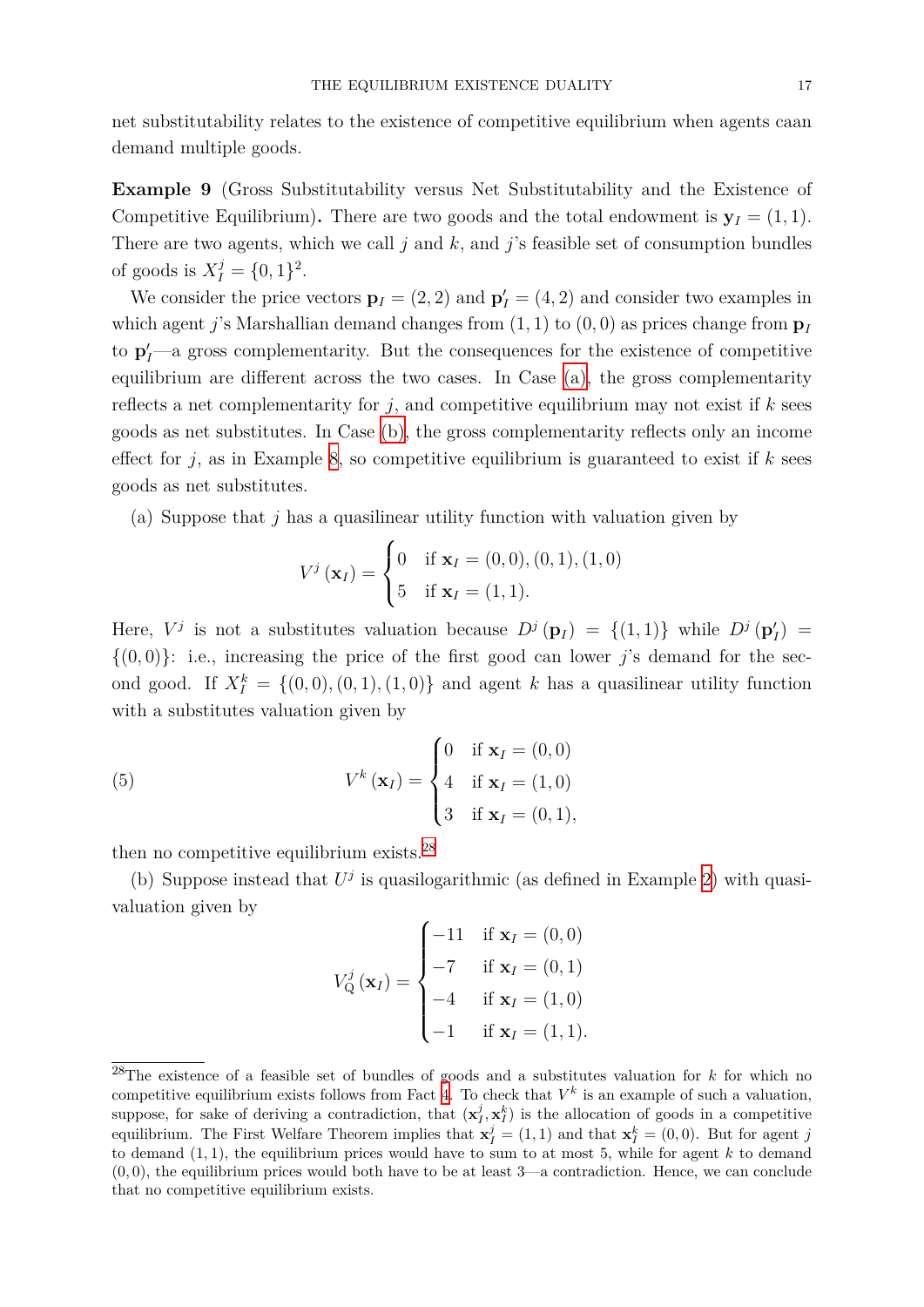At the endowment  $\mathbf{w}_I^j = (0,1)$  of goods,  $U^j$  is not a gross substitutes utility function as, letting  $w_0^j = 3$ , we have that  $D_M^j(\mathbf{p}_I, \mathbf{w}^j) = \{(1, 1)\}\$  while  $D_M^j(\mathbf{p}'_I, \mathbf{w}^j) = \{(0, 0)\}^{29}$ That is, increasing the price of the first good can lower *j*'s Marshallian demand for the second good. By contrast, as  $V^j_{\mathbf{Q}}$  is a substitutes valuation, Example 7 implies that  $U^j$  is a net substitutes utility function: the gross complementarity is entirely due to an inco[me](#page-17-0) effect. For example, at the utility level

$$
u = \max_{\mathbf{x} \in X^j | \mathbf{p}' \cdot \mathbf{x} \le \mathbf{p}' \cdot \mathbf{w}^j} U^j(\mathbf{x}) = \log \frac{5}{11},
$$

we have that  $D_{\rm F}^j$  $\mathcal{L}_{\text{H}}^{j}(\mathbf{p}_{I}; u) = \{(1, 0)\}\$ and that  $D_{\text{H}}^{j}$  $\mathbf{H}^{j}(\mathbf{p}'_{I}; u) = \{(0, 0)\}\,^{30}$  so the decrease in the Marshallian demand for the second good as prices change from  $\mathbf{p}_I$  to  $\mathbf{p}'_I$  at the endowment  $\mathbf{w}^j$  reflects an income effect. By Theorem 2, competitive equilibrium exists whenever *k* has a net substitutes utility function. For example, if *k* has a qu[asi](#page-17-1)linear utility function with a substitutes valuation given by Equation (5), then for the endowment allocation [d](#page-15-2)efined by  $\mathbf{w}_I^j = (0, 1)$ ,  $\mathbf{w}_I^k = (1, 0)$ , and  $w_0^j = w_0^k = 3$ , the price vector  $(3, 2)$  and the allocation of goods defined by  $\mathbf{x}_I^j = (1,0)$  a[nd](#page-16-3)  $\mathbf{x}_I^k = (0,1)$  comprise a competitive equilibrium.<sup>31</sup>

In Case (b), agent  $j$  has net substitutes preferences—leading to the guaranteed existence of competitive equilibrium when agent *k* has net substitutes preferences. By contrast, in [Ca](#page-17-2)se (a), agent *j* does not have net substitutes preferences—and competitive equilibriu[m ma](#page-16-1)y not exist when *k* has net substitutes preferences.

In general, net [sub](#page-16-0)stitutability forms a maximal domain for the existence of competitive equilibrium. Specifically, if an agent does not have net substitutes preferences, then competitive equilibrium may not exist when the other agents have substitutes quasilinear preferences.

<span id="page-17-3"></span>**Proposition 2.** *Suppose that*  $y_i = 1$  *for all goods i. If*  $|J| \geq 2$ *, agent j demands at most one unit of each good, and U j is not a net substitutes utility function, then there exist* <sup>29</sup>To show this, note that  $w_0^j - \mathbf{p}'_I \cdot ((1,1) - \mathbf{w}_I^j) = -1$ , so it would violate *j*'s budget constraint to demand  $(1, 1)$  at the price vector  $\mathbf{p}'_I$ . For the other bundles, note that

|                                                                                                                                                                                                                 | (0,0) (0,1) (1,0) (1,1) |  |  |
|-----------------------------------------------------------------------------------------------------------------------------------------------------------------------------------------------------------------|-------------------------|--|--|
| $U^j\left(w_0^j-\mathbf{p}_I\cdot\overline{(\mathbf{x}_I-\mathbf{w}_I^j),\mathbf{x}_I}\right)\; \left \; \log \tfrac{5}{11} \; \right  \; \log \tfrac{3}{7} \; \left \; \log \tfrac{3}{4} \; \right  \; \log 1$ |                         |  |  |
| $U^j\left(w_0^j-\mathbf{p}'_I\cdot(\mathbf{x}_I-\mathbf{w}_I^j),\mathbf{x}_I\right)\Big \log\frac{5}{11}\Big \log\frac{3}{7}\Big \log\frac{1}{4}\Big \text{ undef.},\right.$                                    |                         |  |  |

<span id="page-17-0"></span>so  $D_M^j(\mathbf{p}_I, \mathbf{w}^j) = \{(1, 1)\}\$  and  $D_M^j(\mathbf{p}'_I, \mathbf{w}^j) = \{(0, 0)\}.$ 

<sup>30</sup>The expressions for  $D<sup>j</sup><sub>H</sub>(**p**<sub>I</sub>; u)$  and  $D<sup>j</sup><sub>H</sub>(**p**<sub>I</sub>'; u)$  hold because agent *j*'s Hicksian valuation at utility level *u* is  $\frac{5}{11}$  times the quasivaluation  $V^j_Q$  (by Example 4).

<span id="page-17-1"></span> ${}^{31}$ To show this, let  $\hat{\mathbf{p}}_I = (3,2)$ . It is clear that  $(0,1) \in D^k(\hat{\mathbf{p}}_I)$ . It remains to show that  $(1,0) \in$  $D_M^j(\hat{\mathbf{p}}_I, \mathbf{w}^j)$ . Note that  $w_0^j - \hat{\mathbf{p}}_I \cdot ((1,1) - \mathbf{w}_I^j) = 0$ , so it would violate j's budget constraint to demand  $(1, 1)$  at the price vector  $\hat{\mathbf{p}}_I$ . For the other bundl[es,](#page-7-1) note that

$$
U^j \left( w_0^j - \hat{\mathbf{p}}_I \cdot (\mathbf{x}_I - \mathbf{w}_I^j), \mathbf{x}_I \right) = \begin{cases} \log \frac{5}{11} & \text{if } \mathbf{x}_I = (0,0) \\ \log \frac{3}{7} & \text{if } \mathbf{x}_I = (0,1) \\ \log \frac{1}{2} & \text{if } \mathbf{x}_I = (1,0), \end{cases}
$$

<span id="page-17-2"></span>so  $D_{\mathbf{M}}^{j}(\hat{\mathbf{p}}_{I}, \mathbf{w}^{j}) = \{(1, 0)\}.$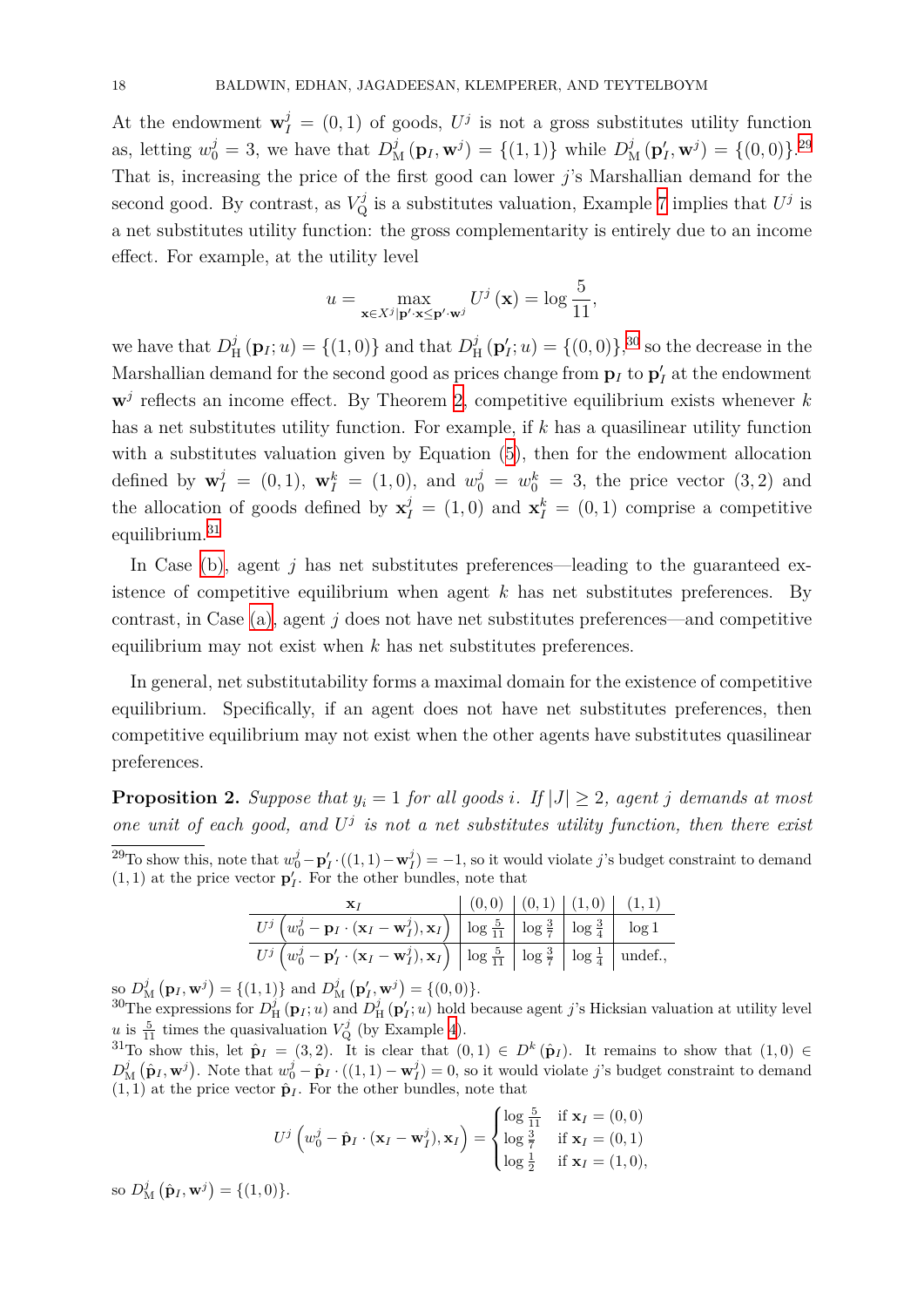$sets\ X_I^k \subseteq \{0,1\}^I$  *of feasible bundles and substitutes valuations*  $V^k: X_I^k \to \mathbb{R}$  *for agents*  $k \neq j$ , and an endowment allocation for which no competitive equilibrium exists.

Proposition 2 is an immediate consequence of the Equilibrium Existence Duality and the fact that substitutability defines a maximal domain for the existence of competitive equilibrium wi[th](#page-17-3) transferable utility.

*Proof.* By Remark 1, there exists a utility level *u* at which agent *j*'s Hicksian valuation  $V_{\rm H}^j$  $H^j$  ( $\cdot$ ; *u*) is not a substitutes valuation. Fact 4 implies that there exist feasible sets  $X_I^k \subseteq$  $\{0,1\}$ <sup>*I*</sup> and substitutes valuations  $V^k$  for agents  $k \neq j$ , for which an endowment allocation exists but no com[pe](#page-14-0)titive equilibrium would exist with transferable utility if agent *j*'s valuation were  $V_{\rm H}^j$  $V^j$ <sup>I</sup>( $\cdot$ ; *u*). With those sets  $X^k$  $X^k$  of feasible bundles and valuations  $V^k$  for agents  $k \neq j$ , the "only if" direction of Theorem 1 implies that there exists an endowment allocation for which no competitive equilibrium exists.  $\Box$ 

Proposition 2 entails that any domain of prefe[re](#page-9-1)nces that contains all substitutes quasilinear preferences and guarantees the existence of competitive equilibrium must lie within the domain of net substitutes preferences. Therefore, Proposition 2 and Theorem 2 suggest that net [su](#page-17-3)bstitutability is the most general way to incorporate income effects into a substitutability condition to ensure the existence of competitive equilibrium.

By contrast, the relationship between the nonexistence of comp[eti](#page-17-3)tive equilibriu[m](#page-15-2) and failures of gross substitutability depends on why gross substitutability fails. Gross substitutability can fail due to substitution effects that reflect net complementarities, as in Example  $9(a)$ , or due to income effects, as in Example  $9(b)$ . If the failure of gross substitutability reflects a net complementarity, then Proposition 2 tells us that competitive equilibrium may not exist if the other agents have substitutes quasilinear preferences, as in Exam[ple](#page-16-4) [9\(](#page-16-0)a). On the other hand, the failure of gro[ss](#page-16-4) [su](#page-16-1)bstitutability is only due to income effects, then Theorem 2 tells us that competitive equ[ili](#page-17-3)brium exists if the other agents have net substitutes preferences (e.g., substitutes quasilinear preferences), as in Example 9([b\)](#page-16-4)[.](#page-16-0)

#### 5. Demand Types and the Unimodularity Theorem

<span id="page-18-0"></span>In this section, we characterize exactly what conditions on patterns of substitution effects guarantee the existence of competitive equilibrium. Specifically, we consider Baldwin and Klemperer's (2019) classification of valuations into "demand types" based on sets of vectors that summarize the possible ways in which demand can change in response to a small generic price change. We first review the definition of demand types from B[aldwin](#page-37-4) [and Klemperer](#page-37-4) (2019[\). W](#page-37-4)e then extend the concept of demand types to settings with income effects, and develop a version of the Baldwin and Klemperer's (2019) Unimodularity Theorem that allows for income effects and characterizes which dema[nd types](#page-37-4) [guarantee the existen](#page-37-4)ce of competitive equil[ibrium \(see also](#page-37-4) Danilov et [al.](#page-37-4) (2001)). A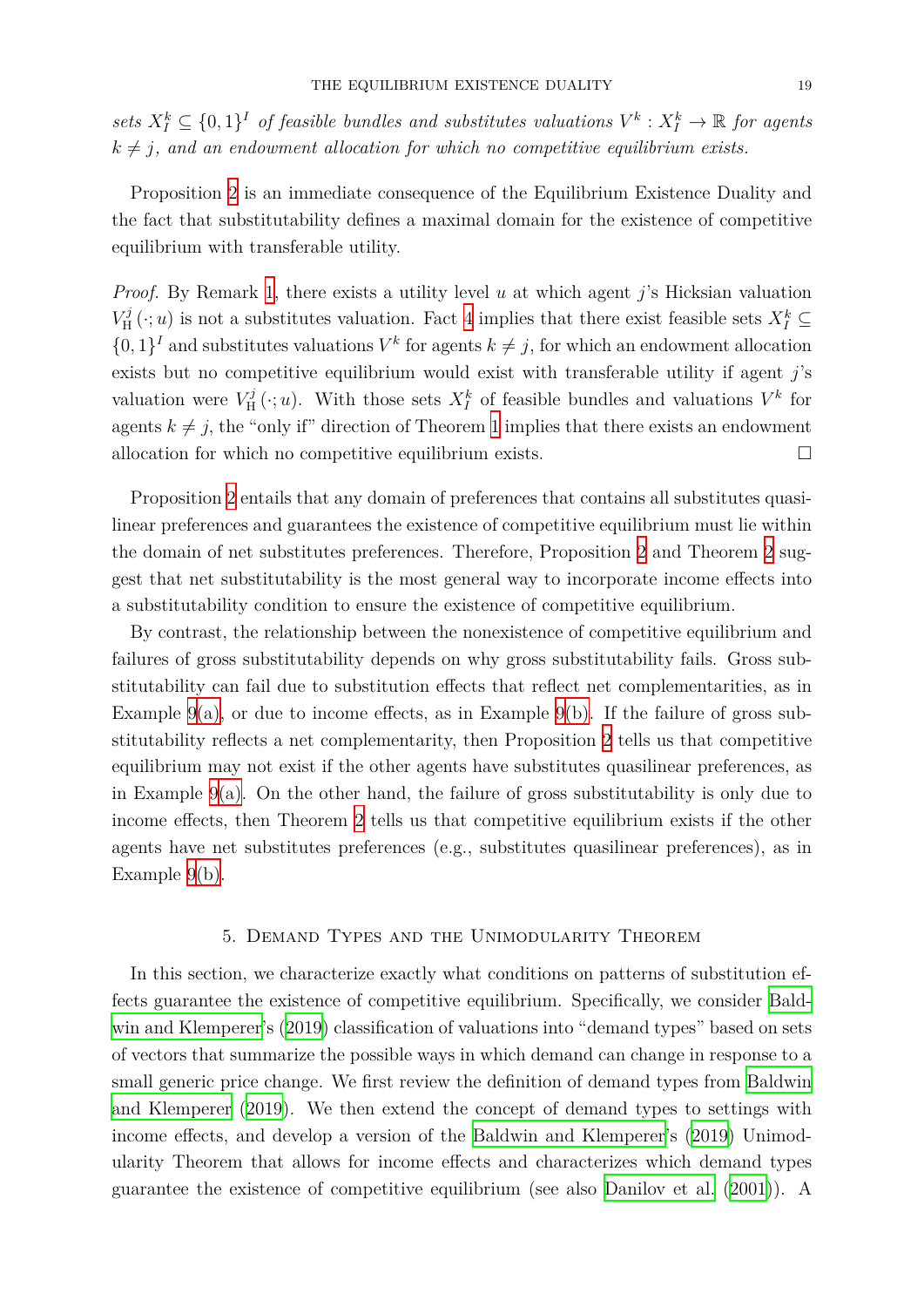<span id="page-19-1"></span>

Figure 1. Depiction of Agent *j*'s Demand in Example 10. The labels indicate demand in the regions of price vectors at which demand is singlevalued.

special case of the Unimodularity Theorem with Income Effects [ex](#page-20-0)tends Theorem 2 to settings in which agents can demand multiple units of some goods.

5.1. **Demand Types and the Unimodularity Theorem with Transferable [Ut](#page-15-2)ility.** We first review the concept of demand types for quasilinear settings, as developed by Baldwin and Klemperer (2019).

An integer vector is *primitive* if the greatest common divisor of its components is 1. By focusing on the directions of demand changes, we can restrict to primitive demand ch[ange vectors. A](#page-37-4) *demand* [type v](#page-37-4)ector set is a set  $D \subseteq \mathbb{Z}^I$  of primitive integer vectors such that if  $\mathbf{d} \in \mathcal{D}$  then  $-\mathbf{d} \in \mathcal{D}$ .

**Definition 6** (Demand Types for Valuations). Let  $V^j$  be a valuation.

- (a) A bundle  $\mathbf{x}_I$  is *uniquely demanded by agent j* if there exists a price vector  $\mathbf{p}_I$  such that  $D^j(\mathbf{p}_I) = {\mathbf{x}_I}.$
- <span id="page-19-2"></span>(b) A pair  $\{x_I, x_I'\}$  of uniquely demanded bundles are *adjacently demanded by agent j* if there exists a price vector  $\mathbf{p}_I$  such that  $D^j(\mathbf{p}_I)$  contains  $\mathbf{x}_I$  and  $\mathbf{x}'_I$  but no other bundle that is uniquely demanded by agent *j*.
- (c) If  $D$  is a demand type vector set, then  $V^j$  is of demand type  $D$  if for all pairs  $\{x_I, x_I'\}$  that are adjacently demanded by agent *j*, the difference  $x_I' - x_I$  is a multiple of an element of *D*. 32

For intuition, suppose that a small price change causes a change in demand. Then, generically, demand changes betwe[en](#page-19-0) adjacently demanded bundles. Thus, the demand type vectors represent the possible directions of changes in demand in response to small generic price changes (see Proposition 3.3 in Baldwin and Klemperer (2019) for a formal statement). To illustrate Definition 6, we consider an example.

<span id="page-19-0"></span> $32$ Definition 6(c) coincides with Definition 3.1 in Ba[ldwin and Klemperer](#page-37-4) (2019) [by Pro](#page-37-4)position 2.20 in Baldwin and Klemperer (2019).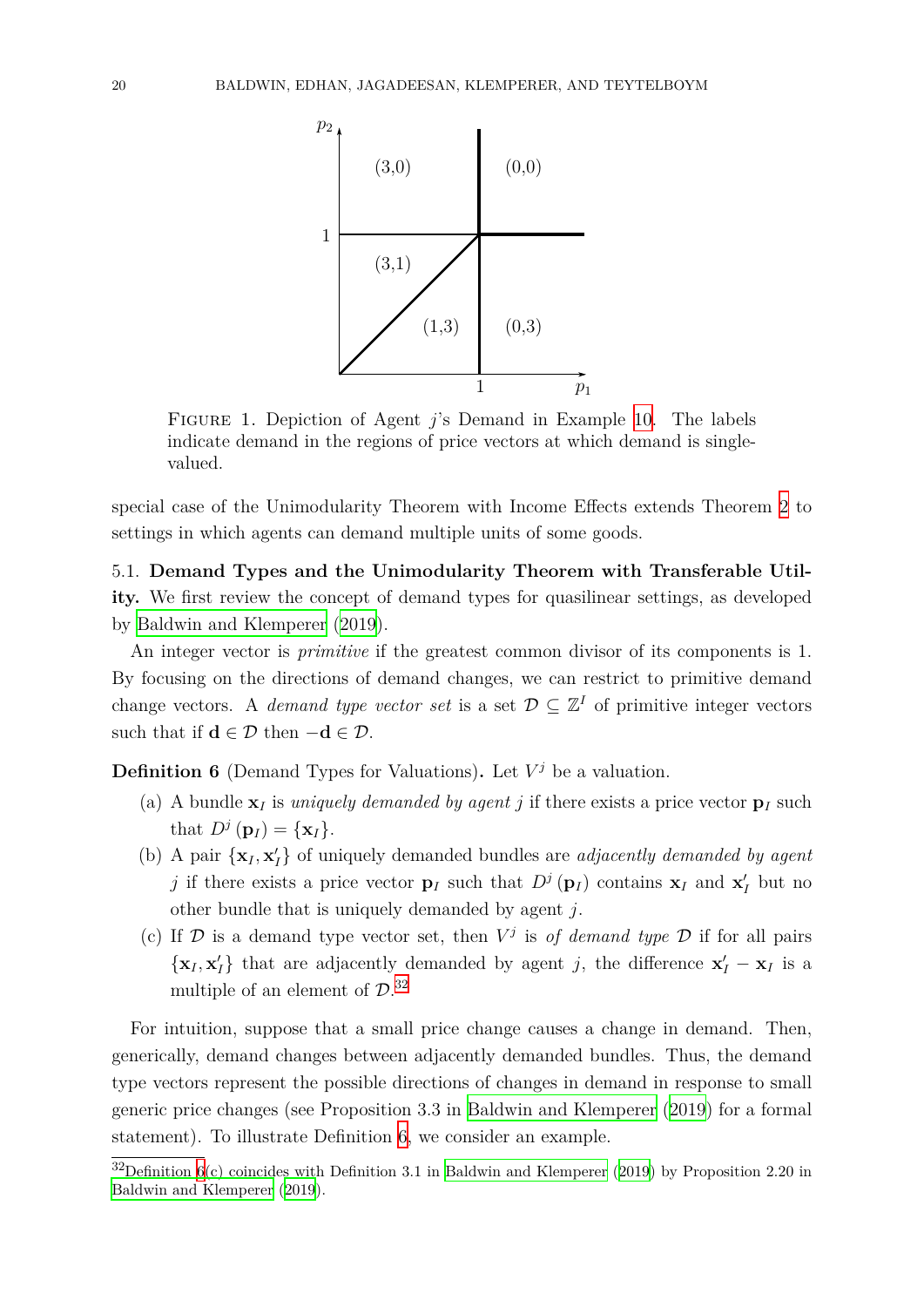**Example 10.** Suppose that there are two goods and let

$$
X_I^j = \{0, 1, 2, 3\}^2 \setminus \{(2, 3), (3, 2), (3, 3)\}.
$$

<span id="page-20-0"></span>Consider the valuation defined by  $V^j(\mathbf{x}_I) = x_1 + x_2$ . As Figure 1 illustrates, the uniquely demanded bundles are (0*,* 0), (0*,* 3)*,* (1*,* 3)*,* (3*,* 0), and (3*,* 1).

When  $1 = p_1 < p_2$ , agent *j*'s demand is  $D^j(\mathbf{p}_I) = \{(0,0), (1,0), (2,0), (3,0)\}.$  Hence, as the b[un](#page-19-1)dles  $(1,0)$  and  $(2,0)$  are not uniquely demanded, the bundles  $(0,0)$  and  $(3,0)$  are adjacently demanded. As a result, for  $V^j$  to be of demand type  $D$ , the set  $D$  must contain the vector  $(1, 0)$ , which is the primitive integer vector proportional to the demand change (3*,* 0) *−* (0*,* 0) = (3*,* 0). Similarly, the bundles (0*,* 0) and (0*,* 3) are adjacently demanded, and any demand type vector set  $D$  such that  $V^j$  is of demand type  $D$  must contain the vector (0*,* 1).

When  $p_1 < p_2 = 1$ , demand is  $D^j(p_I) = \{(3,0), (3,1)\}\.$  Hence, the bundles  $(3,0)$  and (3*,* 1) are adjacently demanded. Similarly, the bundles (0*,* 3) and (1*,* 3) are adjacently demanded. These facts respectively imply, again, that (0*,* 1) and (1*,* 0) are in any demand type vector set  $D$  such that  $V^j$  is of demand type  $D$ .

Last, when  $p_1 = p_2 < 1$ , agent *j*'s demand is  $D^j(\mathbf{p}_I) = \{(1,3), (2,2), (3,1)\}\.$  Hence, as the bundle  $(2, 2)$  is not uniquely demanded, the bundles  $(1, 3)$  and  $(3, 1)$  are adjacently demanded. As a result, for  $V^j$  to be of demand type  $D$ , the set  $D$  must contain the vector  $(1, -1)$ , which is the primitive integer vector proportional to the demand change  $(3, 1) - (1, 3) = (2, -2).$ 

By contrast, the bundles (0*,* 0) and (3*,* 1) are not adjacently demanded: the only price vector at which agent *j* demands them both is  $\mathbf{p}_I = (1,1)$ , but  $D^j(1,1)$  also contains the uniquely demanded bundles  $(0, 3)$ ,  $(1, 3)$ , and  $(3, 0)$ . Similarly, the bundles  $(0, 0)$  and (1*,* 3) are not adjacently demanded. Hence,

$$
\mathcal{D} = \pm \left\{ \begin{bmatrix} 1 \\ 0 \end{bmatrix}, \begin{bmatrix} 0 \\ 1 \end{bmatrix}, \begin{bmatrix} 1 \\ -1 \end{bmatrix} \right\}
$$

is the minimal demand type vector set  $D$  such that  $V^j$  is of demand type  $D$ .

Consider any valuation of the same demand type *D* as in Example 10, and a change in price from  $\mathbf{p}_I$  to  $\mathbf{p}'_I = \mathbf{p}_I + \lambda \mathbf{e}^1$  for some  $\lambda > 0$ . For generic choices of  $\mathbf{p}_I$  and  $\lambda$ , the demand at any price on the straight line from  $\mathbf{p}_I$  to  $\mathbf{p}'_I$  either is unique, or demonstrates the adjacency of two bundles uniquely demanded at prices on this l[ine](#page-20-0). The change in demand between such bundles must therefore be a multiple of an element of  $\mathcal D$  (by Definition 6). Moreover, since only the price of good 1 is changing and that price is increasing, the law of demand entails that demand for good 1 must strictly decrease upon any change in demand.<sup>33</sup> Thus, the change in demand between the two consecutive uniquely d[em](#page-19-2)anded bundles must be a positive multiple of either  $(-1,0)$  or  $(-1,1)$ .

<span id="page-20-1"></span><sup>33</sup>As there are no income effects [he](#page-20-1)re, the compensated law of demand (see, e.g., Proposition 3.E.4 in Mas-Colell et al.  $(1995)$  reduces to the law of demand.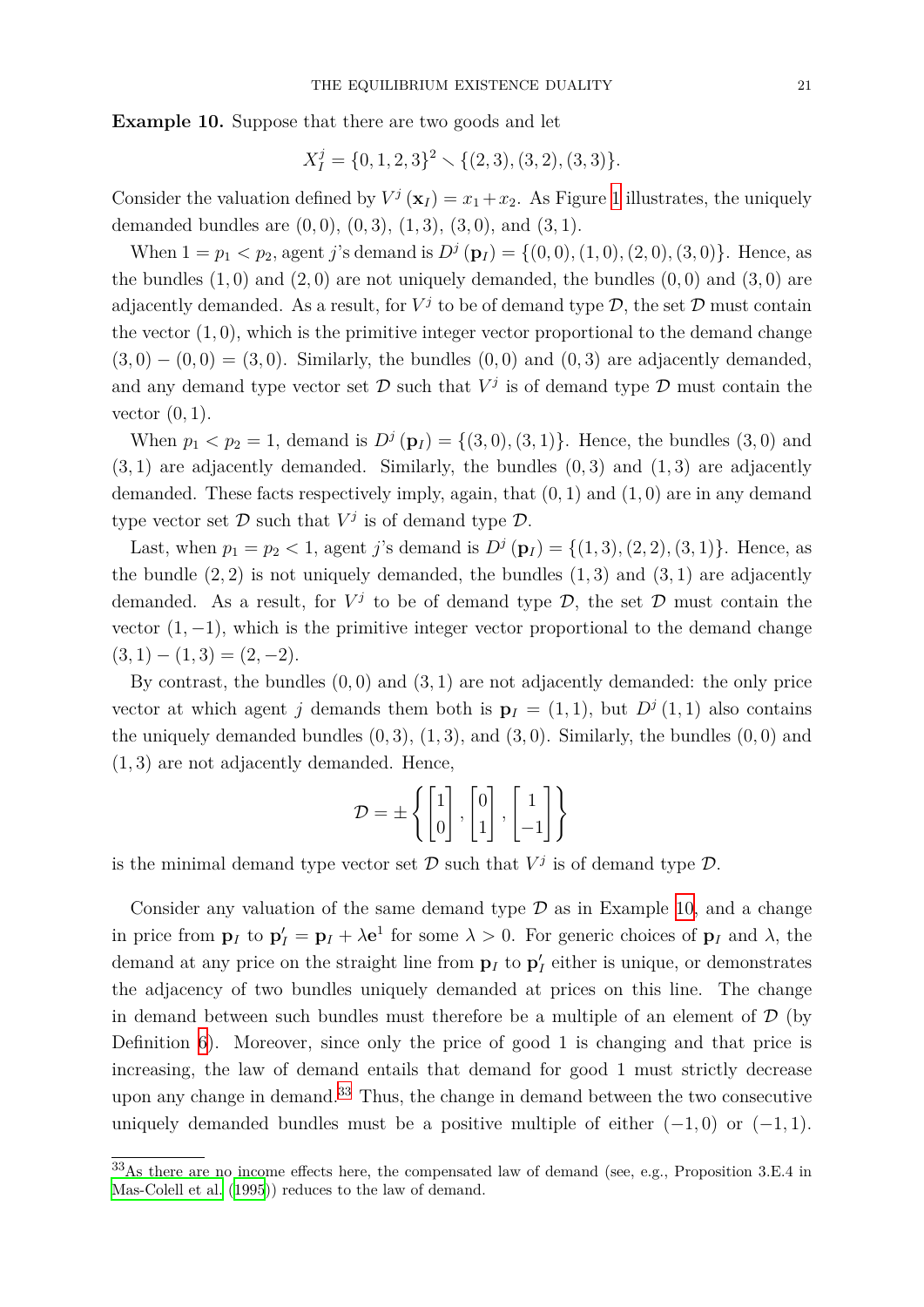Therefore, demand for good 2 must (weakly) increase, reflecting substitutability between the goods. This two-good example is a special case of an important class of demand types.

<span id="page-21-1"></span>**Example 11** (The Strong Substitutes Demand Type)**.** The *strong substitutes demand type vector set* consists of all vectors in  $\mathbb{Z}^I$  with at most one  $+1$  component, at most one *−*1 component, and no other nonzero components. As illustrated in Example 10, this demand type vector set captures one-to-one substitution between goods through demand type vectors with one component of 1 and one component of *−*1. Furthermore, if an agent  $k$  demands at most one unit of each good, then  $V^k$  is a substitutes valuati[on i](#page-20-0)f and only if it is of the strong substitutes demand type (see Theorems 2.1 and 2.4 in Fujishige and Yang (2003)).

In settings in which agents can demand multiple units of each good, a form of [concavity](#page-37-13) [is needed](#page-37-13) t[o ens](#page-37-13)ure the existence of competitive equilibrium. A valuation is concave if, under that valuation, each bundle of goods that is a convex combination of feasible bundles of goods is demanded at some price vector. For the formal definition, we let Conv $(T)$  denote the *convex hull* of a set  $T \subseteq \mathbb{R}^I$ .

**Definition 7** (Concavity). A valuation  $V^j$  is *concave* if for each bundle  $\mathbf{x}_I \in \text{Conv}(X_I^j)$ *I* )*∩*  $\mathbb{Z}^n$ , there exists a price vector **p**<sub>*I*</sub> such that  $\mathbf{x}_I \in D^j(\mathbf{p}_I)$ .

<span id="page-21-2"></span>In Section 4.1, we discussed that substitutability guarantees the existence of competitive equilibrium in transferable utility economies when agents demand at most one unit of each good. Generalizing that result, Baldwin and Klemperer (2019) identified a necessary and s[uffic](#page-12-4)ient condition for the concave valuations of a demand type to form a domain for the guaranteed existence of competitive equilibrium.

**Definition 8** (Unimodularity). A set [of vectors in](#page-37-4)  $\mathbb{Z}^I$  is *unim[odular](#page-37-4)* if every linearly independent subset can be extended to be a basis for  $\mathbb{R}^{I}$ , of integer vectors, such that any square matrix whose columns are these vectors has determinant *±*1.

For example, the demand type vector set in Example 10 is unimodular, while the demand type vector set

(6) 
$$
\pm \left\{ \begin{bmatrix} 1 \\ -1 \end{bmatrix}, \begin{bmatrix} 1 \\ 1 \end{bmatrix} \right\}
$$

is not unimodular, because

<span id="page-21-0"></span>
$$
\begin{vmatrix} 1 & 1 \\ -1 & 1 \end{vmatrix} = 2.
$$

The demand type vector set in (6) represents that the two goods can be substitutable or complementary for agents—a possibility that can cause competitive equilibrium to fail to exist, as in Example 9(a). Baldwin and Klemperer (2019) showed that the unimodularity of a demand type vector set is p[re](#page-21-0)cisely the condition for the corresponding demand type to guarantee the exi[st](#page-16-4)[enc](#page-16-0)[e of competitive equilibrium.](#page-37-4)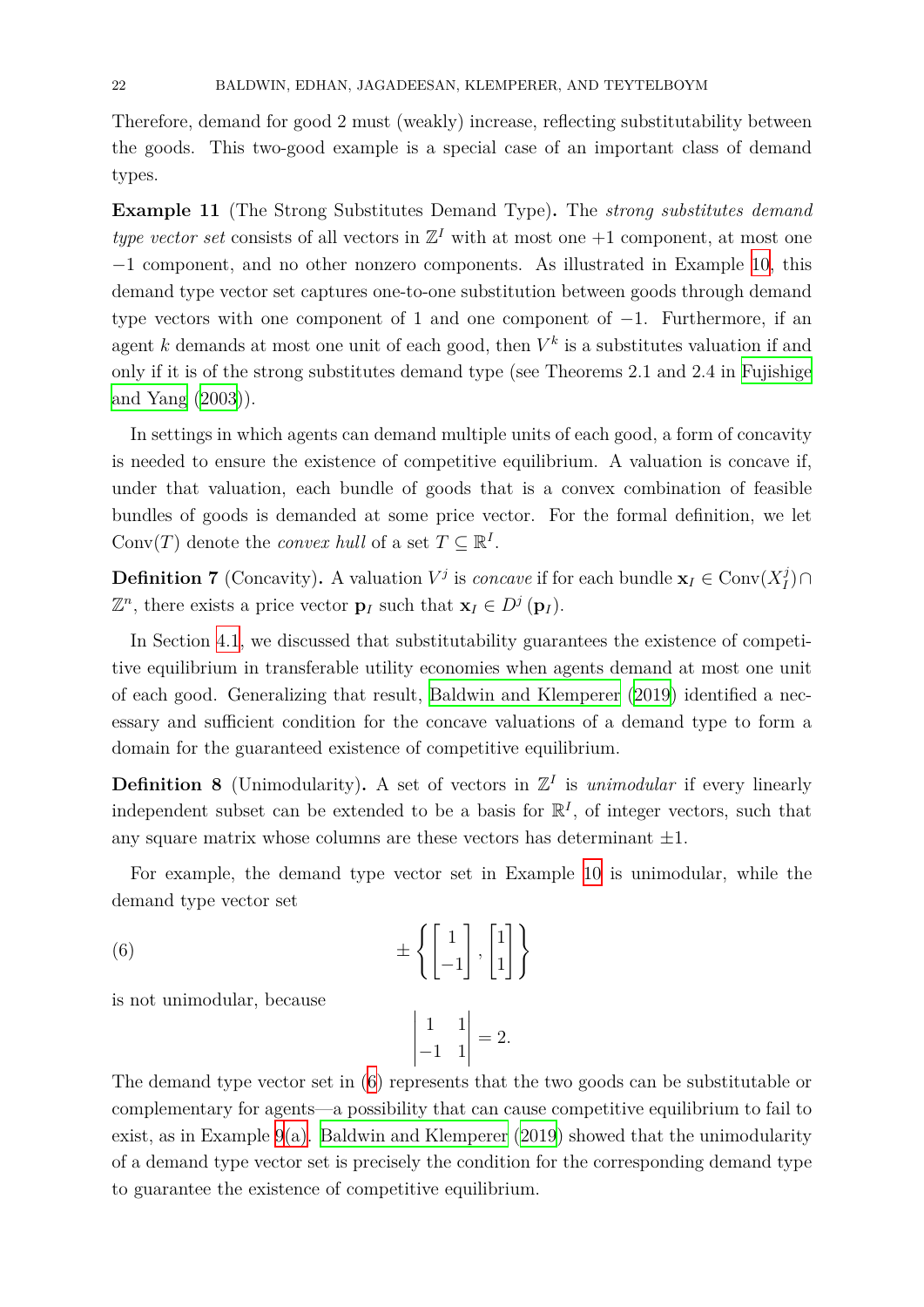**Fact 5** (Unimodularity Theorem with Transferable Utility)**.** *Let D be a demand type vector set. Competitive equilibria exist for all finite sets J of agents with concave valuations of demand type D and for all total endowments for which endowment allocations exist if and only if D is unimodular.*<sup>34</sup>

<span id="page-22-2"></span>Danilov et al. (2001) used conditions on the ranges of agents' demand correspondences to describe classes of concav[e v](#page-22-0)aluations, which correspond to the concave valuations of Baldwin and Klemperer's  $(2019)$  unimodular demand types;<sup>35</sup> they formulated a version of [the "if" direc](#page-37-8)t[ion of](#page-37-8) Fact 5 with those conditions.<sup>36</sup>

As Poincaré (1900) showed, the strong substitutes demand type vector set is unimod[ular. Therefore, in ligh](#page-37-4)t [of Ex](#page-37-4)ample 11, the existence of [c](#page-22-1)ompetitive equilibrium in transferable utility economi[es](#page-22-2) in which agents dema[nd](#page-22-3) at most one unit of each good and have [substitute](#page-38-16)s [valu](#page-38-16)ations (Fact 3) is a special case of Fact 5. Moreover, Fact 5 is strictly more general: as Baldwin and Klempe[rer](#page-21-1) (2019) showed, there are unimodular demand type vector sets for which the existence of competitive equilibrium cannot be deduced from the corresponding result for [s](#page-13-3)trong substitutes by ap[ply](#page-22-2)ing a change of [ba](#page-22-2)sis to the space of bundles of goods.<sup>37</sup> [To illustrate t](#page-37-4)h[e add](#page-37-4)itional generality, we discuss an example of such a demand type.<sup>38</sup>

**Example 12.** There are [fiv](#page-22-4)e goods. Consider the demand type vector set

<span id="page-22-6"></span>
$$
\mathcal{D} = \pm \left\{ \begin{bmatrix} 1 \\ 0 \\ 0 \\ 0 \\ 0 \\ 0 \\ 0 \end{bmatrix}, \begin{bmatrix} 0 \\ 1 \\ 0 \\ 0 \\ 0 \\ 0 \\ 0 \end{bmatrix}, \begin{bmatrix} 0 \\ 0 \\ 1 \\ 0 \\ 0 \\ 0 \\ 0 \end{bmatrix}, \begin{bmatrix} 0 \\ 0 \\ 0 \\ 1 \\ 0 \\ 0 \\ 0 \end{bmatrix}, \begin{bmatrix} 0 \\ 0 \\ 0 \\ 1 \\ 0 \\ 1 \\ 0 \end{bmatrix}, \begin{bmatrix} 1 \\ -1 \\ 1 \\ 0 \\ 0 \\ 0 \\ 0 \end{bmatrix}, \begin{bmatrix} 0 \\ 1 \\ -1 \\ 1 \\ 0 \\ 0 \\ 0 \end{bmatrix}, \begin{bmatrix} 0 \\ 0 \\ 1 \\ 1 \\ -1 \\ 1 \end{bmatrix}, \begin{bmatrix} 1 \\ 0 \\ 0 \\ 1 \\ 1 \\ -1 \\ 1 \end{bmatrix}, \begin{bmatrix} -1 \\ 1 \\ 0 \\ 0 \\ 1 \\ 1 \end{bmatrix} \right\}.
$$

Intuitively, this demand type vector set allows for independent changes in the demand for each good (through the first five vectors), as well as for substitution from a good to the bundle consisting of its two neighbors if the goods are arranged in a circle (through the last five vectors). This demand type vector set is unimodular, and cannot be obtained from the strong substitutes demand type vector set by a change of basis of the space of integer bundles of goods (see, e.g., Section 19.4 of Schrijver (1998)).

<span id="page-22-0"></span><sup>34</sup>The "if" direction of Fact 5 is a case of the "if" direction of Theorem 4.3 in Baldwin and Klemperer (2019). The "only if" direction of Fact 5, which we prove in Appendix D, is a mild strengthening of the "only if" direction of Theorem 4.3 in Baldwin and Klemperer [\(2019\) th](#page-38-17)a[t appl](#page-38-17)ies in exchange economies.  $35T<sub>O</sub>$  understand the correspondence, let  $D$  be a unimodular demand type vector set. In the terminology of Danilov et al. (2001), a [va](#page-22-2)luation  $V^j$  is  $\mathscr{D}(\mathscr{P}t(\mathcal{D},\mathbb{Z}))$ -concave if, for each [price vector](#page-37-4)  $\mathbf{p}_I$ , we have t[hat](#page-37-4)  $D^j(\mathbf{p}_I) = \text{Conv}(D^j(\mathbf{p}_I)) \cap \mathbb{Z}^I$  an[d](#page-22-2) each edge of  $\text{Conv}(D^j(\mathbf{p}_I))$  i[s p](#page-41-0)arallel to an element of  $\mathcal D$  (see Definition 4 and pages 264–265 in [Danilov et al.](#page-37-4) (2001)). It f[ollow](#page-37-4)s from Lemma 2.11 and Proposition 2.16 in Baldwin and Klemperer (2019) that a valuation is  $\mathscr{D}(\mathscr{P}t(\mathcal{D},\mathbb{Z}))$ -concave if and only if it is concave an[d of demand ty](#page-37-8)pe *[D](#page-37-8)*.

<span id="page-22-1"></span> $36$ See Definition 4, Theorem 3, and pages  $264-265$  in Danilov et al. (2001).

<sup>&</sup>lt;sup>37</sup>By contrast, the existence results of [Sun and Ya](#page-37-8)ng [\(20](#page-37-8)06) and Teytelboym (2014) can be deduced from Fact 3 [applying an appropriate chang](#page-37-4)e of basis. Those results are also special cases of Fact 5.

<span id="page-22-5"></span><span id="page-22-4"></span><span id="page-22-3"></span><sup>38</sup>Section 6.1 in Baldwin and Klemperer (2019) provides another example that includes only complements valuations.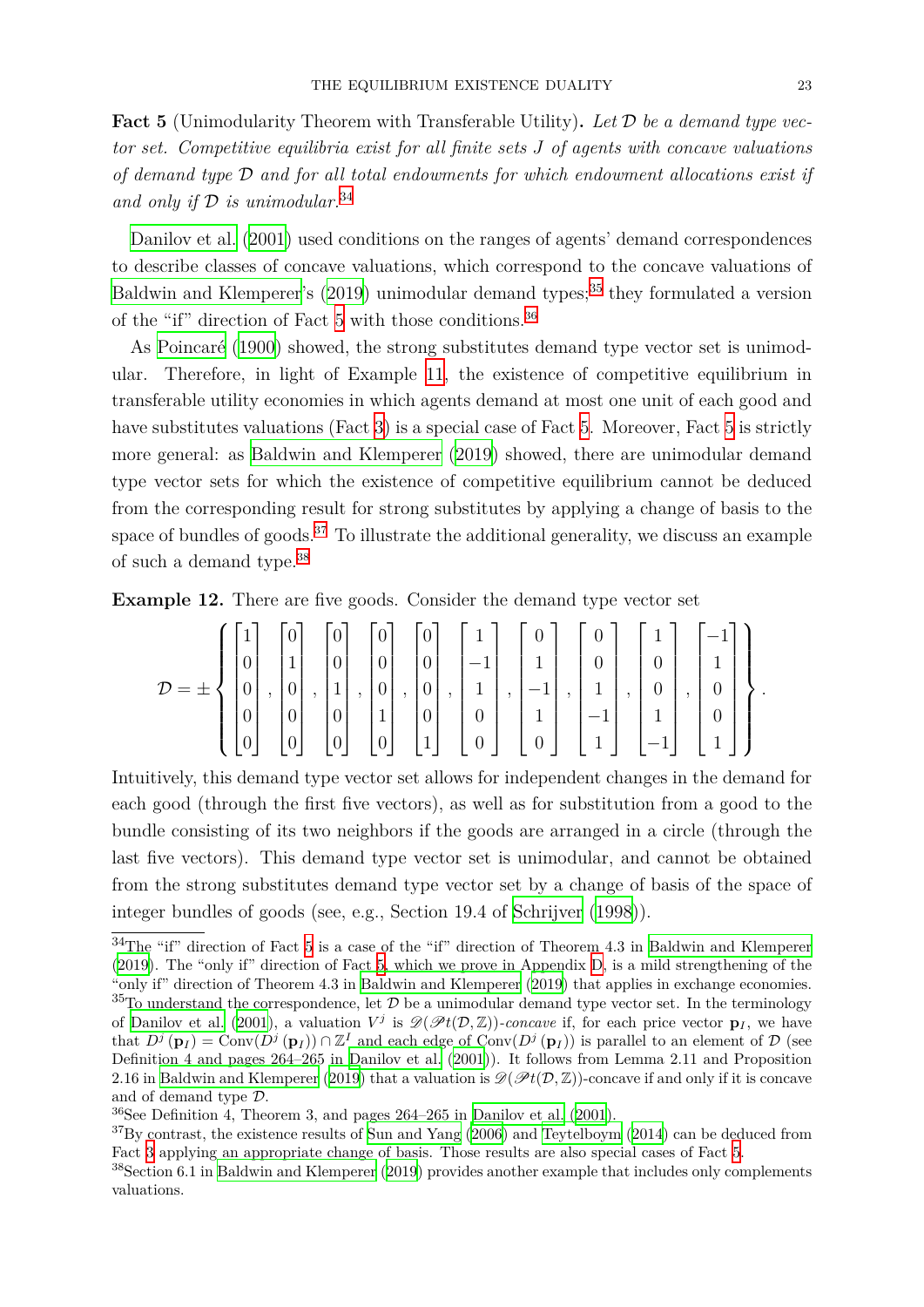Moreover, the demand types defined by maximal, unimodular demand type vector sets turn out to define maximal domains for the existence of competitive equilibrium in settings with transferable utility. Here, we say that a unimodular demand type vector set is *maximal* if it is not strictly contained in another unimodular demand type vector set.

<span id="page-23-1"></span>**Fact 6.** Let  $D$  be a maximal unimodular demand type vector set. If  $|J| \geq 2$  and  $V^j$ *is non-concave or not of demand type*  $D$ *, then there exist sets*  $X_I^k$  *of feasible bundles and concave valuations*  $V^k$  :  $X_I^k \to \mathbb{R}$  *of demand type*  $D$  *for agents*  $k \neq j$ *, as well as a total endowment, for which there exists an endowment allocation but no competitive equilibrium.*<sup>39</sup>

While Fact 5 shows that there exist valuations in each non-unimodular demand type for which c[om](#page-23-0)petitive equilibrium does not exist, Fact 6 shows that for *every* valuation outside a maximal unimodular demand type, there exist concave valuations within the demand type [th](#page-22-2)at lead to non-existence. Hence, the necessity direction of Fact 5, together with Fact 6, provide complementary perspectives [o](#page-23-1)n the way in which competitive equilibrium can fail to exist outside the context of unimodular demand types.

5.2. **Demand T[y](#page-23-1)pes and the Unimodularity Theorem with Income Effect[s.](#page-22-2)** We now use Fact 2 to extend the demand types framework to settings with income effects.

**Definition 9** (Demand Types with Income Effects)**.** An agent's preferences are *of demand type D* if her [H](#page-7-0)icksian valuations at all utility levels are of demand type *D*.

<span id="page-23-2"></span>Lemma 1 leads to an economic interpretation of Definition 9: a utility function is of demand type  $\mathcal D$  if  $\mathcal D$  summarizes the possible ways in which Hicksian demand can change in response to a small generic price change. In particular, Definition 9 extends the concept of deman[d t](#page-6-0)ypes to settings with income effects by placing c[on](#page-23-2)ditions on substitution effects. Indeed, Definition 9 considers only the properties of Hicksian valuations at each utility level (which, by Lemma 1, reflect substitution effects), an[d](#page-23-2) not how an agent's Hicksian valuations vary [wi](#page-23-2)th her utility level (which, by Fact 1 and Lemma 1, reflects income effects).

Danilov et al. (2001) translate[d](#page-6-0) their conditions on the ranges of agents' demand correspondences from quasilinear settings to settings with income eff[ec](#page-5-1)ts by using F[ac](#page-6-0)t 2 in an analogous manner (see Assumption 3*′* in Danilov et al. (2001)). However, the economic in[terpretation in term](#page-37-8)s of substitution effects that Lemma 1 leads to was not cle[ar](#page-7-0) from Danilov et al.'s (2001) formulation.

As with the case of transferable utility[, a concavity conditi](#page-37-8)on is needed to ensure the existence of competitive equilibrium. With income effect[s,](#page-6-0) the relevant condition is a

<span id="page-23-0"></span> ${}^{39}$ Fact 6 [is relat](#page-37-8)ed [to Pr](#page-37-8)oposition 6.10 in Baldwin and Klemperer (2014), which connects failures of unimodularity to the non-existence of competitive equilibrium in specific economies. We supply a proof of Fact 6 in Appendix D.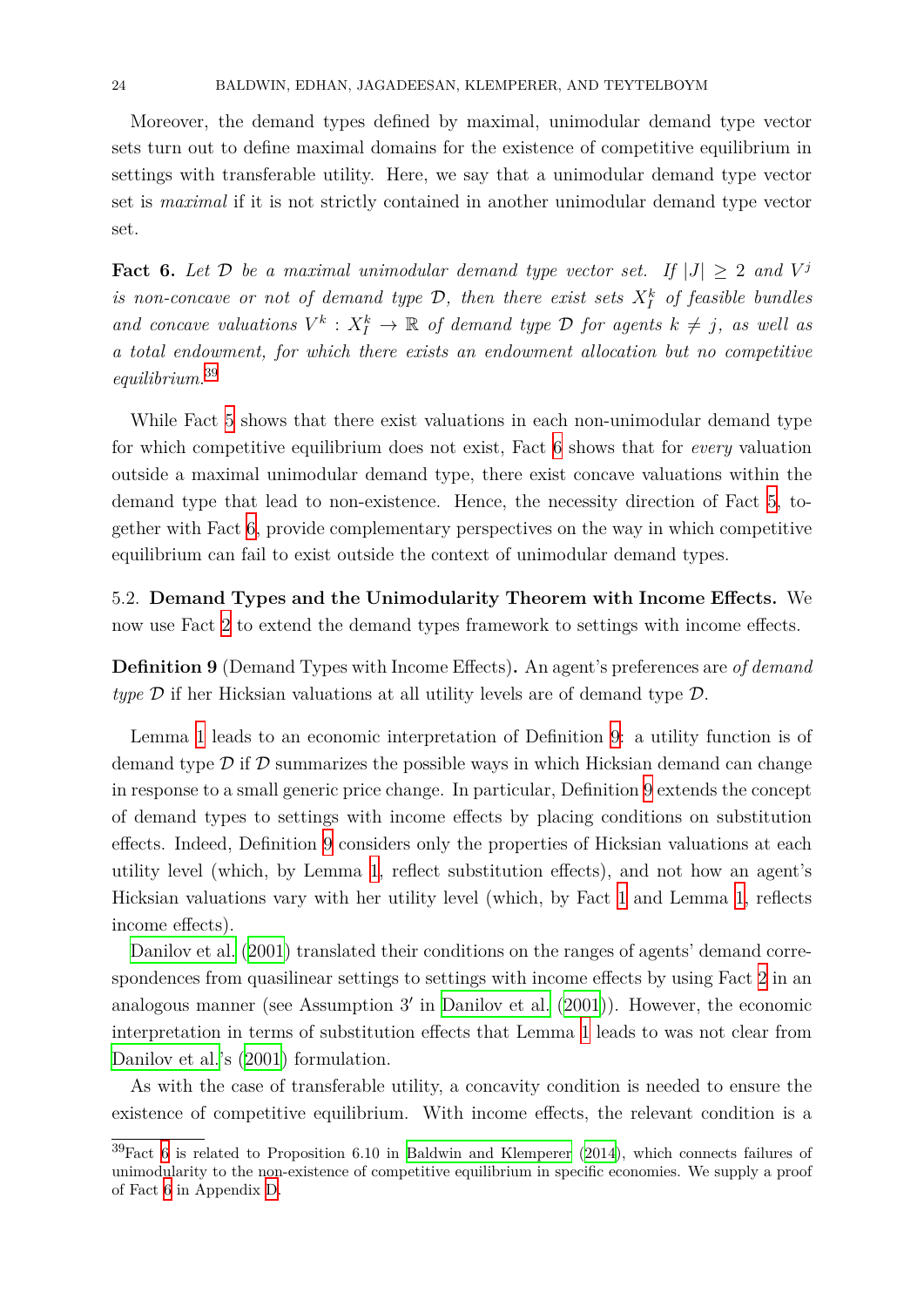version of the quasiconcavity condition from classical demand theory for settings with indivisible goods. We define quasiconcavity based on concavity and duality.<sup>40</sup>

**Definition 10** (Quasiconcavity)**.** An agent's utility function is *quasiconcave* if her Hicksian valuations at all utility levels are concave.

As with the case of transferable utility, unimodularity is a necessary and sufficient condition for the existence of competitive equilibrium to be guaranteed for all quasiconcave preferences of a demand type when income effects are present.

**Theorem 3** (Unimodularity Theorem with Income Effects)**.** *Let D be a demand type vector set. Competitive equilibria exist for all finite sets J of agents with quasiconcave utility functions of demand type D, for all total endowments, and for all endowment allocations if and only if D is unimodular.*

<span id="page-24-0"></span>The "only if" direction of Theorem 3 is a special case of the Unimodularity Theorem with Transferable Utility (Fact 5). The "if" direction of Theorem 3 is an immediate consequence of the Equilibrium Existe[nc](#page-24-0)e Duality and Fact 5.

*Proof of the "if" direction of Th[eo](#page-22-2)rem 3.* Consider a finite set *J* of ag[en](#page-24-0)ts with quasiconcave preferences of demand type *D* and a total endowme[nt](#page-22-2) for which an endowment allocation exists. By definition, the agents' Hicksian valuations at all utility levels are co[nc](#page-24-0)ave and of demand type  $D$ . Hence, competitive equilibria exist in the Hicksian economies for all profiles of utility levels by the "if" direction of Fact 5. By the "if" direction of Theorem 1, competitive equilibria must therefore exist in the original economy for all endowment allocations. □

Danilov et al. (2[00](#page-9-1)1) proved a version of the "if" direction of The[or](#page-22-2)em 3 under the assumptions that utility functions are monotone in goods, that consumption of goods is nonnegative, and that the total endowment is strictly positive (see Theorems 2 and 4 in D[anilov et al.](#page-37-8)  $(2001)$ .<sup>41</sup> Note that they formulated their result in terms of [Fa](#page-24-0)ct 2 and a condition on the ranges of demand correspondences (see their Assumption 3*′* ) instead of in terms of unimodular demand types.

[Danilov et](#page-37-8) a[l.'s \(2](#page-37-8)0[01\)](#page-24-1) approach was to show the existence of competitive equ[ili](#page-7-0)brium in a convexified economy and that, under unimodularity, competitive equilibria in the convexified economy give rise to competitive equilibria in the original economy. In contr[ast, our appro](#page-37-8)ac[h of u](#page-37-8)sing the Equilibrium Existence Duality illuminates the role of substitution effects in ensuring the existence of competitive equilibrium. Moreover, it yields a maximal domain result for unimodular demand types with income effects.

 $^{40}$ It is equivalent to define quasiconcavity in terms of the convexity of the upper contour sets, but Definition 10 is more immediately applicable for us.

<span id="page-24-1"></span> $^{41}$ Danilov et al.'s (2001) existence result is not formally a special case of ours because they allowed for unbounded sets  $X_I^j$  of feasible bundles of goods.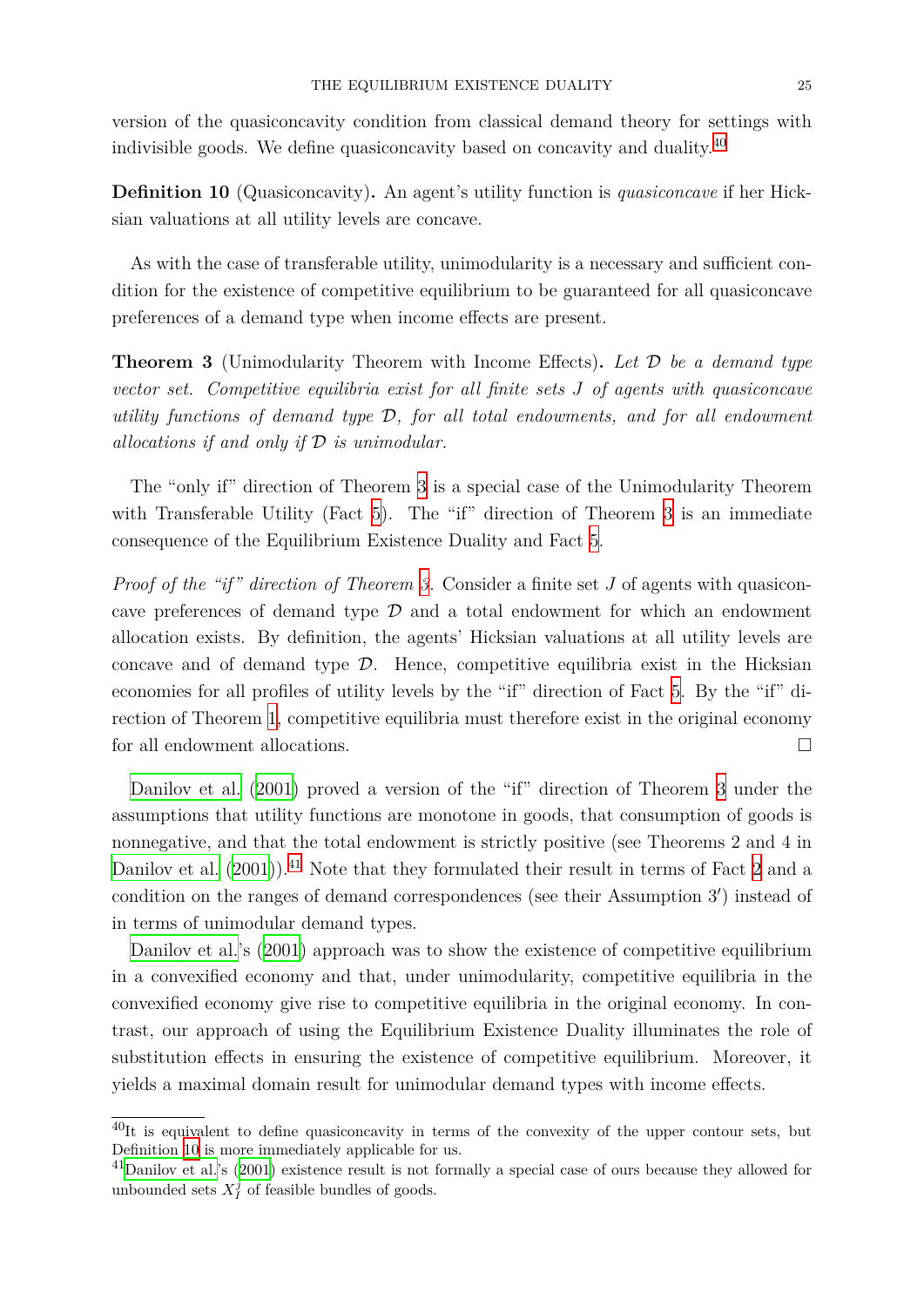<span id="page-25-1"></span>**Proposition 3.** Let  $D$  be a maximal unimodular demand type vector set. If  $|J| \geq 2$ and  $U^j$  is not quasiconcave or not of demand type  $\mathcal{D}$ , then there exist sets  $X_I^k$  of feasible *bundles and concave valuations*  $V^k$  :  $X_I^k \to \mathbb{R}$  *of demand type*  $D$  *for agents*  $k \neq j$ *, as well as a total endowment and an endowment allocation, for which no competitive equilibrium exists.*

Proposition 3 is an immediate consequence of the Equilibrium Existence Duality and the maximal domain result for unimodular demand types under the transferability of utility.

*Proof.* By defi[ni](#page-25-1)tion, there exists a utility level *u* at which agent *j*'s Hicksian valuation  $V^j_{\rm H}$  $H^{\jmath}(\cdot; u)$  is non-concave or not of demand type  $\mathcal{D}$ . In either case, Fact 6 implies that there exist sets  $X_I^k$  of feasible bundles and concave valuations  $V^k: X_I^k \to \mathbb{R}$  of demand type  $\mathcal D$ for agents  $k \neq j$ , and a total endowment for which an endowment allocation exists but no competitive equilibrium would exist with transferable utility if agen[t](#page-23-1) *j*'s valuation were  $V_{\rm H}^j$  $K_H^j(\cdot; u)$ . With those sets  $X_I^k$  of feasible bundles and valuations  $V^k$  for agents  $k \neq j$  and that total endowment, the "only if" direction of Theorem 1 implies that there exists an endowment allocation for which no competitive equilibrium exists.  $\Box$ 

Intuitively, Proposition 3 and Theorem 3 suggest that D[efi](#page-9-1)nition 9 is the most general way to incorporate income effects into unimodular demand types from the quasilinear setting and ensure the existence of competitive equilibrium. Indeed, Proposition 3 entails that any domain of prefer[en](#page-25-1)ces that contai[ns](#page-24-0) all concave quasilinear [p](#page-23-2)references of a maximal, unimodular demand type and guarantees the existence of competitive eq[ui](#page-25-1)librium must lie within the corresponding demand type constructed in Definition 9.

<span id="page-25-0"></span>5.3. **The Strong Substitutes Demand Type and Net Substitutability with Multiple Units.** We now use the case of Theorem 3 for the strong substitute[s](#page-23-2) demand type to extend Theorem 2 to settings in which agents can demand multiple units of some goods. In such settings, if utility is transferable, the substitutability condition needed to ensure the existence of competitive equilibriu[m i](#page-24-0)s *strong substitutability*—the condition requiring that agent[s](#page-15-2) see units of goods as substitutes (Milgrom and Strulovici, 2009). As Shioura and Tamura (2015) and Baldwin and Klemperer (2019) showed, there is a close relationship between strong (net) substitutability an[d the strong substitutes deman](#page-38-12)d type.<sup>42</sup>

**De[finition 11](#page-39-7)** (Strong S[ubstit](#page-39-7)utability)**.** (a) [A valuation](#page-37-4) i[s a](#page-37-4) *strong substitutes valuation* if it corresponds to a substitutes valuation when each unit of each good is regarded as a separate good.

 $^{42}$ Requiring that different goods, rather than different units of goods, be substitutes leads to a condition called *ordinary substitutability*. However, ordinary substitutability does not ensure the existence of competitive equilibrium when agents can demand multiple units of some goods (Danilov, Koshevoy, and Lang, 2003; Milgrom and Strulovici, 2009; Baldwin and Klemperer, 2019). Ordinary substitutability in turn corresponds to an "ordinary substitutes" demand type (see Definitions 3.4 and 3.5 and Proposition 3.6 in Baldwin and Klemperer (2019)).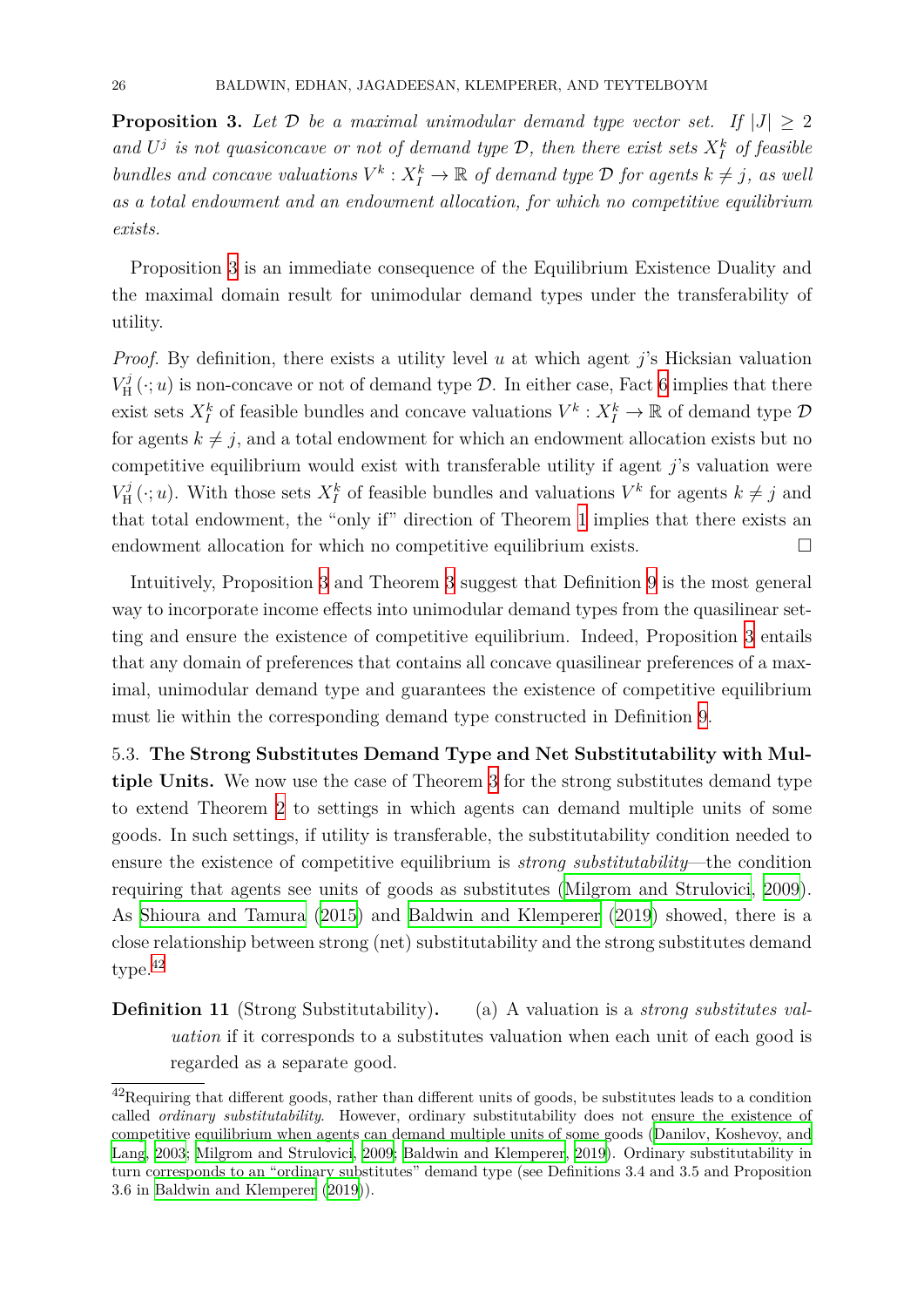(b) A utility function is a *strong net substitutes utility function* if it corresponds to a net substitutes utility function when each unit of each good is regarded as a separate good.

**Fact 7.** *A valuation (resp. utility function) is a strong (net) substitutes valuation (resp. utility function) if and only if it is concave (resp. quasiconcave) and of the strong substitutes demand type.*<sup>43</sup>*,*<sup>44</sup>

As the strong substitutes demand type vector set is unimodular (Poincaré, 1900), the existence of compe[tit](#page-26-1)[ive](#page-26-2) equilibrium under strong net substitutability is therefore a special case of the Unimodularity Theorem with Income Effects.

**Corollary 1.** If all agents have strong net substitutes utility functi[ons, then](#page-38-16) c[ompe](#page-38-16)titive *equilibria exist for all endowment allocations.*

<span id="page-26-3"></span>Corollary 1 can also be proven directly using the Equilibrium Existence Duality and the existence of competitive equilibrium under strong substitutability in transferable utility economies (Milgrom and Strulovici, 2009; Ikebe et al., 2015). Theorem 2 is the special case of Cor[oll](#page-26-3)ary 1 for settings in which agents demand at most one unit of each good. As there are unimodular demand type vector sets unrelated to the strong substitutes demand ty[pe vector set \(such as t](#page-38-12)h[e one](#page-38-12) [in Example](#page-38-4) [12\),](#page-38-4) Theorem 3 [is](#page-15-2) strictly more general than Coro[ll](#page-26-3)ary 1 (and hence Theorem 2). In particular, Theorem 3 also illustrates that certain patterns of net complementarities can also [be](#page-22-6) compatible [w](#page-24-0)ith the existence of competitive equilibrium.

As the strong substi[tu](#page-26-3)tes demand type vec[to](#page-15-2)r set is maximal as a uni[mo](#page-24-0)dular demand type vector set (see, e.g., Example 9 in Danilov and Koshevoy (2004)), Proposition 3 yields a maximal domain result for strong net substitutability.

**Corollary 2.** If  $|J| \geq 2$  and  $U^j$  is not a s[trong net substitutes uti](#page-37-14)li[ty fun](#page-37-14)ction, then the[re](#page-25-1) *exist strong substitutes valuations*  $V^k$  *for agents*  $k \neq j$ *, as well as a total endowment and an endowment allocation, for which no competitive equilibrium exists.*

## 6. Auction Design

<span id="page-26-0"></span>Our work has several implications for auction design. First, our perspective of analyzing preferences by using the expenditure-minimization problem may yield new approaches for extending auction bidding languages to allow for income effects.

Second, our equilibrium existence results suggest that some auctions with competitive equilibrium pricing may work well for indivisible goods even in the presence of financing constraints. One set of examples are Product-Mix Auctions, such as the one implemented

 $^{43}$ The quasilinear case of this fact is part of Theorem 4.1(i) in Shioura and Tamura (2015) (see also Proposition 3.10 in Baldwin and Klemperer (2019)). The general case follows from the quasilinear case by Lemma 1 and Remark 1.

<span id="page-26-2"></span><span id="page-26-1"></span> $^{44}$ In particular, if agent *j* demands at most one unit of each good, then  $U^j$  is a net substitutes utility function if and only if it is of the strong substitutes demand type[.](#page-39-7)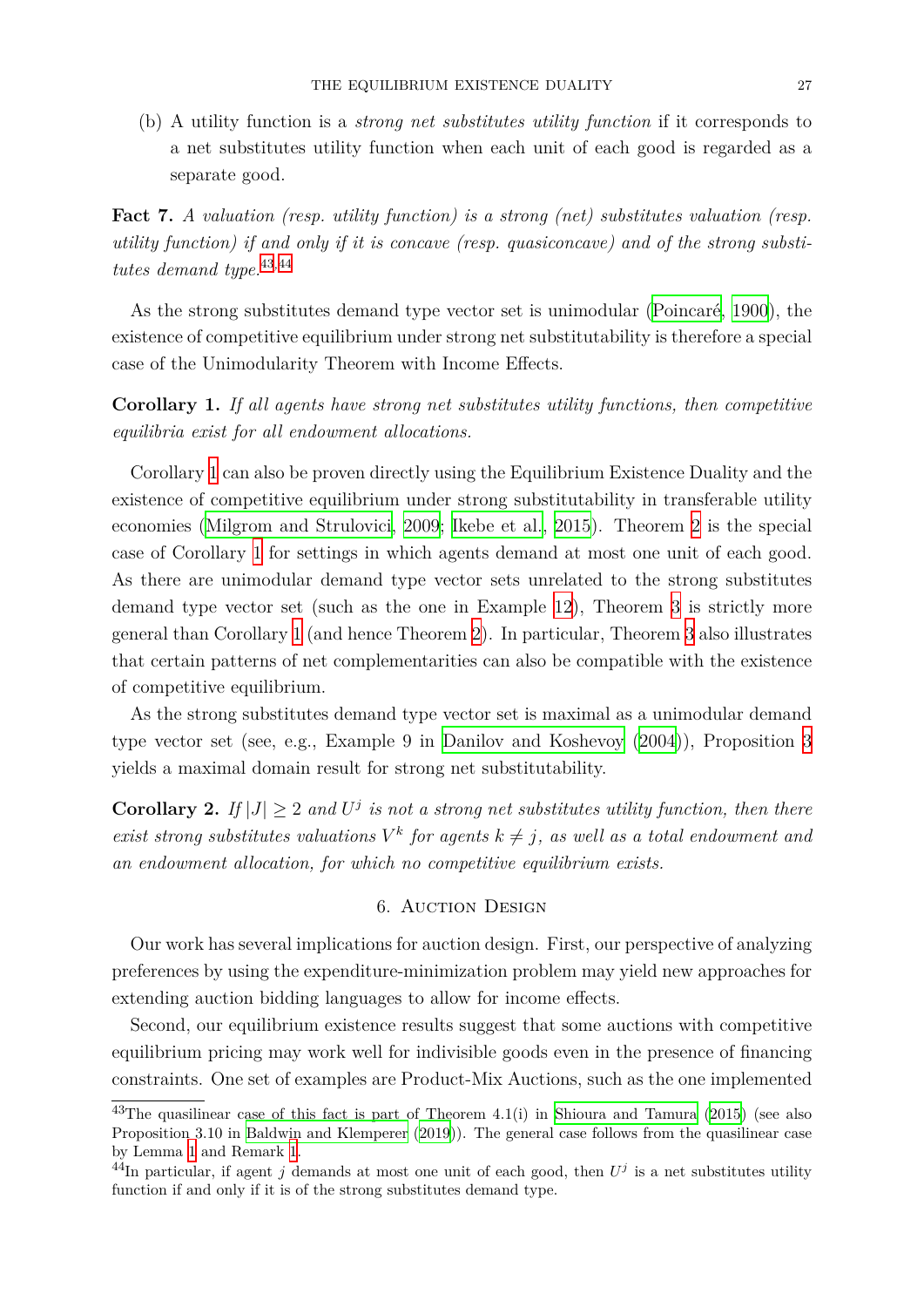by the Bank of England<sup>45</sup>—these implement competitive equilibrium allocations assuming that the submitted sealed bids represent bidders' actual preferences, since truth-telling is a reasonable approximation in these auctions when there are sufficiently many bidders.

However, while we h[av](#page-27-1)e shown that gross complementarities do not lead to the nonexistence of competitive equilibrium, they do create problems for dynamic auctions. When agents see goods as gross substitutes, iteratively increasing the prices of over-demanded goods leads to a competitive equilibrium (Kelso and Crawford, 1982; Fleiner et al., 2019). In contrast, when there are gross complementarities between goods, increases in the price of an over-demanded good can lead to other goods being under-demanded due to an income effect. So, even though competitive [equilibrium always exists w](#page-38-5)[hen agents see good](#page-37-6)s as (strong) net substitutes, it may not be possible to find a competitive equilibrium using a monotone, dynamic auction. In particular, simple "activity rules" that require bidders to bid on a smaller total number of units of goods as prices increase may result in inefficient outcomes. So, the Product-Mix Auction approach of finding competitive equilibrium based on a single round of sealed bids seems especially useful in the presence of income effects.

### 7. Conclusion

<span id="page-27-0"></span>The Equilibrium Existence Duality is a useful tool for analyzing economies with indivisible goods. It is based on the relationship between Marshallian and Hicksian demands, and on an interpretation of Hicksian demand in terms of a quasilinear maximization problem. The Equilibrium Existence Duality shows that competitive equilibrium exists (for all endowment allocations) if and only if competitive equilibrium exists in each of a family of Hicksian economies. An application is that it is net substitutability, not gross substitutability, that is relevant to the existence of equilibrium. And extending the demand types classification of valuations (Baldwin and Klemperer, 2019) allows us to state a Unimodularity Theorem with Income Effects that gives conditions on the patterns of substitution effects that guarantee the existence of competitive equilibrium. In short, with income effects, just as without th[em, existence does not d](#page-37-4)e[pend](#page-37-4) on agents seeing goods as substitutes; rather, substitution effects are fundamental to the existence of competitive equilibrium.

Our results point to a number of potential directions for future work. First, it would be interesting to investigate applications of the Equilibrium Existence Duality to other results on the existence of equilibrium with transferable utility—such as those of Bikhchandani and Mamer (1997), Ma (1998), and Candogan et al. (2015). Second, our results could be used to further develop auction designs that find competitive equilibrium out[comes given the s](#page-37-0)u[bmitt](#page-37-0)e[d bids, suc](#page-38-2)h as Kl[emperer's \(2008\)](#page-37-1) [Produ](#page-37-1)ct-Mix Auc[tion. More](#page-37-0)

<span id="page-27-1"></span><sup>45</sup>See Klemperer (2008, 2010, 2018) and Baldwin and Klemperer (in preparation). Iceland planned a Product-Mix Auction for bidders with budget [constraints \(K](#page-38-7)le[mperer](#page-38-7), 2018), but that auction was for a setting with divisible goods.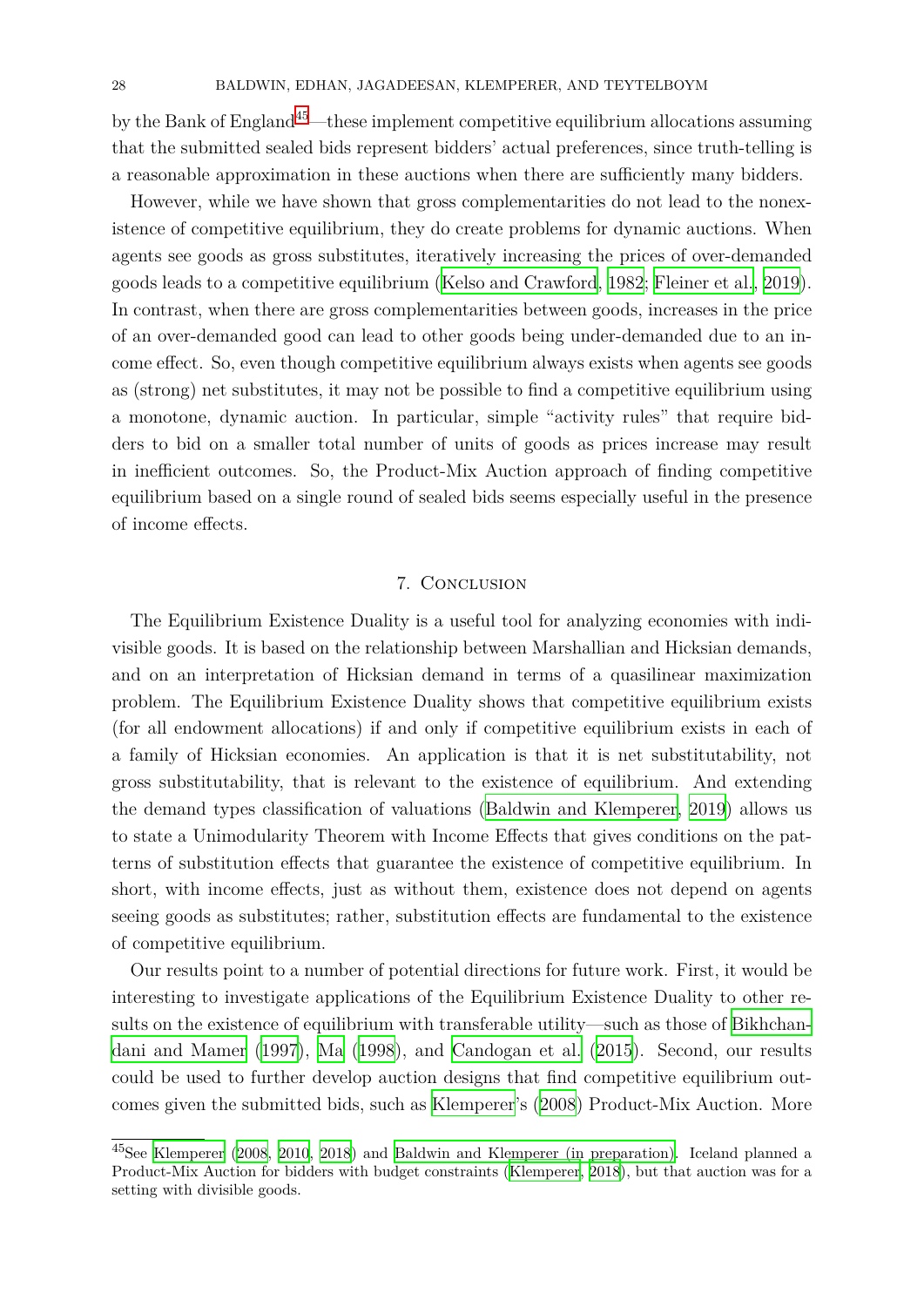broadly, our approach may lead to new results about the properties of economies with indivisibilities and income effects.

Appendix A. Proof of Theorem 1 and Lemma 2

We prove the following result, which combines Theorem 1 and Lemma 2.

<span id="page-28-0"></span>**Theorem A.1.** *Suppose that the total endowment a[nd](#page-9-1) the sets of fe[as](#page-10-1)ible bundles are such that an endowment allocation exists. The following a[re](#page-9-1) equivalent.*

- <span id="page-28-1"></span>*(I) Competitive equilibria exist for all endowment allocations.*
- *(II)* For each Pareto-efficient allocation  $(\mathbf{x}^j)_{j \in J}$  with  $\sum_{j \in J} \mathbf{x}^j_I = \mathbf{y}_I$ , there exists a price *vector*  $\mathbf{p}_I$  *such that*  $\mathbf{x}^j \in D^j$   $(\mathbf{p}_I, \mathbf{x}^j)$  *for all agents j*.
- <span id="page-28-3"></span><span id="page-28-2"></span>*(III) Competitive equilibria exist in the Hicksian economies for all profiles of utility levels.*

<span id="page-28-5"></span>The remainder of this appendix is devoted to the proof of Theorem A.1.

A.1. **Proof of the**  $(I) \implies (II)$  **Implication in Theorem A.1.** The proof of this implication is essentially identical to the proof of Theorem 3 in Ma[skin](#page-28-1) and Roberts (2008). Consider a Pareto-efficient allocation  $(\mathbf{x}^j)_{j \in J}$  with  $\sum_{j \in J} \mathbf{x}^j = \mathbf{y}_I$ .

Let agent *j*'s endo[wm](#page-28-2)ent be  $\mathbf{w}^j = \mathbf{x}^j$  $\mathbf{w}^j = \mathbf{x}^j$  $\mathbf{w}^j = \mathbf{x}^j$ . By Statement (I) in th[e the](#page-28-1)orem, there exists a competitive equilibrium, say consisting of the price vector  $\mathbf{p}_I$  and [the allocation](#page-38-11)  $(\hat{\mathbf{x}}_I^j)$ *I* )*<sup>j</sup>∈<sup>J</sup>* [of goo](#page-38-11)ds. By the definition of competitive equilibrium, we have that  $\hat{\mathbf{x}}_I^j \in D_N^j$  $_{\rm M}^j$   $\left( {{{\bf{p}}_I},{{\bf{x}}_I^j}} \right)$  $\binom{j}{I}$  for all agents *j*. In particular, letting  $\hat{x}_0^j = x_0^j - \mathbf{p}_I \cdot (\hat{\mathbf{x}}_I^j - \mathbf{x}_I^j)$  $I_I^j$  for each agent *j*, we have that  $\sum_{j\in J}\hat{\mathbf{x}}^j = \sum_{j\in J}\mathbf{x}^j$  and that  $U^j(\hat{\mathbf{x}}^j) \geq U^j(\mathbf{x}^j)$  for all agents j. As the allocation  $(\mathbf{x}^j)_{j\in J}$ is Pareto-efficient, we must have that  $U^j(\hat{\mathbf{x}}^j) = U^j(\mathbf{x}^j)$  for all agents *j*. It follows that  $\mathbf{x}_I^j \in D^j_{\mathcal{M}}(\mathbf{p}_I, \mathbf{x}^j)$  for all agents *j*—as desired.

A.2. **Proof of the (II)**  $\implies$  (III) Implication in Theorem A.1. Let  $(u^j)_{j \in J}$  be a profile of utility levels. Consider any allocation  $(\mathbf{x}_i^j)$ *I* )*<sup>j</sup>∈<sup>J</sup> <sup>∈</sup> ×<sup>j</sup>∈<sup>J</sup> <sup>X</sup> j I* of goods with  $\sum_{j \in J} \mathbf{x}_I^j = \mathbf{y}_I$  that m[inim](#page-28-3)izes

$$
\sum_{j\in J}S^j\left(\mathbf{x}_I^j;u^j\right)
$$

over all allocations  $(\hat{\mathbf{x}}_l^j)$ *I*<sup>*j*</sup><sub>*J*</sub>  $\in$   $\bigtimes_{j \in J} X_I^j$ *I*<sup>*j*</sup> of goods with ∑<sub>*j*∈*J*</sub>  $\hat{\mathbf{x}}_I^j = \mathbf{y}_I$ . Such an allocation exists because each set *X j*  $I_I^j$  is finite and an endowment allocation exists. For each agent *j*, let  $x_0^j = S^j$   $(\mathbf{x}_I^j)$  $J^{j}_{I}$ ;  $u^{j}$ ) —so  $U^{j}$  (**x**<sup>*j*</sup>) =  $u^{j}$ .

**Claim A.2.** *The allocation*  $(\mathbf{x}^j)_{j \in J}$  *is Pareto-efficient.* 

<span id="page-28-4"></span>*Proof.* Consider any allocation  $(\hat{\mathbf{x}}^j)_{j \in J} \in \mathsf{X}_{j \in J} X^j$  with  $\sum_{j \in J} \hat{\mathbf{x}}_I^j = \mathbf{y}_I$ , and  $U^j(\hat{\mathbf{x}}^j) \geq$  $U^j(\mathbf{x}^j) = u^j$  for all agents *j* with strict inequality for some  $j = j_1$ . As  $S^j(\hat{\mathbf{x}}_I^j)$  $\left(\frac{j}{I}; \cdot\right)$  is strictly increasing for each agent *j*, we must have that

$$
\hat{x}_0^j = S^j\left(\hat{\mathbf{x}}_I^j; U^j\left(\hat{\mathbf{x}}^j\right)\right) \geq S^j\left(\hat{\mathbf{x}}_I^j; u^j\right)
$$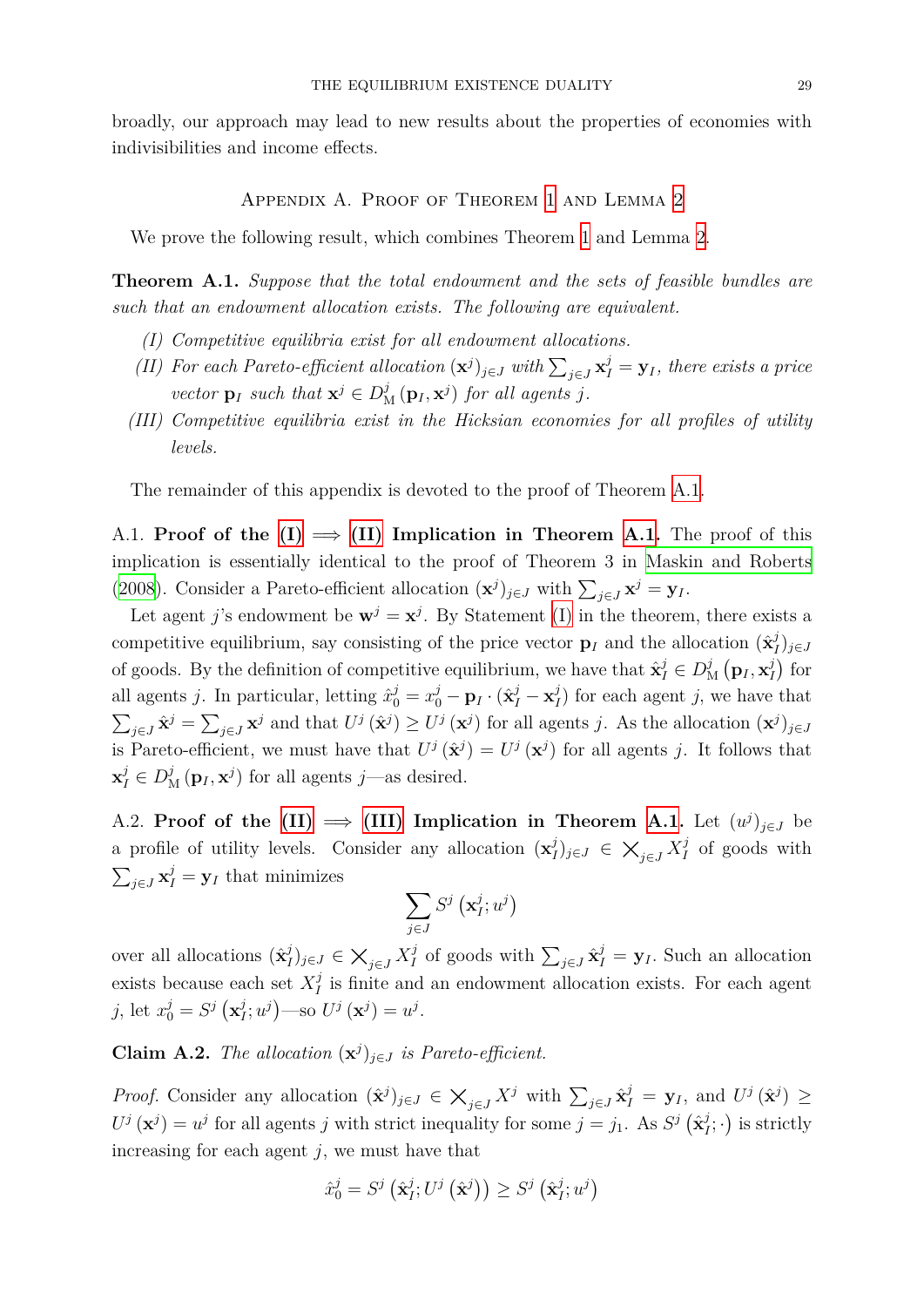for all agents *j* with strict inequality for  $j = j_1$ . Hence, we must have that

$$
\sum_{j\in J} \hat{x}_0^j > \sum_{j\in J} S^j \left( \hat{\mathbf{x}}_I^j; u^j \right) \ge \sum_{j\in J} S^j \left( \mathbf{x}_I^j; u^j \right) = \sum_{j\in J} x_0^j,
$$

where the second inequality follows from the definition of  $(\mathbf{x}_i^j)$  $\int_{I}^{j}$ <sub>*j*</sub> $\in$ *J*, so the allocation  $(\mathbf{x}^{j})_{j\in J}$ cannot be Pareto-dominated.  $\hfill \square$ 

By Claim A.2 and Statement (II) in the theorem, there exists a price vector  $\mathbf{p}_I$  such that  $\mathbf{x}_I^j \in D^j_{\mathbf{M}}(\mathbf{p}_I, \mathbf{x}^j)$  for all agents *j*. Fact 1 implies that  $\mathbf{x}_I^j \in D^j_{\mathbf{P}_I}$  $\frac{j}{H}(\mathbf{p}_I; u^j)$  for all agents *j*. By Lemma 1, it follows that the price vector  $\mathbf{p}_I$  and the allocation  $(\mathbf{x}_I^j)$ *I*<sup> $j$ </sup><sub>*j*∈*J*</sub> of goods [comp](#page-28-4)rise a competitive equilibri[um](#page-28-3) in the [H](#page-5-1)icksian economy for the profile  $(u^j)_{j \in J}$  of utility levels.

A.3. **Proof of the (III)**  $\implies$  (I) Implication in Theorem A.1. Let  $(w<sup>j</sup>)<sub>j\in J</sub>$  be an endowment allocation. For each agent *j*, we define a utility level  $u_{\min}^j = U^j(\mathbf{w}^j)$  and let

$$
K^{j} = w_0^{j} - \min_{\mathbf{x}_{I} \in X_{I}^{j}} S^{j} (\mathbf{x}_{I}; w_{\min}^{j}),
$$

which is non-negative by construction. Furthermore, let  $K = 1 + \sum_{j \in J} K^j$  and let

$$
u_{\max}^j = \max_{\mathbf{x}_I \in X_I^j} U^j \left( w_0^j + K, \mathbf{x}_I \right).
$$

Given a profile  $\mathbf{u} = (u^j)_{j \in J}$  of utility levels, let

$$
T(\mathbf{u}) = \left\{ \left( \begin{array}{c} S^j\left( \mathbf{x}_I^j; u^j \right) - w_0^j \\ + \mathbf{p}_I \cdot (\mathbf{x}_I^j - \mathbf{w}_I^j) \end{array} \right)_{j \in J} \middle| \begin{array}{c} \left( \mathbf{p}_I, (\mathbf{x}_I^j)_{j \in J} \right) \text{ is a competitive equilibrium in the Hicksian economy} \\ \text{equilibrium in the Hicksian economy} \\ \text{for the profile } (u^j)_{j \in J} \text{ of utility levels} \end{array} \right\}
$$

denote the set of profiles of net expenditures over all competitive equilibria in the Hicksian economy for the profile  $(u^j)_{j \in J}$  of utility levels. As discussed in Section 3, the strategy of the proof is to solve for a profile  $\mathbf{u} = (u^j)_{j \in J}$  of utility levels such that  $\mathbf{0} \in T(\mathbf{u})$ .

We first show that the correspondence  $T : \times_{j \in J}[u^j_{\min}, u^j_{\max}] \rightrightarrows \mathbb{R}^J$  is upper hemicontinuous and has compact, convex values. We then apply a topological fixe[d](#page-8-0) point argument to show that there exists a profile  $\mathbf{u} = (u^j)_{j \in J} \in \mathsf{X}_{j \in J}[u^j_{\min}, u^j_{\max}]$  of utility levels such that  $0 \in T(u)$ . We conclude the proof by constructing a competitive equilibrium for the endowment allocation  $(\mathbf{w}^j)_{j \in J}$  in the original economy from a competitive equilibrium in the Hicksian economy for the profile  $(u^j)_{j \in J}$  of utility levels.

*Proof of the Regularity Conditions for T.* We begin by proving that the correspondence  $T: \times_{j \in J} [u^j_{\min}, u^j_{\max}] \rightrightarrows \mathbb{R}^J$  is upper hemicontinuous and has compact, convex values. We actually give explicit bounds for the range of *T*. Let

$$
\overline{M} = \max_{j \in J} \left\{ S^j \left( \mathbf{w}_I^j; u_{\text{max}}^j \right) - w_0^j \right\}
$$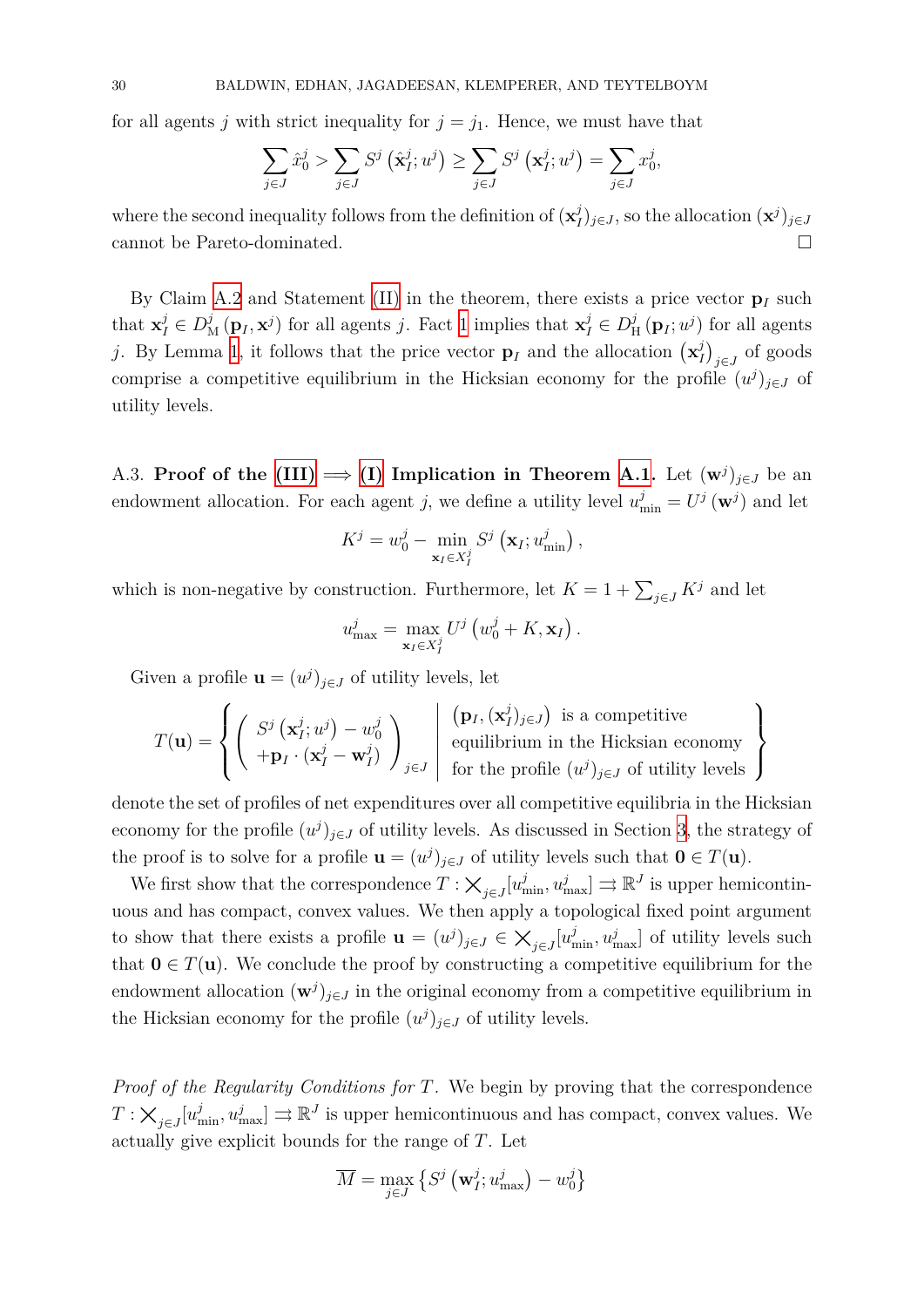and let

$$
\underline{M} = \sum_{j \in J} \left( \min_{\mathbf{x}_I \in X_I^j} \left\{ S^j \left( \mathbf{x}_I; u_{\min}^j \right) \right\} - w_0^j \right) - (|J| - 1) \overline{M}.
$$

**Claim A.3.** *The correspondence*  $T : \times_{j \in J}[u^j_{\min}, u^j_{\max}] \Rightarrow \mathbb{R}^J$  *is upper hemicontinuous* and has compact, convex values and range contained in  $[\underline{M}, \overline{M}]^J$ .

<span id="page-30-0"></span>The proof of Claim A.3 uses the following technical description of *T*.

**Claim A.4.** Let  $\mathbf{u} = (u^j)_{j \in J} \in \mathbb{X}_{j \in J}[u^j_{\min}, u^j_{\max}]$  be a profile of utility levels and let  $(\mathbf{x}_I^j)$ *I*<sup>*j*</sup><sub>*J*</sub>  $\in$   $\bigtimes_{j \in J} X_I^j$ *I*<sup>*j*</sup> be [an a](#page-30-0)llocation of goods with  $\sum_{j \in J} \mathbf{x}_I^j = \mathbf{y}_I$ . If  $(\mathbf{x}_I^j$ *I* )*<sup>j</sup>∈<sup>J</sup> minimizes*

$$
\sum_{j\in J}S^j\left(\hat{\mathbf{x}}^j_I;u^j\right)
$$

<span id="page-30-1"></span>*over all allocations*  $(\hat{\mathbf{x}}_l^j)$ *I*<sup>*j*</sup><sub>*J*</sub>  $\in$   $\bigtimes_{j \in J} X_I^j$  $\sum_{j \in J} \hat{\mathbf{x}}_I^j = \mathbf{y}_I$ , then we have that

$$
T(\mathbf{u}) = \left\{ \left( S^j \left( \mathbf{x}_I^j; u^j \right) - w_0^j + \mathbf{p}_I \cdot (\mathbf{x}_I^j - \mathbf{w}_I^j) \right)_{j \in J} \middle| \mathbf{p}_I \in \mathcal{P} \right\},\
$$

*where*

$$
\mathcal{P} = \left\{ \mathbf{p}_I \middle| S^j \left( \mathbf{x}_I^j; u^j \right) + \mathbf{p}_I \cdot \mathbf{x}_I^j \leq S^j \left( \mathbf{x}_I^{\prime}; u^j \right) + \mathbf{p}_I \cdot \mathbf{x}_I^{\prime} \text{ for all } j \in J \text{ and } \mathbf{x}_I^{\prime} \in X_I^j \right\}.
$$

*Proof.* By construction, we have that

$$
\mathcal{P} = \left\{ \mathbf{p}_I \middle| \begin{array}{c} (\mathbf{p}_I, (\mathbf{x}^j)_{j \in J}) \text{ is a competitive equilibrium in the} \\ \text{Hicksian economy for the profile } (u^j)_{j \in J} \text{ of utility levels} \end{array} \right\}
$$

A standard lemma regarding competitive equilibria in transferable utility economies shows that in the Hicksian economy for the profile  $(u^j)_{j \in J}$  of utility levels, if  $(\mathbf{p}_I, (\hat{\mathbf{x}}^j)_{j \in J})$ is a competitive equilibrium, then so is  $(\mathbf{p}_I, (\mathbf{x}_I^j))$  $J_I^j$ <sub>*J*</sub> $_j \in J$ </sub>).<sup>46</sup> In this case, we have that

$$
S^{j}\left(\mathbf{x}_{I}^{j};u^{j}\right)+\mathbf{p}_{I}\cdot\mathbf{x}_{I}^{j}=S^{j}\left(\hat{\mathbf{x}}_{I}^{j};u^{j}\right)+\mathbf{p}_{I}\cdot\hat{\mathbf{x}}_{I}^{j},
$$

and hence that

$$
S^j\left(\mathbf{x}_I^j;u^j\right)-w_0^j+\mathbf{p}_I\cdot(\mathbf{x}_I^j-\mathbf{w}_I^j)=S^j\left(\hat{\mathbf{x}}_I^j;u^j\right)-w_0^j+\mathbf{p}_I\cdot(\hat{\mathbf{x}}_I^j-\mathbf{w}_I^j),
$$

for all agents *j*. The claim follows.  $\Box$ 

*Proof of Claim A.3.* It suffices to show that *T* has convex values, range contained in  $[M, \overline{M}]$ <sup>*J*</sup>, and a closed graph.

We first show that  $T(\mathbf{u})$  is convex for all  $\mathbf{u} \in \mathsf{X}_{j \in J}[u^j_{\min}, u^j_{\max}]$ . We use the notation of Claim A.4 to p[rove](#page-30-0) this assertion. Note that  $P$  is the set of solutions to a set of linear inequalities, and is hence convex. Claim A.4 implies that  $T(\mathbf{u})$  is the set of values of a linear [func](#page-30-1)tion on  $P$ —so it follows that  $T(\mathbf{u})$  is convex as well.

*.*

 $^{46}$ The lemma is due to Shapley (1964, page 3); [see a](#page-30-1)lso Bikhchandani and Mamer (1997) and Hatfield et al. (2013). Jagadeesan et al. (2020, Lemma 1) proved the lemma in a setting with multiple units that allows for non-monotone valuations.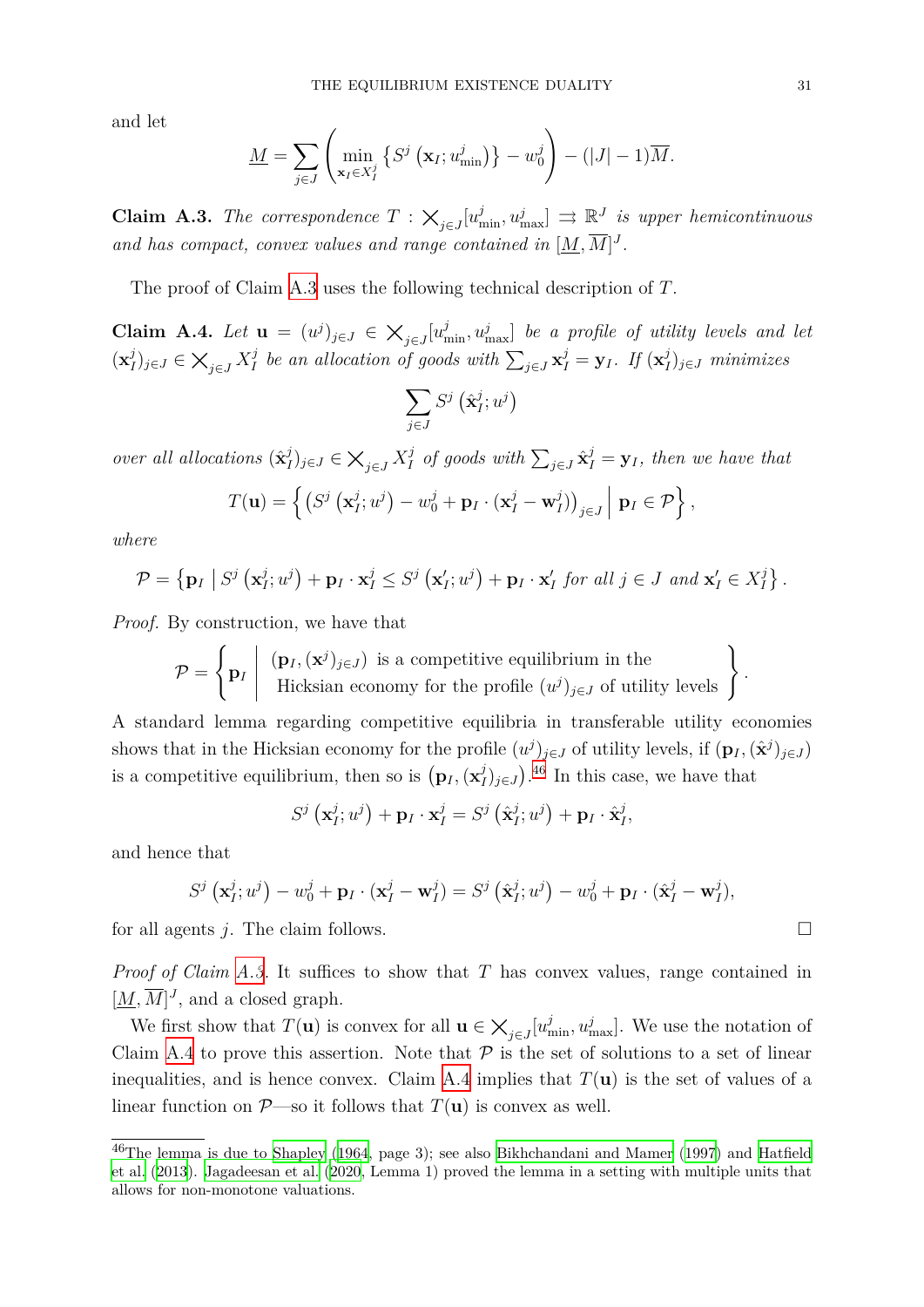We next show that  $T(\mathbf{u}) \subseteq [\underline{M}, \overline{M}]^J$  holds for all  $\mathbf{u} \in \times_{j \in J} [u^j_{\min}, u^j_{\max}]$ . We again use the notation of Claim A.4. Let  $\mathbf{u} \in \mathsf{X}_{j \in J}[u^j_{\min}, u^j_{\max}]$  and  $\mathbf{t} \in T(\mathbf{u})$  be arbitrary. By Claim A.4, there exists  $\mathbf{p}_I \in \mathcal{P}$  such that

$$
t^{j} = S^{j}(\mathbf{x}_{I}^{j}; u^{j}) - w_{0}^{j} + \mathbf{p}_{I} \cdot (\mathbf{x}_{I}^{j} - \mathbf{w}_{I}^{j})
$$

for all [agen](#page-30-1)ts *j*. Note that for all agents *j,* we must have that

$$
t^j \leq S^j \left( \mathbf{w}_I^j; u^j \right) - w_0^j \leq S^j \left( \mathbf{w}_I^j; u_{\text{max}}^j \right) - w_0^j \leq \overline{M},
$$

where the first inequality holds due to the definition of  $P$ , the second inequality holds because  $S^j$   $(\mathbf{w}_I^j)$  $\mathcal{I}_I^j$ ;  $\cdot$  ) is strictly increasing, and the third inequality holds due to the definition of  $\overline{M}$ . Furthermore, as  $\sum_{j \in J} \mathbf{x}_I^j = \mathbf{y}_I = \sum_{j \in J} \mathbf{w}_I^j$  $I<sub>I</sub>$ , we have that

$$
\sum_{j\in J} t^j = \sum_{j\in J} (S^j \left( \mathbf{x}_I^j; u^j \right) - w_0^j).
$$

It follows that

$$
t^{j} = \sum_{k \in J} (S^{k} (\mathbf{x}_{I}^{k}; u^{k}) - w_{0}^{k}) - \sum_{k \in J \setminus \{j\}} t^{k}
$$
  
\n
$$
\geq \sum_{k \in J} (S^{k} (\mathbf{x}_{I}^{k}; u_{\min}^{k}) - w_{0}^{k}) - \sum_{k \in J \setminus \{j\}} t^{k}
$$
  
\n
$$
\geq \sum_{k \in J} (S^{k} (\mathbf{x}_{I}^{k}; u_{\min}^{k}) - w_{0}^{k}) - (|J| - 1)\overline{M}
$$
  
\n
$$
\geq \underline{M}
$$

for all agents *j*, where the first inequality holds because  $S^k(\mathbf{x}_I^k; \cdot)$  is increasing for each agent *k*, the second inequality holds because  $t^k \leq \overline{M}$  for all agents *k*, and the third inequality holds due to the definition of *M*.

Last, we show that *T* has a closed graph. Our argument uses the following version of Farkas's Lemma.

<span id="page-31-1"></span>**Fact A.5** (Page 200 of Rockafellar, 1970<sup>47</sup>). Let  $L_1, L_2$  be disjoint, finite sets and, for each  $\ell \in L_1 \cup L_2$ , let  $\mathbf{v}_I^{\ell} \in \mathbb{R}^I$  be a vector and let  $\alpha_{\ell}$  be a scalar. There exist scalars  $\lambda_{\ell}$  for  $ℓ ∈ L_1 ∪ L_2$  *with*  $λ_ℓ ≥ 0$  *for*  $ℓ ∈ L_2$  *such t[hat](#page-31-0)* 

$$
\sum_{\ell \in L_1 \cup L_2} \lambda_\ell \mathbf{v}_I^{\ell} = \mathbf{0} \quad \text{and} \sum_{\ell \in L_1 \cup L_2} \lambda_\ell \alpha_\ell < 0
$$

if and only if there does not exist a vector  $\mathbf{p}_I \in \mathbb{R}^I$  such  $\mathbf{v}_I^{\ell} \cdot \mathbf{p}_I \leq \alpha_{\ell}$  for all  $\ell \in L_1 \cup L_2$ *with equality for all*  $\ell \in L_1$ *.* 

Consider a sequence  $\mathbf{u}_{(1)}, \mathbf{u}_{(2)}, \ldots \in \mathsf{X}_{j \in J}[u^j_{\min}, u^j_{\max}]$  of profiles of utility levels. For each *m*, let  $\mathbf{t}_{(m)} \in T(\mathbf{u}_{(m)})$ . Suppose that  $\mathbf{u}_{(m)} \to \mathbf{u}$  and  $\mathbf{t}_{(m)} \to \mathbf{t}$  as  $m \to \infty$ . We need to show that  $\mathbf{t} \in T(\mathbf{u})$ .

<span id="page-31-0"></span> $\sqrt[47]{\text{Theorem 22.1}}$  in Rockafellar (1970) states the case of Fact A.5 in which  $L_1 = \emptyset$ . The version of Fact A.5 for  $L_1 \neq \emptyset$  is left as an exercise on page 200 of Rockafellar (1970).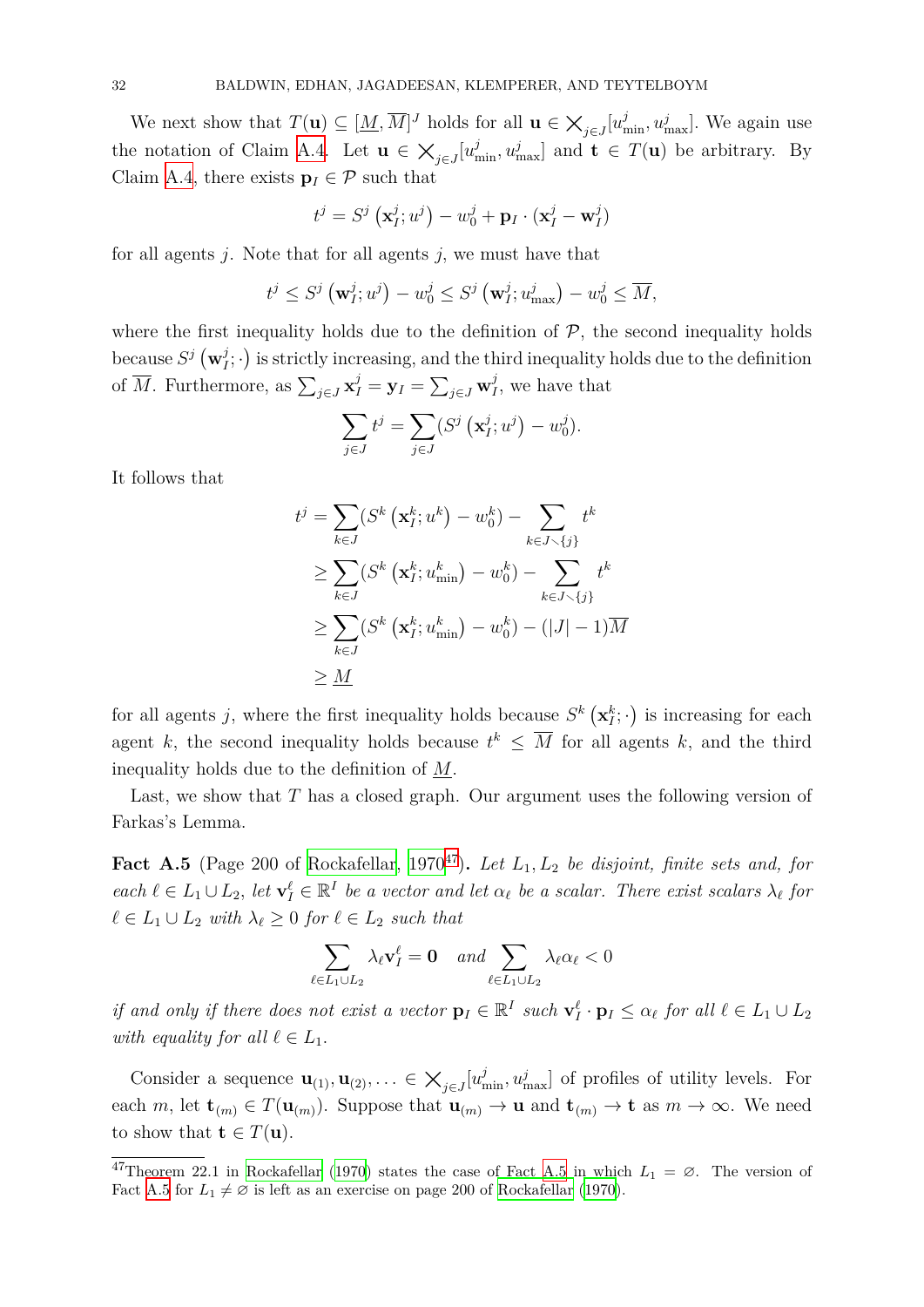As each set  $X_I^j$  $I_I^j$  is finite and an endowment allocation exists, by passing to a subsequence we can assume that there exists an allocation  $(\mathbf{x}_l^j)$ *I*<sup>*j*</sup><sub>*J*</sub>  $\in$   $\bigtimes_{j \in J} X_I^j$  $\sum_{j \in J} \mathbf{x}_I^j =$ **y***<sup>I</sup>* that, for each *m,* minimizes

$$
\sum_{j\in J}S^j\left(\hat{\mathbf{x}}^j_{I};u^j_{(m)}\right)
$$

over all allocations  $(\hat{\mathbf{x}}_l^j)$ *I*<sup>*j*</sup><sub>*J*</sub>  $\in$   $\bigtimes_{j \in J} X_I^j$ *I*<sup>*j*</sup> of goods with  $\sum_{j \in J} \hat{\mathbf{x}}_I^j = \mathbf{y}_I$ . By the continuity of  $S^j$   $(\hat{\mathbf{x}}_I^j)$  $I_j$ ; *u*) in *u* for each agent *j*, the allocation  $(\mathbf{x}_I^j)$ *I* )*<sup>j</sup>∈<sup>J</sup>* minimizes

$$
\sum_{j\in J}S^j\left(\hat{\mathbf{x}}^j_I;u^j\right)
$$

over all allocations  $(\hat{\mathbf{x}}_l^j)$ *I*<sup>*j*</sup><sub>*J*</sub>  $\in$   $\bigtimes_{j \in J} X_I^j$  $\sum_{j \in J} \hat{\mathbf{x}}_I^j = \mathbf{y}_I$ .

Suppose for sake of deriving a contradiction that  $\mathbf{t} \notin T(\mathbf{u})$ . Let  $L_1 = J$  and let  $L_2 = \bigcup_{j \in J} \{j\} \times X_I^j$ *I*<sup>*I*</sup>. Define vectors  $\mathbf{v}_I^{\ell} \in \mathbb{R}^I$  for  $\ell \in L_1 \cup L_2$  by

$$
\mathbf{v}_I^{\ell} = \begin{cases} \mathbf{x}_I^j - \mathbf{w}_I^j & \text{for } \ell = j \in L_1 \\ \mathbf{x}_I^j - \mathbf{x}_I' & \text{for } \ell = (j, \mathbf{x}_I') \in L_2 \end{cases}
$$

and scalars  $\alpha_{\ell}$  for  $\ell \in L_1 \cup L_2$  by

$$
\alpha_{\ell} = \begin{cases} S^{j} \left( \mathbf{x}_{I}^{j}; u^{j} \right) - w_{0}^{j} - t^{j} & \text{for } \ell = j \in L_{1} \\ S^{j} \left( \mathbf{x}_{I}^{i}; u^{j} \right) - S^{j} \left( \mathbf{x}_{I}^{j}; u^{j} \right) & \text{for } \ell = (j, \mathbf{x}_{I}^{i}) \in L_{2} . \end{cases}
$$

By Claim A.4, there does not exist a price vector  $\mathbf{p}_I$  such that  $\mathbf{v}_I^{\ell} \cdot \mathbf{p}_I \leq \alpha_{\ell}$  for all  $\ell \in L_1 \cup L_2$ with equality for all  $\ell \in L_1$ . The "if" direction of Fact A.5 therefore guarantees that there exist scal[ars](#page-30-1)  $\lambda_{\ell}$  for  $\ell \in L_1 \cup L_2$  with  $\lambda_{\ell} \geq 0$  for all  $\ell \in L_2$  such that

$$
\sum_{\ell \in L_1 \cup L_2} \lambda_\ell \mathbf{v}_I^{\ell} = \mathbf{0} \quad \text{and} \quad \sum_{\ell \in L_1 \cup L_2} \lambda_\ell \alpha_\ell < 0.
$$

By the definition of the scalars  $\alpha_{\ell}$ , we have that

$$
\sum_{j\in J}\lambda_j\left(S^j\left(\mathbf{x}_I^j;u^j\right)-w_0^j-t^j\right)+\sum_{j\in J}\sum_{\mathbf{x}_I'\in X_I^j}\lambda_{j,\mathbf{x}_I'}\left(S^j\left(\mathbf{x}_I';u^j\right)-S^j\left(\mathbf{x}_I^j;u^j\right)\right)<0.
$$

Due the continuity of  $S^j$   $(\hat{\mathbf{x}}_j^j)$  $I_j^j$ ; *u*) in *u* for each agent *j* and because  $\mathbf{u}_{(m)} \to \mathbf{u}$  and  $\mathbf{t}_{(m)} \to \mathbf{t}$ as  $m \to \infty$ , there must exist *m* such that

$$
\sum_{j\in J}\lambda_j\left(S^j\left(\mathbf{x}_I^j;u_{(m)}^j\right)-w_0^j-t_{(m)}^j\right)+\sum_{j\in J}\sum_{\mathbf{x}_I'\in X_I^j}\lambda_{j,\mathbf{x}_I'}\left(S^j\left(\mathbf{x}_I';u_{(m)}^j\right)-S^j\left(\mathbf{x}_I^j;u_{(m)}^j\right)\right)<0.
$$

Defining scalars  $\alpha'_{\ell}$  for  $\ell \in L_1 \cup L_2$  by

$$
\alpha'_{\ell} = \begin{cases}\nS^j \left( \mathbf{x}_I^j; u_{(m)}^j \right) - w_0^j - t_{(m)}^j & \text{for } \ell = j \in L_1 \\
S^j \left( \mathbf{x}_I^j; u_{(m)}^j \right) - S^j \left( \mathbf{x}_I^j; u_{(m)}^j \right) & \text{for } \ell = (j, \mathbf{x}_I^j) \in L_2,\n\end{cases}
$$

we have that

$$
\sum_{\ell \in L_1 \cup L_2} \lambda_\ell \mathbf{v}_I^{\ell} = \mathbf{0} \quad \text{and that} \quad \sum_{\ell \in L_1 \cup L_2} \lambda_\ell \alpha_\ell' < 0.
$$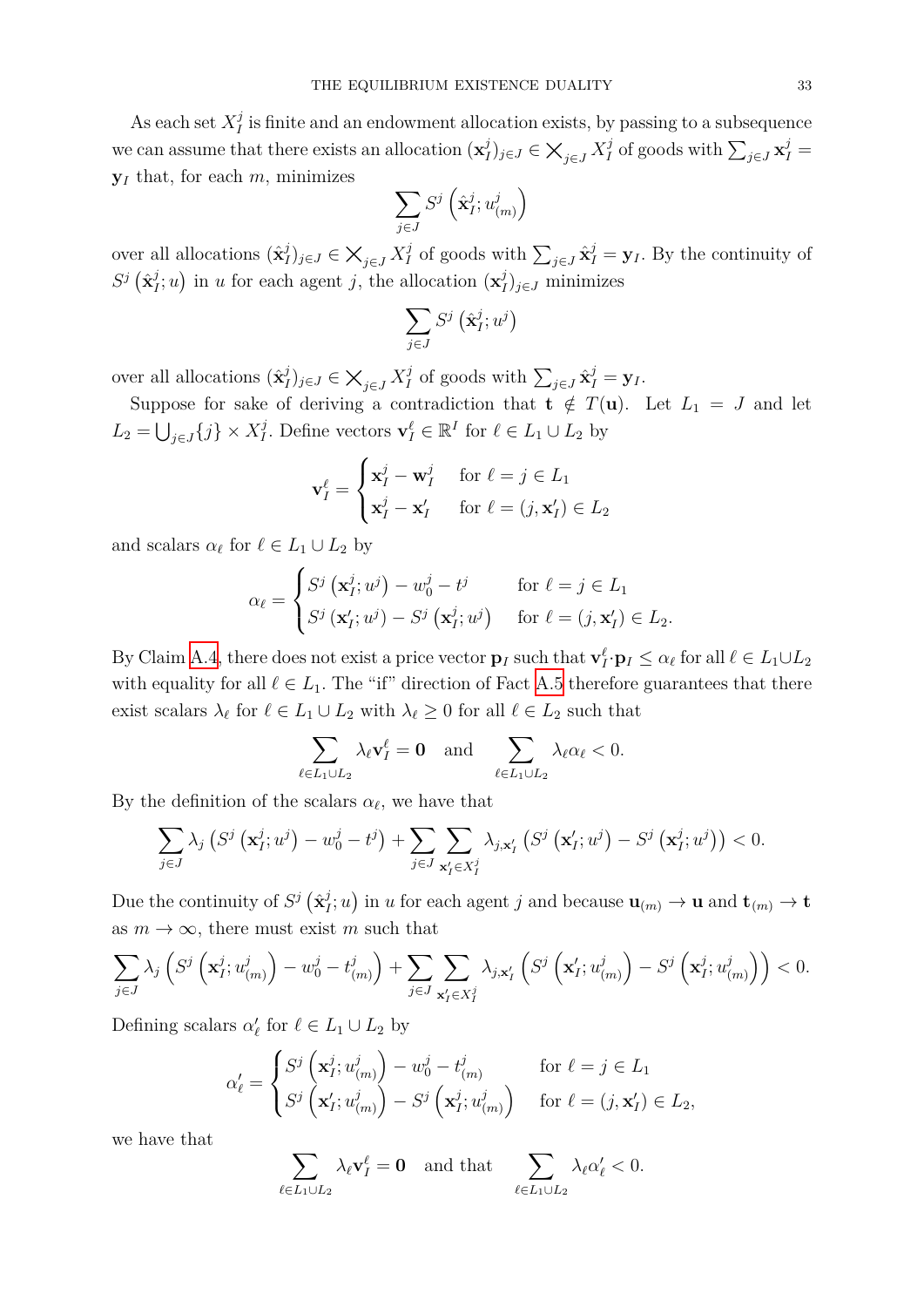The "only if" implication of Fact A.5 therefore guarantees that there does not exist a price vector  $\mathbf{p}_I$  such that  $\mathbf{v}_I^{\ell} \cdot \mathbf{p}_I \leq \alpha_{\ell}^{\prime}$  for all  $\ell \in L_1 \cup L_2$  with equality for all  $\ell \in L_1$ . By Claim A.4, it follows that  $\mathbf{t}_{(m)} \notin T(\mathbf{u}_{(m)})$  $\mathbf{t}_{(m)} \notin T(\mathbf{u}_{(m)})$  $\mathbf{t}_{(m)} \notin T(\mathbf{u}_{(m)})$ —a contradiction. Hence, we can conclude that  $\mathbf{t} \in T(\mathbf{u})$ —as desired. □

*Compl[etion](#page-30-1) of the Proof of the*  $(I) \implies (II)$  *Implication in Theorem A.1.* We first solve for a profile  $\mathbf{u} = (u^j)_{j \in J}$  of utility levels such that  $\mathbf{0} \in T(\mathbf{u})$ .

**Claim A.6.** *Under Statement [\(III\)](#page-28-2) in [Theo](#page-28-3)rem A.1, there exists a p[rofile](#page-28-1)*  $\mathbf{u} = (u^j)_{j \in J}$  *of utility levels such that*  $\mathbf{0} \in T(\mathbf{u})$ *.* 

To prove Claim A.6, we app[ly a t](#page-28-5)opological fi[xed](#page-28-1) point argument.

*Proof.* Consider the compact, convex set

$$
Z = [\underline{M}, \overline{M}]^J \times \underset{j \in J}{\times} [u^j_{\min}, u^j_{\max}].
$$

 $\mathbf{A} \mathbf{s} \ T(\mathbf{u}) \subseteq [\underline{M}, \overline{M}]^J$  for all  $\mathbf{u} \in \mathsf{X}_{j \in J}[u^j_{\min}, u^j_{\max}]$ , we can define a correspondence  $\Phi : Z \rightrightarrows$ *Z* by

$$
\Phi(\mathbf{t}, \mathbf{u}) = T(\mathbf{u}) \times \underset{\hat{\mathbf{u}} \in \mathsf{X}_{j \in J}[u_{\min}^j, u_{\max}^j]}{\arg \min} \left\{ \sum_{j \in J} t^j \hat{u}^j \right\}.
$$

Claim A.3 guarantees that  $T : \times_{j \in J} [u^j_{\min}, u^j_{\max}] \Rightarrow \mathbb{R}^J$  is upper hemicontinuous and has compact, convex values. Statement (III) in Theorem A.1 ensures that the correspondence *T* has non-empty values. Because  $\times_{j \in J}[u^j_{\min}, u^j_{\max}]$  is compact and convex, it follows that the corr[espo](#page-30-0)ndence  $\Phi$  is upper hemicontinuous and has non-empty, compact, convex values as well. Hence, Kakutani's [Fixed](#page-28-5) Point The[orem](#page-28-1) guarantees that  $\Phi$  has a fixed point (**t***,* **u**).

By construction, we have that  $\mathbf{t} \in T(\mathbf{u})$  and that

$$
(A.1) \t\t u^j \in \underset{\hat{u}^j \in [u^j_{\min}, u^j_{\max}]}{\arg \min} t^j \hat{u}^j
$$

for all agents *j*. It suffices to prove that  $t = 0$ .

<span id="page-33-0"></span>Let  $(\mathbf{p}_I, (\mathbf{x}^j)_{j \in J})$  be a competitive equilibrium in the Hicksian economy for the profile  $(u<sup>j</sup>)<sub>j∈J</sub>$  of utility levels with

$$
(A.2) \tSj (\mathbf{x}_I^j; u^j) - w_0^j + \mathbf{p}_I \cdot (\mathbf{x}_I^j - \mathbf{w}_I^j) = t^j
$$

<span id="page-33-2"></span>for all agents *j*. As  $u^j \ge u^j_{\min}$  and  $S^j$   $(\mathbf{x}_l^j)$  $\left( \frac{j}{I}; \cdot \right)$  is increasing for each agent *j*, it follows from Equation (A.2) and the definition of  $K^j$  that

$$
t^{j} = S^{j}(\mathbf{x}_{I}^{j}; u^{j}) - w_{0}^{j} + \mathbf{p}_{I} \cdot (\mathbf{x}_{I}^{j} - \mathbf{w}_{I}^{j})
$$
  
\n
$$
\geq S^{j}(\mathbf{x}_{I}^{j}; u_{\min}^{j}) - w_{0}^{j} + \mathbf{p}_{I} \cdot (\mathbf{x}_{I}^{j} - \mathbf{w}_{I}^{j})
$$
  
\n
$$
\geq \mathbf{p}_{I} \cdot (\mathbf{x}_{I}^{j} - \mathbf{w}_{I}^{j}) - K^{j}
$$

<span id="page-33-1"></span>for all agents *j*.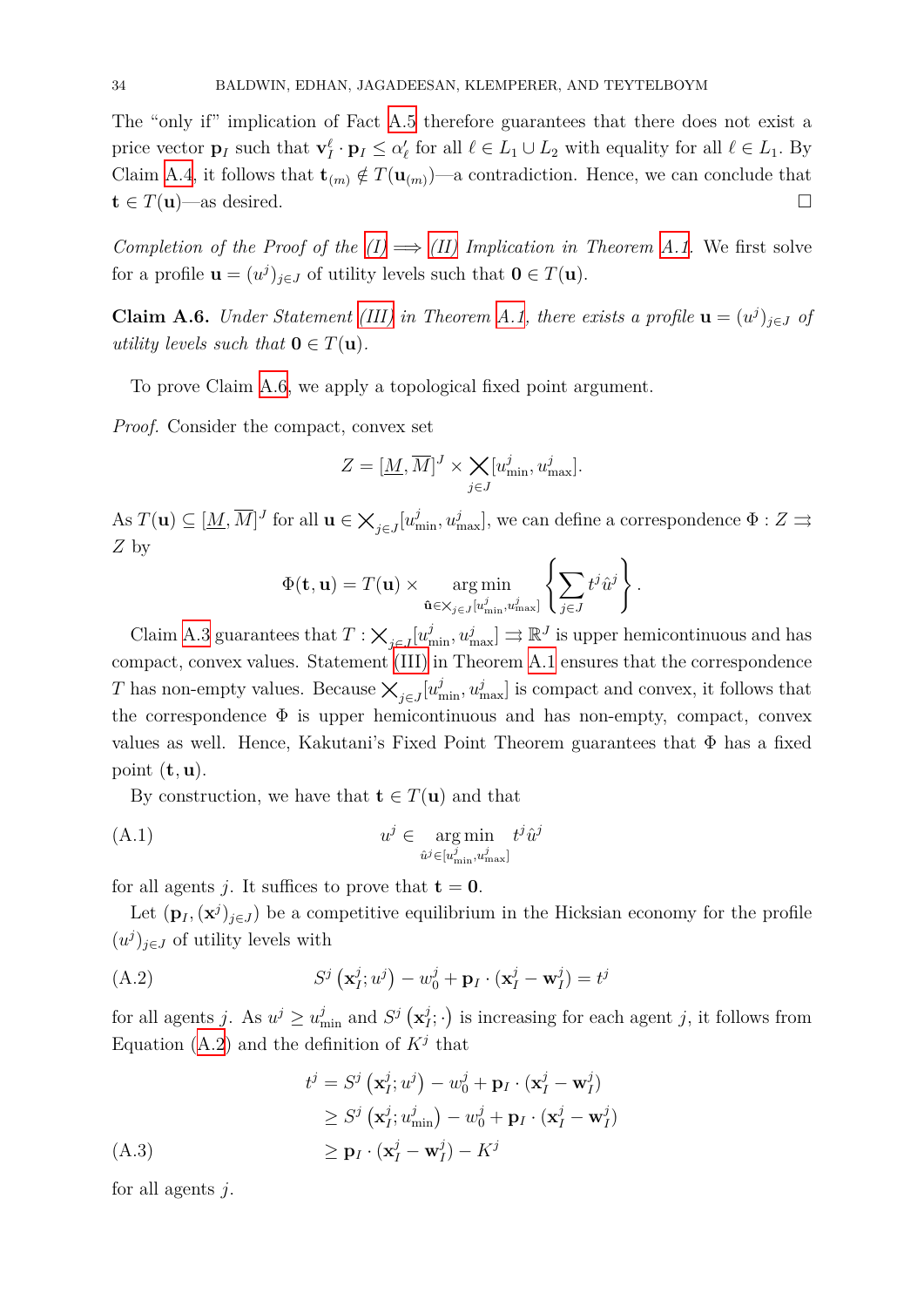Next, we claim that  $t^j \leq 0$  for all agents *j*. If  $t^j > 0$ , then Equation (A.1) would imply that  $u^j = u^j_{\text{min}}$ . But as  $\mathbf{t} \in T(\mathbf{u})$ , it would follow that

$$
t^j \leq S^j \left( \mathbf{w}_I^j; u_{\min}^j \right) - w_0^j + \mathbf{p}_I \cdot (\mathbf{w}_I^j - \mathbf{w}_I^j) = S^j \left( \mathbf{w}_I^j; u_{\min}^j \right) - w_0^j = 0,
$$

where the last equality holds due to the definitions of  $S^j$  and  $u^j_{\text{min}}$ , so we must have that  $t^j \leq 0$  for all agents *j*.

As  $(\mathbf{x}_l^j)$  $I_{I}^{j}$ <sub>*j*∈*J*</sub> is the allocation of goods in a competitive equilibrium, we have that  $\sum_{j \in J} \mathbf{x}_I^j = \mathbf{y}_I = \sum_{j \in J} \mathbf{w}_I^j$  $I_I$  and hence that

$$
\sum_{j\in J} \mathbf{p}_I \cdot (\mathbf{x}_I^j - \mathbf{w}_I^j) = 0 \ge \sum_{j\in J} t^j,
$$

where the inequality holds because  $t^j \leq 0$  for all agents *j*. It follows that for all agents *j*, we have that

$$
t^j - \mathbf{p}_I \cdot (\mathbf{x}_I^j - \mathbf{w}_I^j) \le \sum_{k \in J \smallsetminus \{j\}} (\mathbf{p}_I \cdot (\mathbf{x}_I^k - \mathbf{w}_I^k) - t^k) \le \sum_{k \in J \smallsetminus \{j\}} K^k \le \sum_{k \in J} K^k < K,
$$

where the second inequality follows from Equation  $(A.3)$ , the third inequality holds because  $K^j \geq 0$ , and the fourth inequality holds due to the definition of K. Hence, by Equation (A.2), we have that

$$
S^j\left(\mathbf{x}_I^j;u^j\right) = w_0^j + t^j - \mathbf{p}_I \cdot (\mathbf{x}_I^j - \mathbf{w}_I^j) < w_0^j + K
$$

for all age[nts](#page-33-2) *j*. Since utility is strictly increasing in the consumption of money, it follows that

$$
u^{j} = U^{j} \left( S^{j} \left( \mathbf{x}_{I}^{j} ; u^{j} \right), \mathbf{x}_{I}^{j} \right) < U^{j} \left( w_{0}^{j} + K, \mathbf{x}_{I}^{j} \right) \leq u_{\max}^{j},
$$

where the equality holds due to the definition of  $S<sup>j</sup>$  and the second inequality holds due to the definition of  $u_{\text{max}}^j$ . Equation (A.1) then implies that  $t^j \geq 0$  for all agents *j*, so we must have that  $t^j = 0$  for all agents *j*.

By Claim A.6, there exists a pro[file](#page-33-0)  $\mathbf{u} = (u^j)_{j \in J}$  of utility levels and a competitive equilibrium (**p***<sup>I</sup> ,*(**x** *j*  $I_{I}^{j}$ <sub>*j*∈*j*</sub> ) in the corresponding Hicksian economy with

$$
(A.4) \t\t w_0^j = S^j \left( \mathbf{x}_I^j; u^j \right) + \mathbf{p}_I \cdot (\mathbf{x}_I^j - \mathbf{w}_I^j)
$$

for all agents *j*. Lemma 1 implies that  $\mathbf{x}_I^j \in D_I^j$  $\frac{j}{H}(\mathbf{p}_I; u^j)$  for all agents *j*, and we have that  $U^j\left(w^j_0 - \mathbf{p}_I\cdot(\mathbf{x}^j_I - \mathbf{w}^j_I\right)$  $j_I^j), \mathbf{x}_I^j$  $\binom{1}{I} = u^j$  for all agents *j* by Equation (A.4) and the definition of  $S^j$ . It follows from Fact 1 that  $\mathbf{x}_I^j \in D^j$  ( $\mathbf{p}_I, \mathbf{w}^j$ ) for all agents *j*, so the price vector  $\mathbf{p}_I$  and the allocation  $(\mathbf{x}_I^j)$  $I_{I}^{j}$ <sub>*j*∈*J*</sub> of goods comprise a competitive eq[uilib](#page-34-0)rium in the original economy for the endowmen[t a](#page-5-1)llocation  $(\mathbf{w}^j)_{j \in J}$ .

## <span id="page-34-0"></span>Appendix B. Proof of Proposition 1

We actually prove a stronger statement.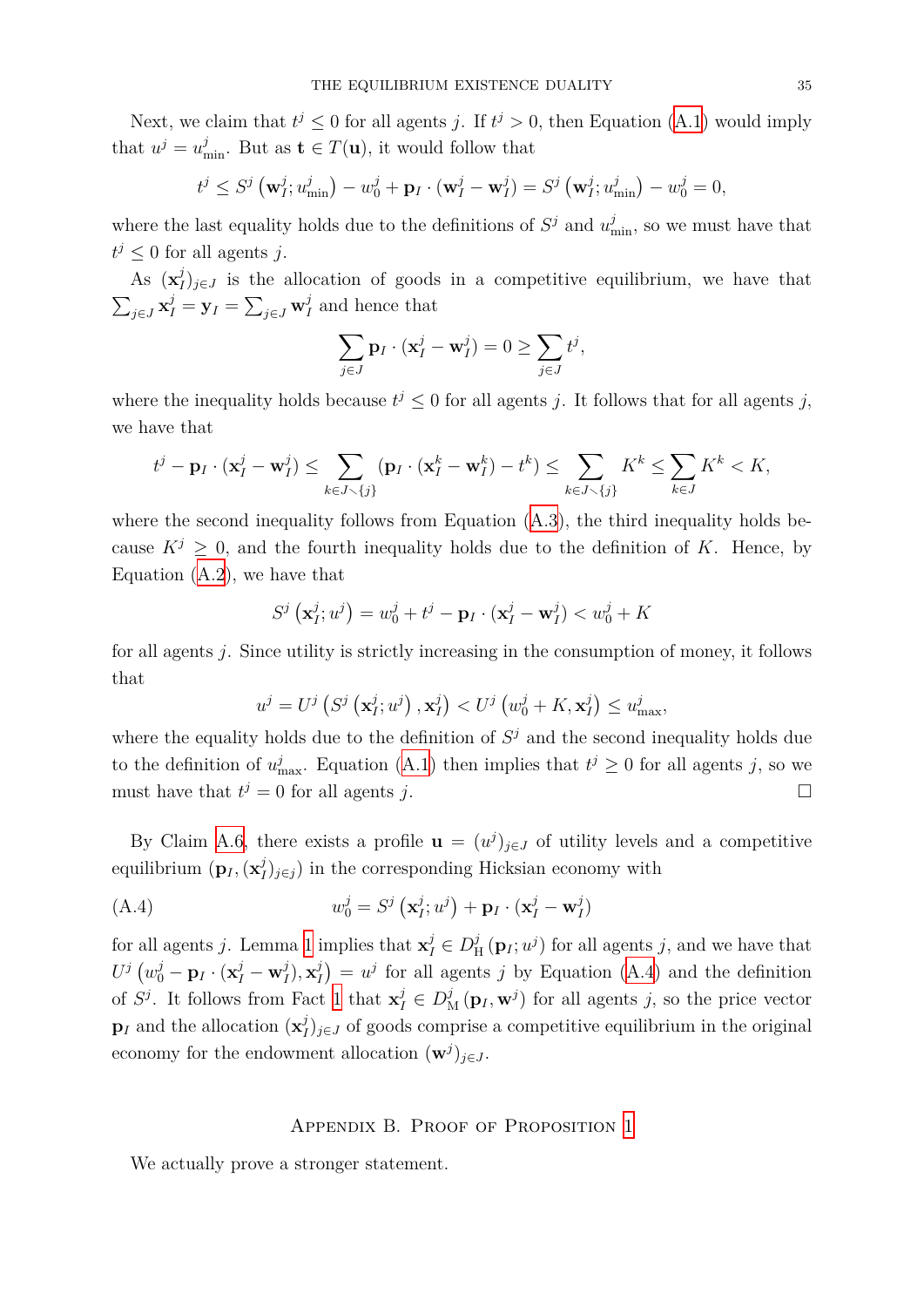**Claim B.1.** *Suppose that agent j demands at most one unit of each good and let*  $\mathbf{w}_I \in X_I^j$ *I . A utility function U j is a net substitutes utility function if for all money endowments*  $w_0 > \underline{x}_0^j$ , price vectors  $\mathbf{p}_I$ , and  $0 < \mu < \lambda$ , whenever

<span id="page-35-0"></span> $(i)$   $D_M^j(\mathbf{p}_I, \mathbf{w}) = {\mathbf{x}_I}$  $(iii)$   $D_M^j(\mathbf{p}_I + \lambda \mathbf{e}^i, \mathbf{w}) = {\mathbf{x}'_I}$ ,  $(iii) \{ {\bf x}_I, {\bf x}_I' \} \subseteq D^j_{\rm M} ({\bf p}_I + \mu {\bf e}^i, {\bf w}), \text{ and}$  $(iv)$   $x'_i < x_i$ ,

<span id="page-35-3"></span><span id="page-35-2"></span><span id="page-35-1"></span>*we have that*  $x'_{k} \geq x_{k}$  *for all goods*  $k \neq i$ .

<span id="page-35-4"></span>To complete the proof of the proposition from Claim B.1, we work in the setting of Claim B.1. Note that, for the endowment  $\mathbf{w}_I$  of goods,  $U^j$  is a gross substitutes utility function when  $x'_k \geq x_k$  holds for all goods  $k \neq i$  under Conditions (i) and (ii). This property clearly implies that  $x'_k \geq x_k$  holds for all goods  $k \neq i$  under Conditions (i), (ii), (iii), a[nd](#page-35-0) (iv), and hence that  $U^j$  is net substitutes utility function b[y C](#page-35-1)laim [B.1](#page-35-2). The proposition therefore follows from Claim B.1.

It remains to prove Claim B.1. In the argument, we use the following charac[te](#page-35-0)[riz](#page-35-1)a[tion](#page-35-2) [of su](#page-35-3)bstit[utes](#page-35-4) valuations.

<span id="page-35-5"></span>**Fact B.2** (Theorems 2.1 an[d 2.4](#page-35-0) in Fujishige and Yang, 2003; Theorems 3.9 and 4.10(iii) in Shioura and Tamura, 2015)**.** *Suppose that agent j demands at most one unit of each* good. A valuation  $V^j$  is a substitutes valuation if and only if for all price vectors  $p_I$  with  $|D^j(\mathbf{p}_I)| = 2$ , writing  $D^j(\mathbf{p}_I) = {\mathbf{x}_I, \mathbf{x}'_I}$ , [the difference](#page-37-13)  $\mathbf{x}'_I - \mathbf{x}_I$  is a vector with at most *on[e positive component](#page-39-7) [and a](#page-39-7)t most one negative component.*

*Proof of Claim B.1.* We prove the contrapositive. Suppose that  $U^j$  is not a net substitutes utility function. We show that there exists a money endowment  $w_0$ , a price vector **p**<sub>*I*</sub>, price increments  $0 < \mu < \lambda$ , and goods  $i \neq k$  such that Conditions (i), (ii), (iii), and (iv) from the st[atem](#page-35-0)ent hold but  $x'_{k} < x_{k}$ .

By Remark 1, there exists a utility level *u* such that  $V_{\rm H}^{j}$  $L_H^{\prime\prime}(\cdot; u)$  is not a substitutes valuation. Hence, by Lemma 1 and the "if" direction of Fact B.2 for  $V^j = V^j_{\text{H}}$  $V^j = V^j_{\text{H}}$  $V^j = V^j_{\text{H}}$  $U_{\text{H}}^{J}(\cdot; u)$  $U_{\text{H}}^{J}(\cdot; u)$  $U_{\text{H}}^{J}(\cdot; u)$ [,](#page-35-3) there [exis](#page-35-4)ts a price vector  $\hat{\mathbf{p}}_I$  such that  $|D^j_I|$  $\int_{H}^{j} (\hat{\mathbf{p}}_I; u) \, | = 2$ , and writing  $D_{\text{H}}^{j}$  $\hat{\mathbf{H}}_H(\hat{\mathbf{p}}_I; u) = {\mathbf{x}_I, \mathbf{x}'_I},$ the difference  $\mathbf{x}'_I - \mathbf{x}_I$  $\mathbf{x}'_I - \mathbf{x}_I$  $\mathbf{x}'_I - \mathbf{x}_I$  has at least two positive components or at least two negative components. Without loss of [g](#page-6-0)enerality, we can assume that [the](#page-35-5) difference  $\mathbf{x}'_I - \mathbf{x}_I$  has at least two negative components. Suppose that  $x_i' < x_i$  (so Condition (iv) holds) and that  $x'_{k} < x_{k}$ , where  $i, k \in I$  are distinct goods.

Define a money endowment  $w_0$  by

$$
w_0 = S^j(\mathbf{x}_I; u) + \hat{\mathbf{p}}_I \cdot (\mathbf{x}_I - \mathbf{w}_I) = S^j(\mathbf{x}'_I; u) + \hat{\mathbf{p}}_I \cdot (\mathbf{x}'_I - \mathbf{w}_I);
$$

Fact 1 implies that  $D_M^j(\hat{\mathbf{p}}_I, \mathbf{w}) = {\mathbf{x}_I, \mathbf{x}'_I}$ . Let  $\mu$  be such that

$$
D_{\mathrm{M}}^{j}(\hat{\mathbf{p}}_{I} - \mu \mathbf{e}^{i}, \mathbf{w}), D_{\mathrm{M}}^{j}(\hat{\mathbf{p}}_{I} + \mu \mathbf{e}^{i}, \mathbf{w}) \subseteq {\mathbf{x}}_{I}, {\mathbf{x}}'_{I} \};
$$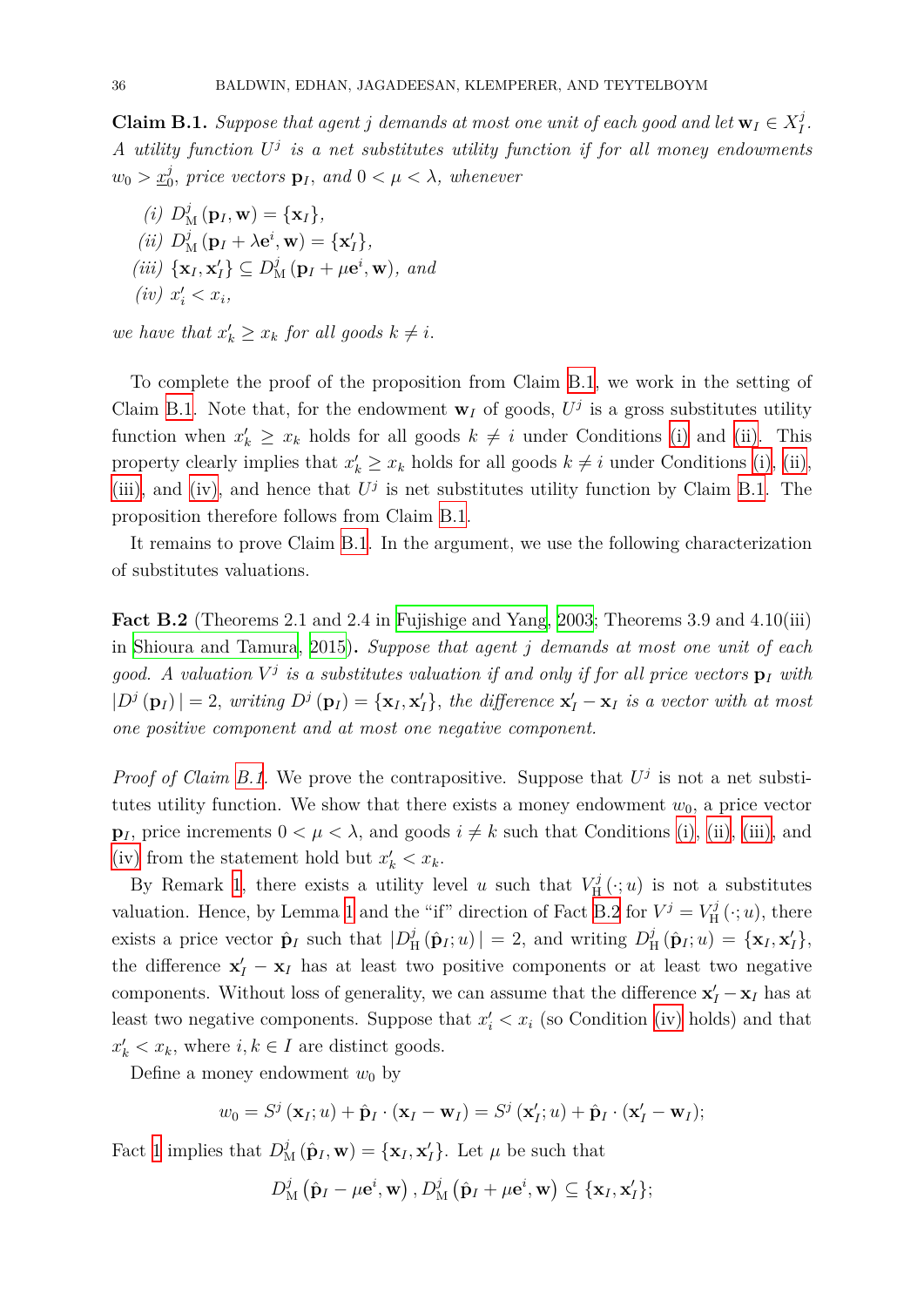such a  $\mu$  exists due to the upper hemicontinuity of  $D_M^j$ . Let  $\mathbf{p}_I = \hat{\mathbf{p}}_I - \mu \mathbf{e}^i$ , let  $\lambda = 2\mu$ , and let  $\mathbf{p}'_I = \mathbf{p}_I + \lambda \mathbf{e}^i = \hat{\mathbf{p}}_I + \mu \mathbf{e}^i$ .

By construction, we have that  $\{x_I, x_I'\} \subseteq D^j_M(p_I + \mu \mathbf{e}^i, \mathbf{w}) = D^j_M(\hat{\mathbf{p}}_I, \mathbf{w})$ , so Condition (iii) holds. It remains to show that  $D_M^j(\mathbf{p}_I, \mathbf{w}) = {\mathbf{x}_I}$  and that  $D_M^j(\mathbf{p}'_I, \mathbf{w}) = {\mathbf{x}'_I}$ . As *j* demands at most one unit of each good, we must have that  $x_i = 1$  and that  $x'_i = 0$ . We divide into cases based on the value of  $w_i$  to show that

(B.1) 
$$
U^j (w_0 - \mathbf{p}_I \cdot (\mathbf{x}_I - \mathbf{w}_I), \mathbf{x}_I) > U^j (w_0 - \mathbf{p}_I \cdot (\mathbf{x}'_I - \mathbf{w}_I), \mathbf{x}'_I) U^j (w_0 - \mathbf{p}'_I \cdot (\mathbf{x}'_I - \mathbf{w}_I), \mathbf{x}'_I) > U^j (w_0 - \mathbf{p}'_I \cdot (\mathbf{x}_I - \mathbf{w}_I), \mathbf{x}_I).
$$

**Case** 1:  $w_i = 0$ . In this case, we have that

$$
U^j (w_0 - \mathbf{p}_I \cdot (\mathbf{x}_I - \mathbf{w}_I), \mathbf{x}_I) > U^j (w_0 - \hat{\mathbf{p}}_I \cdot (\mathbf{x}_I - \mathbf{w}_I), \mathbf{x}_I)
$$
  
= 
$$
U^j (w_0 - \hat{\mathbf{p}}_I \cdot (\mathbf{x}'_I - \mathbf{w}_I), \mathbf{x}'_I)
$$
  
= 
$$
U^j (w_0 - \mathbf{p}_I \cdot (\mathbf{x}'_I - \mathbf{w}_I), \mathbf{x}'_I),
$$

where the inequality holds because  $p_i < \hat{p}_i$  and  $x_i > w_i$ , the first equality holds because  $\{\mathbf x_I, \mathbf x_I'\}\subseteq D^j_{\mathcal{M}}(\hat{\mathbf p}_I, \mathbf w_I)$ , and the second equality holds because  $x_i'=w_i$ . Similarly, we have that

$$
U^j (w_0 - \mathbf{p}'_I \cdot (\mathbf{x}_I - \mathbf{w}_I), \mathbf{x}_I) < U^j (w_0 - \hat{\mathbf{p}}_I \cdot (\mathbf{x}_I - \mathbf{w}_I), \mathbf{x}_I) \\
= U^j (w_0 - \hat{\mathbf{p}}_I \cdot (\mathbf{x}'_I - \mathbf{w}_I), \mathbf{x}'_I) \\
= U^j (w_0 - \mathbf{p}'_I \cdot (\mathbf{x}'_I - \mathbf{w}_I), \mathbf{x}'_I),
$$

where the inequality holds because  $p'_i > \hat{p}_i$  and  $x_i > w_i$ , the first equality holds because  $\{\mathbf x_I, \mathbf x_I'\} \subseteq D^j_{\mathcal{M}}(\hat{\mathbf p}_I, \mathbf w_I)$ , and the second equality holds because  $x_i' = w_i$ . **Case** 2:  $w_i = 1$ . In this case, we have that

$$
U^j (w_0 - \mathbf{p}_I \cdot (\mathbf{x}'_I - \mathbf{w}_I), \mathbf{x}'_I) < U^j (w_0 - \hat{\mathbf{p}}_I \cdot (\mathbf{x}'_I - \mathbf{w}_I), \mathbf{x}'_I)
$$
\n
$$
= U^j (w_0 - \hat{\mathbf{p}}_I \cdot (\mathbf{x}_I - \mathbf{w}_I), \mathbf{x}_I)
$$
\n
$$
= U^j (w_0 - \mathbf{p}_I \cdot (\mathbf{x}_I - \mathbf{w}_I), \mathbf{x}_I)
$$

where the inequality holds because  $p_i < \hat{p}_i$  and  $x'_i < w_i$ , the first equality holds because  $\{\mathbf x_I, \mathbf x_I'\}\subseteq D^j_{\mathcal{M}}(\hat{\mathbf p}_I, \mathbf w_I)$ , and the second equality holds because  $x_i = w_i$ . Similarly, we have that

$$
U^j (w_0 - \mathbf{p}'_I \cdot (\mathbf{x}'_I - \mathbf{w}_I), \mathbf{x}'_I) > U^j (w_0 - \hat{\mathbf{p}}_I \cdot (\mathbf{x}'_I - \mathbf{w}_I), \mathbf{x}'_I)
$$
  
= 
$$
U^j (w_0 - \hat{\mathbf{p}}_I \cdot (\mathbf{x}_I - \mathbf{w}_I), \mathbf{x}_I)
$$
  
= 
$$
U^j (w_0 - \mathbf{p}'_I \cdot (\mathbf{x}_I - \mathbf{w}_I), \mathbf{x}_I),
$$

where the inequality holds because  $p'_i > \hat{p}_i$  and  $x'_i < w_i$ , the first equality holds because  $\{\mathbf x_I, \mathbf x_I'\} \subseteq D^j_{\mathbf M}(\hat{\mathbf p}_I, \mathbf w_I)$ , and the second equality holds because  $x_i = w_i$ .

As  $\mathbf{w}_I \in X_I^j \subseteq \{0,1\}^I$ , the cases exhaust all possibilities. Hence, we have proven that Equation (B.1) must hold. As  $D_M^j(\mathbf{p}_I, \mathbf{w}), D_M^j(\mathbf{p}'_I, \mathbf{w}) \subseteq {\mathbf{x}_I, \mathbf{x}'_I}$ , we must have that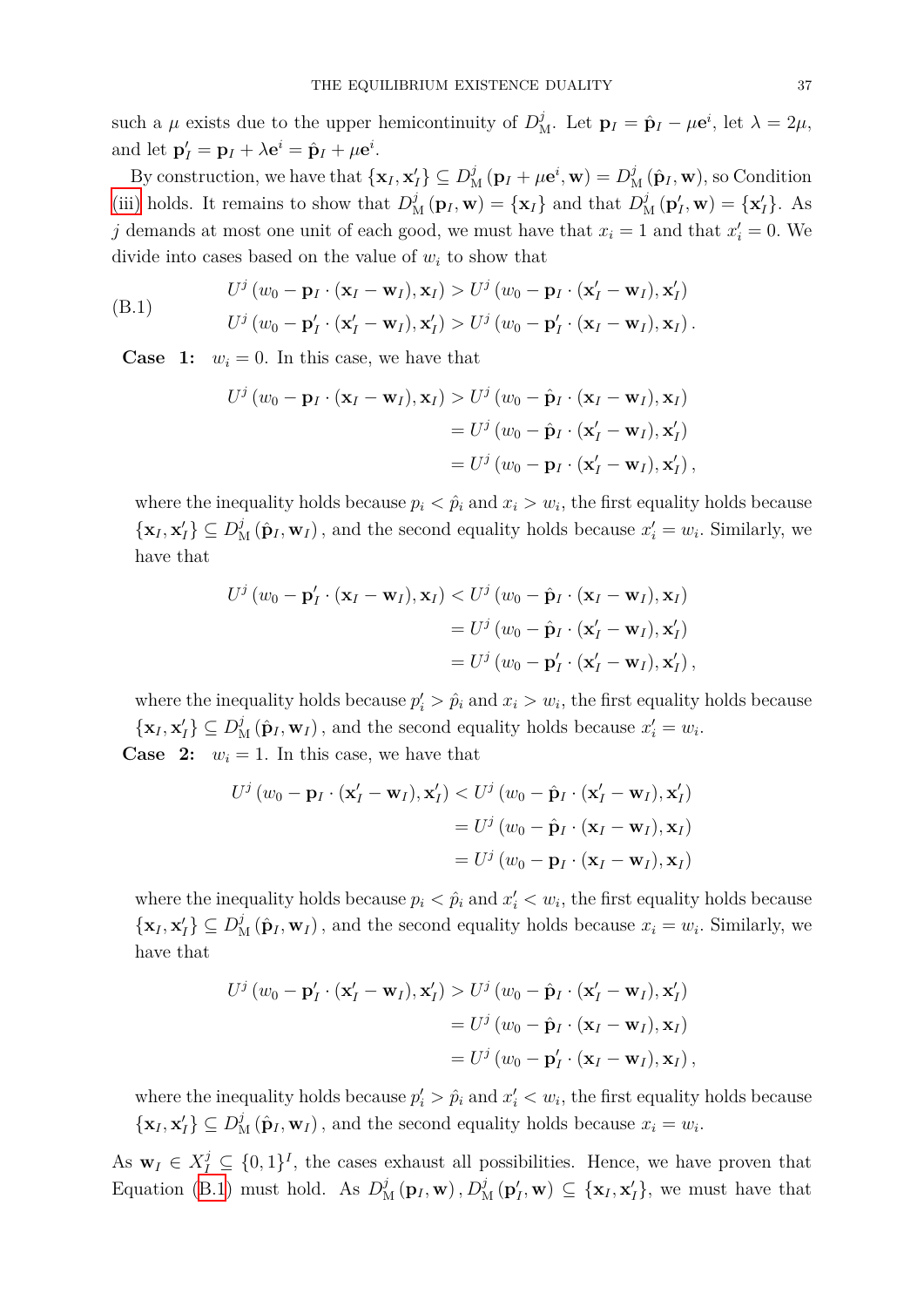$D_M^j(\mathbf{p}_I, \mathbf{w}) = {\mathbf{x}_I}$  and that  $D_M^j(\mathbf{p}'_I, \mathbf{w}) = {\mathbf{x}'_I}$  -so Conditions (i) and (ii) hold, as desired.  $\Box$ 

#### **REFERENCES**

- Arrow, K. J. and F. H. Hahn (1971). *General Competitive Analysis*, Volume 6 of *Mathematical Economics Texts*. Holden-Day.
- Ausubel, L. M. and P. R. Milgrom (2002). Ascending auctions with package bidding. *Frontiers of Theoretical Economics 1*(1), 1–42.
- Baldwin, E. and P. Klemperer (2014). Tropical geometry to analyse demand. Working paper, University of Oxford.
- <span id="page-37-11"></span>Baldwin, E. and P. Klemperer (2019). Understanding preferences: "Demand types," and the existence of equilibrium with indivisibilities. *Econometrica 87*(3), 867–932.
- <span id="page-37-3"></span>Baldwin, E. and P. Klemperer (in preparation). Implementing Walrasian equilibrium: The language of product-mix auctions.
- <span id="page-37-4"></span>Bikhchandani, S. and J. W. Mamer (1997). Competitive equilibrium in an exchange economy with indivisibilities. *Journal of Economic Theory 74*(2), 385–413.
- Candogan, O., M. Epitropou, and R. V. Vohra (Forthcoming, 2020). Competitive equilibrium and trading networks: A network flow approach. *Operations Research*.
- <span id="page-37-0"></span>Candogan, O., A. Ozdaglar, and P. A. Parrilo (2015). Iterative auction design for tree valuations. *Operations Research 63*(4), 751–771.
- <span id="page-37-2"></span>Danilov, V., G. Koshevoy, and C. Lang (2003). Gross substitution, discrete convexity, and submodularity. *Discrete Applied Mathematics 131*(2), 283–298.
- <span id="page-37-1"></span>Danilov, V., G. Koshevoy, and K. Murota (2001). Discrete convexity and equilibria in economies with indivisible goods and money. *Mathematical Social Sciences 41*(3), 251–273.
- <span id="page-37-8"></span>Danilov, V. I. and G. A. Koshevoy (2004). Discrete convexity and unimodularity—I. *Advances in Mathematics 189*(2), 301–324.
- Debreu, G. (1962). New concepts and techniques for equilibrium analysis. *International Economic Review 3*(3), 257–273.
- <span id="page-37-14"></span>Demange, G. and D. Gale (1985). The strategy structure of two-sided matching markets. *Econometrica 53*(4), 873–888.
- Fleiner, T., R. Jagadeesan, Z. Jankó, and A. Teytelboym (2019). Trading networks with frictions. *Econometrica 87*(5), 1633–1661.
- <span id="page-37-10"></span>Fujishige, S. and Z. Yang (2003). A note on Kelso and Crawford's gross substitutes condition. *Mathematics of Operations Research 28*(3), 463–469.
- <span id="page-37-6"></span>Gale, D. (1984). Equilibrium in a discrete exchange economy with money. *International Journal of Game Theory 13*(1), 61–64.
- <span id="page-37-13"></span>Grünbaum, B. (1967). *Convex Polytopes*, Volume XVI of *Pure and Applied Mathematics*. Interscience Publishers.
- <span id="page-37-7"></span>Gul, F., W. Pesendorfer, and M. Zhang (2020). Market design and Walrasian equilibrium. Working paper, Princeton University.
- <span id="page-37-15"></span>Gul, F. and E. Stacchetti (1999). Walrasian equilibrium with gross substitutes. *Journal of Economic Theory 87*(1), 95–124.
- <span id="page-37-5"></span>Hatfield, J. W., S. D. Kominers, A. Nichifor, M. Ostrovsky, and A. Westkamp (2013). Stability and competitive equilibrium in trading networks. *Journal of Political Economy 121*(5), 966–1005.
- <span id="page-37-12"></span><span id="page-37-9"></span>Hatfield, J. W. and P. Milgrom (2005). Matching with contracts. *American Economic Review 95*(4), 913–935.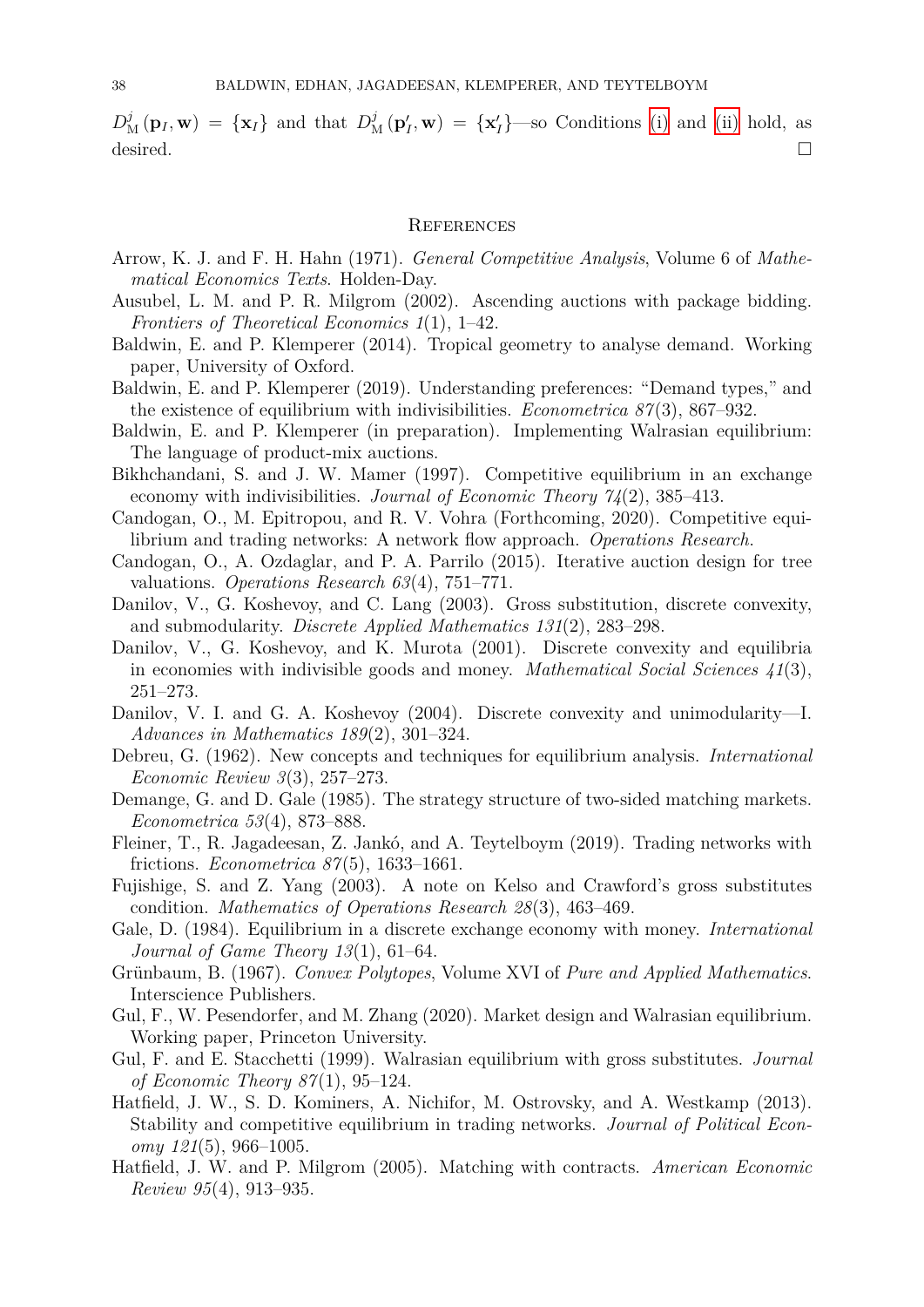- <span id="page-38-0"></span>Henry, C. (1970). Indivisibilités dans une économie d'échanges. *Econometrica 38*(3), 542–558.
- Herings, P. J.-J. and Y. Zhou (2019). Competitive equilibria in matching models with financial constraints. Working paper, Maastricht University.
- <span id="page-38-4"></span>Ikebe, Y. T., Y. Sekiguchi, A. Shioura, and A. Tamura (2015). Stability and competitive equilibria in multi-unit trading networks with discrete concave utility functions. *Japan Journal of Industrial and Applied Mathematics 32*(2), 373–410.
- Jagadeesan, R., S. D. Kominers, and R. Rheingans-Yoo (Forthcoming, 2020). Lone wolves in competitive equilibria. *Social Choice and Welfare*.
- <span id="page-38-14"></span>Kaneko, M. (1982). The central assignment game and the assignment markets. *Journal of Mathematical Economics 10*(2–3), 205–232.
- <span id="page-38-15"></span>Kaneko, M. (1983). Housing markets with indivisibilities. *Journal of Urban Economics 13*(1), 22–50.
- <span id="page-38-8"></span>Kaneko, M. and Y. Yamamoto (1986). The existence and computation of competitive equilibria in markets with an indivisible commodity. *Journal of Economic Theory 38*(1), 118–136.
- <span id="page-38-5"></span>Kelso, A. S. and V. P. Crawford (1982). Job matching, coalition formation, and gross substitutes. *Econometrica 50*(6), 1483–1504.
- <span id="page-38-7"></span>Klemperer, P. (2008). A new auction for substitutes: Central-bank liquidity auctions, "toxic asset" auctions, and variable product-mix auctions. Working paper, University of Oxford.
- Klemperer, P. (2010). The product-mix auction: A new auction design for differentiated goods. *Journal of the European Economic Association 8*(2–3), 526–536.
- Klemperer, P. (2018). Product-mix auctions. Working paper, University of Oxford.
- <span id="page-38-1"></span>Koopmans, T. C. and M. Beckmann (1957). Assignment problems and the location of economic activities. *Econometrica 25*(1), 53–76.
- <span id="page-38-2"></span>Ma, J. (1998). Competitive equilibrium with indivisibilities. *Journal of Economic Theory 82*(2), 458–468.
- <span id="page-38-9"></span>Mas-Colell, A. (1977). Indivisible commodities and general equilibrium theory. *Journal of Economic Theory 16*(2), 443–456.
- <span id="page-38-10"></span>Mas-Colell, A., M. D. Whinston, and J. R. Green (1995). *Microeconomic Theory*. Oxford University Press.
- <span id="page-38-11"></span>Maskin, E. S. and K. W. S. Roberts (2008). On the fundamental theorems of general equilibrium. *Economic Theory 35*(2), 233–240.
- <span id="page-38-12"></span>Milgrom, P. and B. Strulovici (2009). Substitute goods, auctions, and equilibrium. *Journal of Economic Theory 144*(1), 212–247.
- <span id="page-38-3"></span>Murota, K. (2003). *Discrete Convex Analysis*. Society for Industrial and Applied Mathematics.
- Negishi, T. (1960). Welfare economics and existence of an equilibrium for a competitive economy. *Metroeconomica 12*(2–3), 92–97.
- <span id="page-38-13"></span>Ostrovsky, M. and R. Paes Leme (2015). Gross substitutes and endowed assignment valuations. *Theoretical Economics 10*(3), 853–865.
- <span id="page-38-16"></span>Poincaré, H. (1900). Second complément à l'analysis situs. *Proceedings of the London Mathematical Society 1*(1), 277–308.
- <span id="page-38-6"></span>Quinzii, M. (1984). Core and competitive equilibria with indivisibilities. *International Journal of Game Theory 13*(1), 41–60.
- <span id="page-38-18"></span>Rockafellar, R. T. (1970). *Convex Analysis*. Princeton University Press.
- Schlegel, J. C. (2020). The structure of equilibria in trading networks with frictions. Working paper, City, University of London.
- <span id="page-38-17"></span>Schrijver, A. (1998). *Theory of Linear and Integer Programming*. John Wiley & Sons.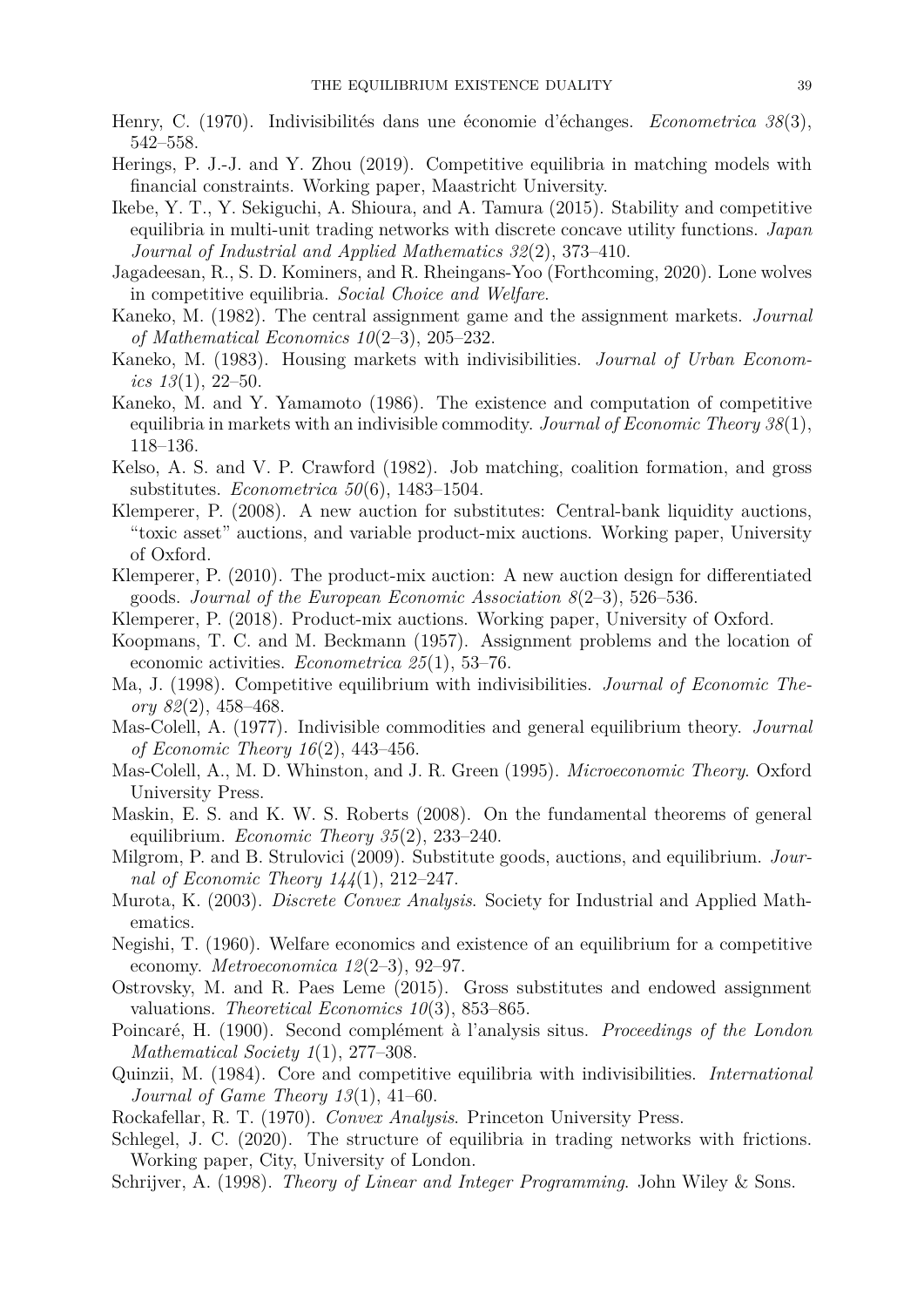- <span id="page-39-8"></span>Shapley, L. S. (1962). Complements and substitutes in the opttmal assignment problem. *Naval Research Logistics Quarterly 9*(1), 45–48.
- Shapley, L. S. (1964). Values of large games VII: A general exchange economy with money. RAND Corporation Memorandum 4248.
- <span id="page-39-7"></span>Shioura, A. and A. Tamura (2015). Gross substitutes condition and discrete concavity for multi-unit valuations: A survey. *Journal of the Operations Research Society of Japan 58*(1), 61–103.
- <span id="page-39-5"></span>Sun, N. and Z. Yang (2006). Equilibria and indivisibilities: Gross substitutes and complements. *Econometrica 74*(5), 1385–1402.
- <span id="page-39-1"></span>Svensson, L.-G. (1984). Competitive equilibria with indivisible goods. *Journal of Economics 44*(4), 373–386.
- Teytelboym, A. (2014). Gross substitutes and complements: A simple generalization. *Economics Letters 123*(2), 135–138.
- <span id="page-39-0"></span>Tran, N. M. and J. Yu (2019). Product-mix auctions and tropical geometry. *Mathematics of Operations Research 44*(4), 1396–1411.
- <span id="page-39-2"></span>van der Laan, G., D. Talman, and Z. Yang (1997). Existence of an equilibrium in a competitive economy with indivisibilities and money. *Journal of Mathematical Economics 28*(1), 101–109.
- <span id="page-39-3"></span>van der Laan, G., D. Talman, and Z. Yang (2002). Existence and welfare properties of equilibrium in an exchange economy with multiple divisible and indivisible commodities and linear production technologies. *Journal of Economic Theory 103*(2), 411–428.
- <span id="page-39-6"></span>Yang, Y.-Y. (2017). On the maximal domain theorem: A corrigendum to "Walrasian equilibrium with gross substitutes". *Journal of Economic Theory 172*, 505–511.
- <span id="page-39-4"></span>Yang, Z. (2000). Equilibrium in an exchange economy with multiple indivisible commodities and money. *Journal of Mathematical Economics 33*(3), 353–365.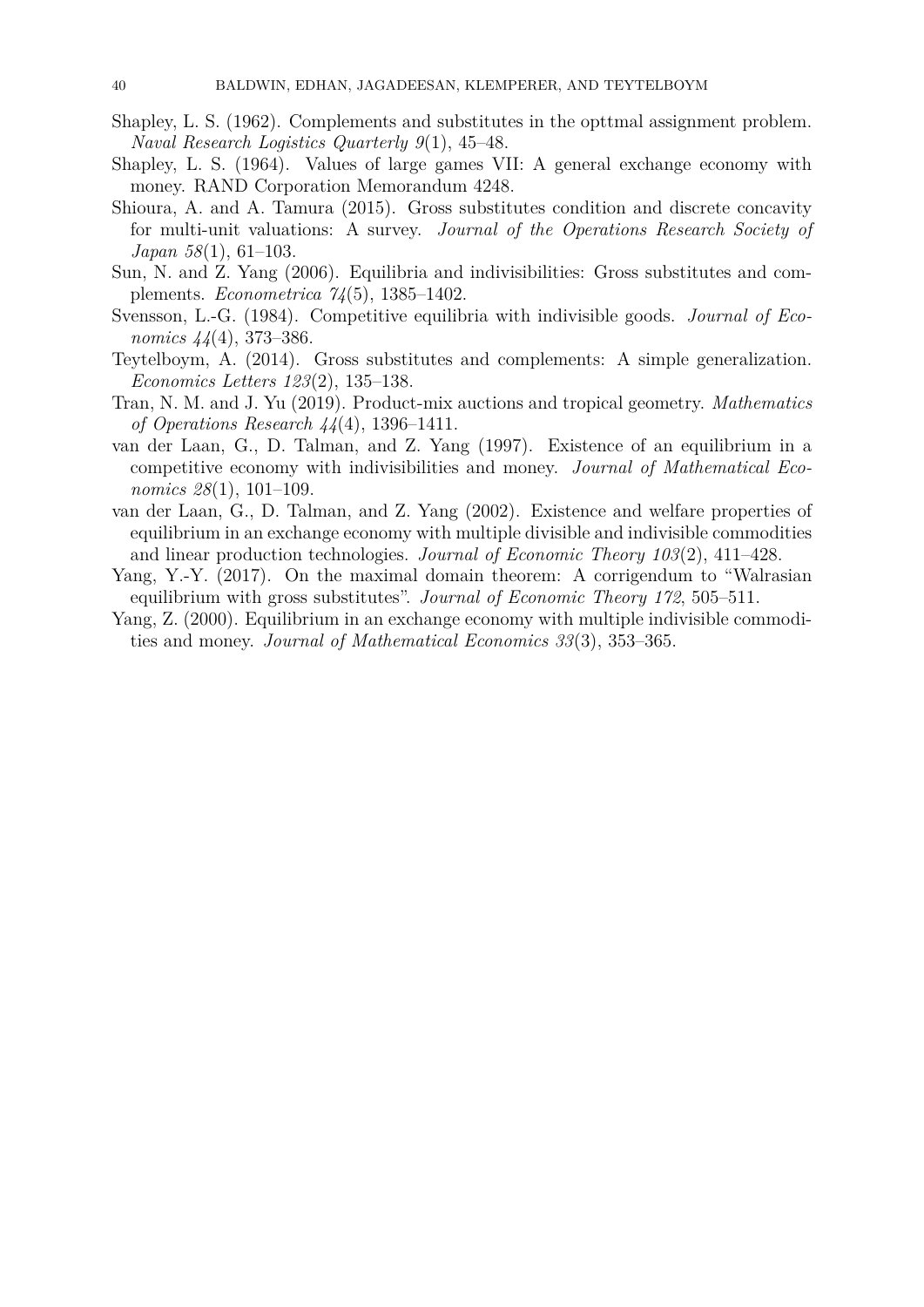## **FOR ONLINE PUBLICATION**

Appendix C. Proofs of Facts 1 and 2

C.1. **Proof of Fact 1.** We begin by proving two technical claims.

**Claim C.1.** *Let*  $\mathbf{w} \in X^j$  *be an endowment and let u be [a u](#page-5-1)tility [le](#page-7-0)vel. If* 

(C.1) 
$$
u = \max_{\mathbf{x} \in X^j | \mathbf{p} \cdot \mathbf{x} \leq \mathbf{p} \cdot \mathbf{w}} U^j(\mathbf{x}),
$$

<span id="page-40-0"></span>*then we have that*

<span id="page-40-2"></span>
$$
\mathbf{p} \cdot \mathbf{w} = \min_{\mathbf{x} \in X^j | U^j(\mathbf{x}) \ge u} \mathbf{p} \cdot \mathbf{x}
$$

 $\text{and that } D_M^j(\mathbf{p}_I, \mathbf{w}) \subseteq D_H^j$  $_{\textrm{H}}^{j}\left(\mathbf{p}_{I};u\right)$ .

*Proof.* Letting  $\mathbf{x}'_I \in D^j$  ( $\mathbf{p}_I$ ,  $\mathbf{w}$ ) be arbitrary and  $x'_0 = w_0 - \mathbf{p}_I \cdot (\mathbf{x}'_I - \mathbf{w}_I)$ , we have that  $U^j(\mathbf{x}') = u$  and that  $\mathbf{p} \cdot \mathbf{x}' \leq \mathbf{p} \cdot \mathbf{w}$  by construction. It follows that

$$
\mathbf{p} \cdot \mathbf{w} \ge \min_{\mathbf{x} \in X^j | U^j(\mathbf{x}) \ge u} \mathbf{p} \cdot \mathbf{x}.
$$

Suppose for the sake of deriving a contradiction that there exists  $\mathbf{x}'' \in X^j$  with  $\mathbf{p} \cdot \mathbf{x}'' <$  $\mathbf{p} \cdot \mathbf{w}$  and  $U^j(\mathbf{x}'') \geq u$ . Then, we have that  $x_0'' < w_0 + \mathbf{p}_I \cdot (\mathbf{x}_I'' - \mathbf{w}_I)$ ; write  $x_0''' =$  $w_0 + \mathbf{p}_I \cdot (\mathbf{x}_I'' - \mathbf{w}_I)$ , so  $x_0''' > x_0''$ . Since  $U^j$  is strictly increasing in consumption of money, it follows that  $U^j(x_0^{\prime\prime\prime}, \mathbf{x}_I^{\prime\prime}) > u$ —contradicting Equation (C.1) as  $x_0^{\prime\prime\prime} + \mathbf{p}_I \cdot \mathbf{x}_I^{\prime\prime} = \mathbf{p} \cdot \mathbf{w}$ . Hence, we can conclude that

$$
\mathbf{p} \cdot \mathbf{w} = \min_{\mathbf{x} \in X^j | U^j(\mathbf{x}) \ge u} \mathbf{p} \cdot \mathbf{x}.
$$

Since  $U^j(\mathbf{x}') = u$  and  $\mathbf{p} \cdot \mathbf{x}' = \mathbf{p} \cdot \mathbf{w}$ , it follows that  $\mathbf{x}'_I \in D^j_{\mathbf{p}'}$  $\sum_{H}^{j} (\mathbf{p}_I; u)$ . Since  $\mathbf{x}'_I \in$  $D_M^j(\mathbf{p}_I, \mathbf{w})$  was arbitrary, we can conclude that  $D_M^j(\mathbf{p}_I, \mathbf{w}) \subseteq D_\mathrm{P}^j$  $\prod_{H}^{J}(\mathbf{p}_I; u).$ 

**Claim C.2.** *Let*  $\mathbf{w} \in X^j$  *be an endowment and let u be a utility level. If* 

(C.2) 
$$
\mathbf{p} \cdot \mathbf{w} = \min_{\mathbf{x} \in X^j | U^j(\mathbf{x}) \ge u} \mathbf{p} \cdot \mathbf{x},
$$

<span id="page-40-1"></span>*then we have that*

<span id="page-40-3"></span>
$$
u = \max_{\mathbf{x} \in X^j | \mathbf{p} \cdot \mathbf{x} \le \mathbf{p} \cdot \mathbf{w}} U^j \left( \mathbf{x} \right)
$$

and that  $D^j_{\text{F}}$  $\frac{j}{H}(\mathbf{p}_I; u) \subseteq D^j_{\mathbf{M}}(\mathbf{p}_I, \mathbf{w}).$ 

*Proof.* Let  $\mathbf{x}'_I \in D^j_{\mathbf{H}}$  $\frac{d}{dt}$  (**p**<sub>*I*</sub>; *u*) be arbitrary and  $x'_0 = S^j$  (**x**<sup>*i*</sup><sub>*i*</sub>; *u*). We have that  $U^j$  (**x**<sup>*i*</sup>)  $\geq u$ and that  $\mathbf{p} \cdot \mathbf{x}' = \mathbf{p} \cdot \mathbf{w}$  by construction. It follows that

$$
u \leq \max_{\mathbf{x} \in X^j | \mathbf{p} \cdot \mathbf{x} \leq \mathbf{p} \cdot \mathbf{w}} U^j(\mathbf{x}).
$$

We next show that

$$
u = \max_{\mathbf{x} \in X^j | \mathbf{p} \cdot \mathbf{x} \leq \mathbf{p} \cdot \mathbf{w}} U^j (\mathbf{x}).
$$

Suppose for sake of deriving a contradiction that there exists  $\mathbf{x}'' \in X^j$  with  $\mathbf{p} \cdot \mathbf{x}'' \leq$  $\mathbf{p} \cdot \mathbf{w}$  and  $U^j(\mathbf{x}'') > u$ . By definition of  $S^j$ , we know that  $x''_0 > S^j(\mathbf{x}''_i; u)$ . Letting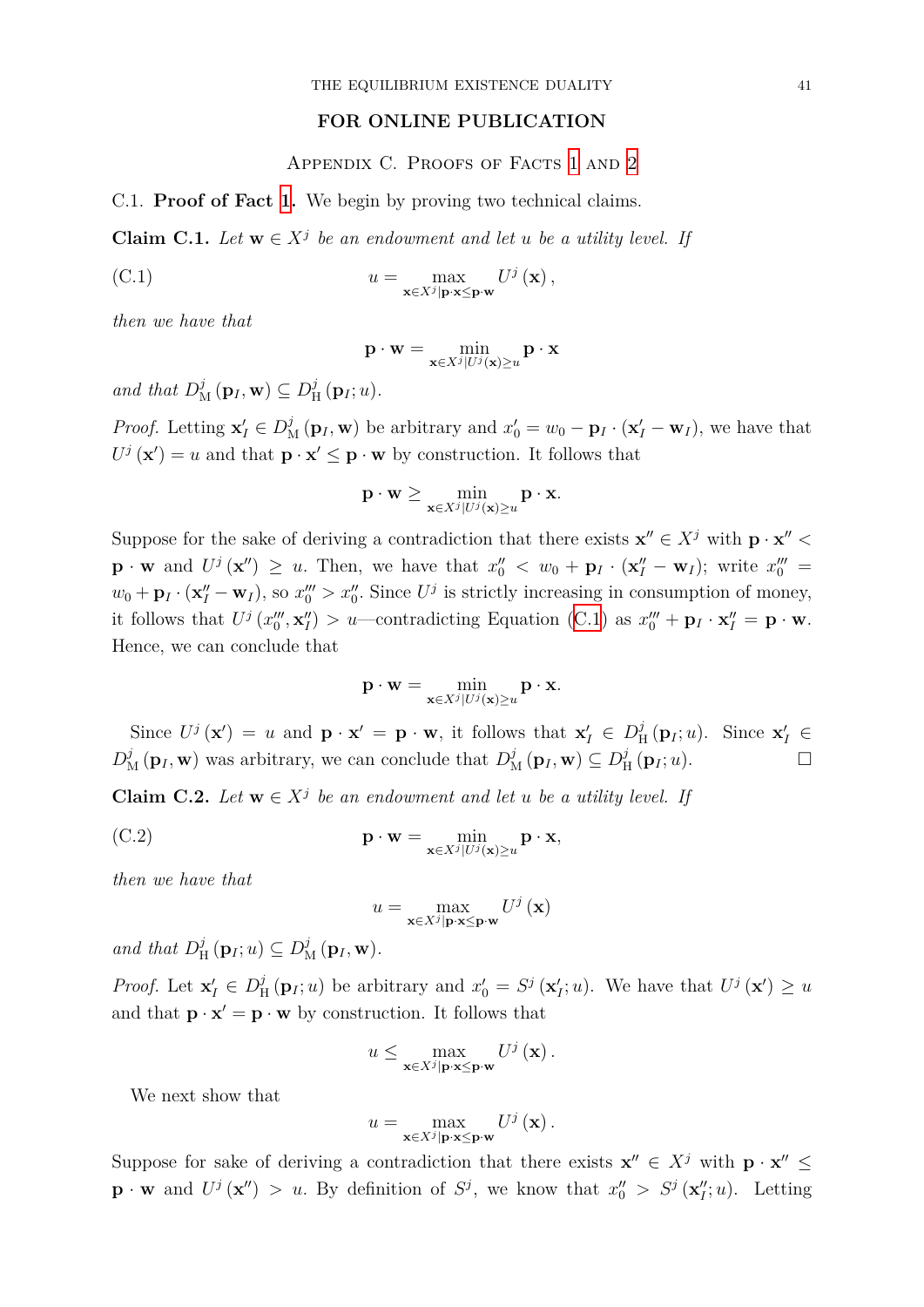$x_0''' = S^j(\mathbf{x}_I''; u)$ , we have that  $x_0''' + \mathbf{p}_I \cdot \mathbf{x}_I'' < \mathbf{p} \cdot \mathbf{w}$ , which contradicts Equation (C.2) as  $U^j(x_0^{\prime\prime\prime}, \mathbf{x}_I^{\prime\prime}) = u$ . Hence, we can conclude that

$$
u = \max_{\mathbf{x} \in X^j | \mathbf{p} \cdot \mathbf{x} \leq \mathbf{p} \cdot \mathbf{w}} U^j(\mathbf{x}).
$$

Since  $U^j(\mathbf{x}'_I) = u$  and  $\mathbf{p} \cdot \mathbf{x}'_I = \mathbf{p} \cdot \mathbf{w}$ , it follows that  $\mathbf{x}'_I \in D^j_{\mathcal{M}}(\mathbf{p}_I, \mathbf{w})$ . Since  $\mathbf{x}'_I \in D^j_{\mathcal{M}}(\mathbf{p}_I, \mathbf{w})$ .  $D_{\rm F}^j$  $\frac{f}{H}(\mathbf{p}_I; u)$  was arbitrary, we can conclude that  $D^j_{\rm P}$  $\mathcal{D}_{\text{M}}^{j}(\mathbf{p}_{I}; u) \subseteq D_{\text{M}}^{j}(\mathbf{p}_{I}, \mathbf{w}).$ 

Let  $\mathbf{w} \in X^j$  be an endowment and let *u* be a utility level. By Claims C.1 and C.2, Conditions (C.1) and (C.2), are equivalent, and under these equivalent conditions, we have that  $D_M^j(\mathbf{p}_I, \mathbf{w}) \subseteq D_\mathrm{F}^j$  $\frac{j}{H}(\mathbf{p}_I; u)$  and that  $D^j_{\mathbf{H}}$  $D_{\text{H}}^{j}(\mathbf{p}_{I}; u) \subseteq D_{\text{M}}^{j}(\mathbf{p}_{I}, \mathbf{w})$ . Hence, we must have that  $D_M^j(\mathbf{p}_I, \mathbf{w}) = D_\mathrm{F}^j$  $D_M^j(\mathbf{p}_I, \mathbf{w}) = D_\mathrm{F}^j$  $D_M^j(\mathbf{p}_I, \mathbf{w}) = D_\mathrm{F}^j$  $_{\text{H}}^{j}$  $_{\text{H}}^{j}$  $_{\text{H}}^{j}$  ( $\mathbf{p}_{I}$ ; *u*) under the equivalent Conditions (C.1) [and](#page-40-0) (C.2)[—as](#page-40-1) desired.

## C.2. **Proof of Fact 2.** We prove the "if" and "only if" directions se[para](#page-40-2)tely.

*Proof of the "If" Direction.* We define a utility function  $U^j$  implicitly by

$$
U^j(\mathbf{x}) = F(\mathbf{x}_I, \cdot)^{-1}(-x_0),
$$

which is well-defined, continuous, and strictly increasing in  $x_0$  by the Inverse Function Theorem because  $F(\mathbf{x}_I, \cdot)$  is continuous, strictly decreasing, and satisfies Condition (4). Condition (1) holds because *F* is defined over the entirety of  $X_I^j \times (\underline{u}^j, \overline{u}^j)$ .

*Proof of the "Only If" Direction.* We define  $F: X_I^j \times (\underline{u}^j, \overline{u}^j) \to (-\infty, -\underline{x}_0^j)$  $_0^j$ ) implicitly [b](#page-8-3)y  $F(\mathbf{x}_I, u) = -U^j(\cdot, \mathbf{x}_I)^{-1}(x_0),$ 

which is well-defined, continuous, and strictly decreasing in *u* by the Inverse Function Theorem because  $U^j$   $(\cdot, \mathbf{x}_I)$  is continuous, strictly increasing, and satisfies Condition (1). Condition (4) holds because  $U^j$  is defined over the entirety of  $X^j$ .

# Appendi[x](#page-8-3) D. Proofs of the Maximal Domain and Necessity Results fo[r](#page-4-3) SETTINGS WITH TRANSFERABLE UTILITY

<span id="page-41-0"></span>In this appendix, we supply proofs of Facts 4 and 6, as well as the "only if" direction of Fact 5. Utility is transferable throughout this appendix.

We use the concept of a pseudo-equilibrium price vector.

**Defini[tio](#page-22-2)n D.1** (Milgrom and Strulovici, 200[9\)](#page-13-2)**.** Su[pp](#page-23-1)ose that utility is transferable. A *pseudo-equilibrium price vector* is a price vector **p***<sup>I</sup>* such that

$$
\mathbf{y}_I \in \text{Conv}\left(\sum_{j\in J} D^j(\mathbf{p}_I)\right).
$$

There is a connection between pseudo-equilibrium price vectors, competitive equilibria, and the existence problem.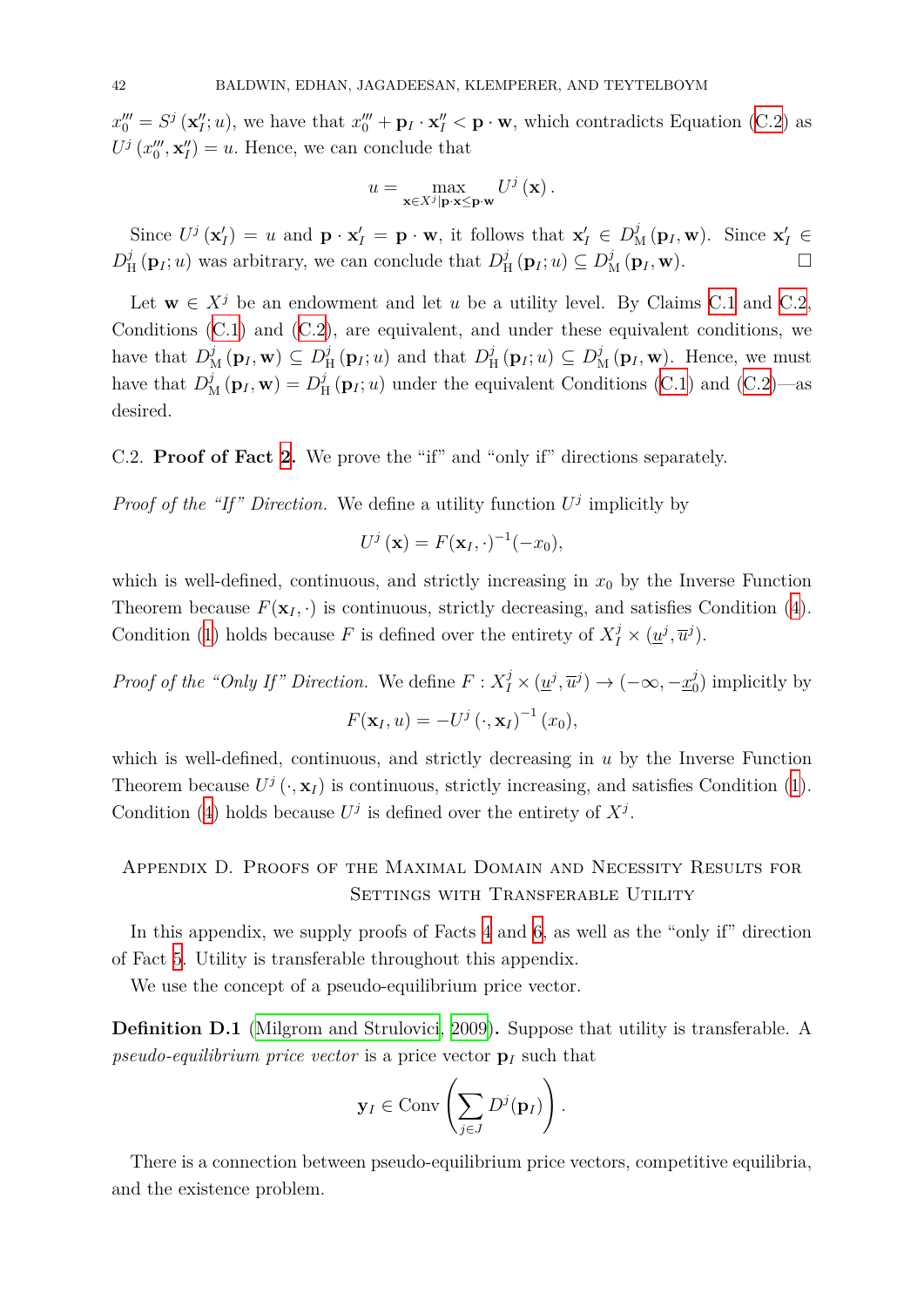**Fact D.2** (Theorem 18 in Milgrom and Strulovici, 2009; Lemma 2.19 in Baldwin and Klemperer, 2019)**.** *If utility is transferable and the total endowment is such that a competitive equilibrium exists, then, for each pseudo-equilibrium price vector*  $p_I$ , there exists *an allocation* (**x** *j I*<sup> $j$ </sup><sub>*I*</sub>)<sub>*j*∈*J such that* **p**<sub>*I*</sub> *and* ( $\mathbf{x}_I^j$ </sub> *I* )*<sup>j</sup>∈<sup>J</sup> [comprise a](#page-38-12) competitive equil[ibrium.](#page-37-4)*

<span id="page-42-0"></span>[The nonexisten](#page-37-4)ce of competitive equilibria may therefore be demonstrated by using the contrapositive of Fact D.2.

Our arguments use valuations that are *linear on their domain*. That is, let  $\mathbf{t}_I \in \mathbb{R}^I$ , let  $X_I^j \subseteq \mathbb{Z}^n$  be finite, and let  $V^j = V^{j, \mathbf{t}_I} : X_I^j \to \mathbb{R}$  be given by  $V^{j, \mathbf{t}_I}(\mathbf{x}_I) = \mathbf{t}_I \cdot \mathbf{x}_I$  for all  $\mathbf{x}_I \in X_I^j$  $I_I^{\jmath}$ . Recalling Eq[uati](#page-42-0)on (3) for demand sets in the quasilinear case, we observe that, for each  $\mathbf{s}_I \in \mathbb{R}^I$ , we have that

(D.1) 
$$
D^{j}(\mathbf{t}_{I} - \mathbf{s}_{I}) = \underset{\mathbf{x}_{I} \in X_{I}^{j}}{\arg \max} (\mathbf{t}_{I} \cdot \mathbf{x}_{I} - (\mathbf{t}_{I} - \mathbf{s}_{I}) \cdot \mathbf{x}_{I}) = \underset{\mathbf{x}_{I} \in X_{I}^{j}}{\arg \max} \mathbf{s}_{I} \cdot \mathbf{x}_{I}.
$$

<span id="page-42-1"></span>Lemma D.3. *If*  $Conv(X_I^j)$  $\binom{j}{I}$  ∩  $\mathbb{Z}^I = X_I^j$ *I*<sup>*j*</sup>, then  $V^{j,\mathbf{t}_I}$  *is concave for all*  $\mathbf{t}_I \in \mathbb{R}^I$ *.* 

<span id="page-42-4"></span>*Proof.* Observe by Equation (D.1) that  $D^j(\mathbf{t}_I) = \arg \max_{\mathbf{x}_I \in X_I^j} \mathbf{0} \cdot \mathbf{x}_I = X_I^j$ *I* . So, if **x***<sup>I</sup> ∈*  $Conv(X_I^j)$  $\chi_I^j$ ) ∩  $\mathbb{Z}^I = X_I^j$ *I*<sup>*j*</sup>
then **x**<sub>*I*</sub> ∈ *D*<sup>*j*</sup>(**t**<sub>*I*</sub>). By Definition 7, we know  $V^{j,t}$ <sup>*I*</sup> is concave. □

We will also make use of a[n alt](#page-42-1)ernative characterization of concavity.

Fact D.4 (Lemma 2.11 in Baldwin and Klemperer, 2[01](#page-21-2)9). A valuation  $V^j$  is concave if *and only if*  $\text{Conv}(D^j(\mathbf{p}_I)) \cap \mathbb{Z}^I = D^j(\mathbf{p}_I)$  *for all price vectors*  $\mathbf{p}_I$ *.* 

D.1. **Additional Facts r[egarding Unimodular](#page-37-4)i[ty an](#page-37-4)d Demand Types.** The following results are especially useful in the proof of the "only if" direction of Fact 5, and the proof of Fact 6.

We seek to construct pseudo-equilibrium price vectors (the total endowment is in the convex hull of aggregate demand) that are not competitive equilibrium price vecto[rs](#page-22-2) (the total endowment [is](#page-23-1) not demanded on aggregate). Failure of unimodularity allows such constructions because of the following property.

**Fact D.5** (See, e.g., Fact 4.9 in Baldwin and Klemperer (2019))**.** *A demand type vector set*  $\mathcal{D}$  *is unimodular if and only if there is no linearly independent subset*  $\{d^1, \ldots, d^r\}$  *of* D such that there exists  $\mathbf{z} = \sum_{\ell=1}^r \alpha_\ell \mathbf{d}^\ell \in \mathbb{Z}^I$  with  $\alpha_\ell \in (0,1)$  for  $\ell = 1,\ldots,r$ .

<span id="page-42-2"></span>To see the connection to Fact D.2 [and to existence of competi](#page-37-4)tive equilibrium, suppose that  $\{d^1,\ldots,d^r\}$  and **z** are as in Fact D.5. If  $y_I = z$  and if  $D^j_M(p_I, w^j) = \{0, d^j\}$  for  $j = 1, \ldots, r$ , then  $p_I$  is a pseu[do-e](#page-42-0)quilibrium price vector but there is no competitive equilibrium at **p***<sup>I</sup>* .

Baldwin and Klemperer (2019) gener[alize](#page-42-2)d Fact B.2 to the general case of transferable utility.

<span id="page-42-3"></span>Fact D.6 [\(Proposition 2.20 in](#page-37-4) Baldwin and Klem[pere](#page-35-5)r, 2019). Let  $V^j$  be a valuation of *demand type*  $\mathcal{D}$ *. For any price*  $\mathbf{p}'_I$ *, if* Conv $(D^j(\mathbf{p}'_I))$  *has an edge*  $E$ *, then the difference*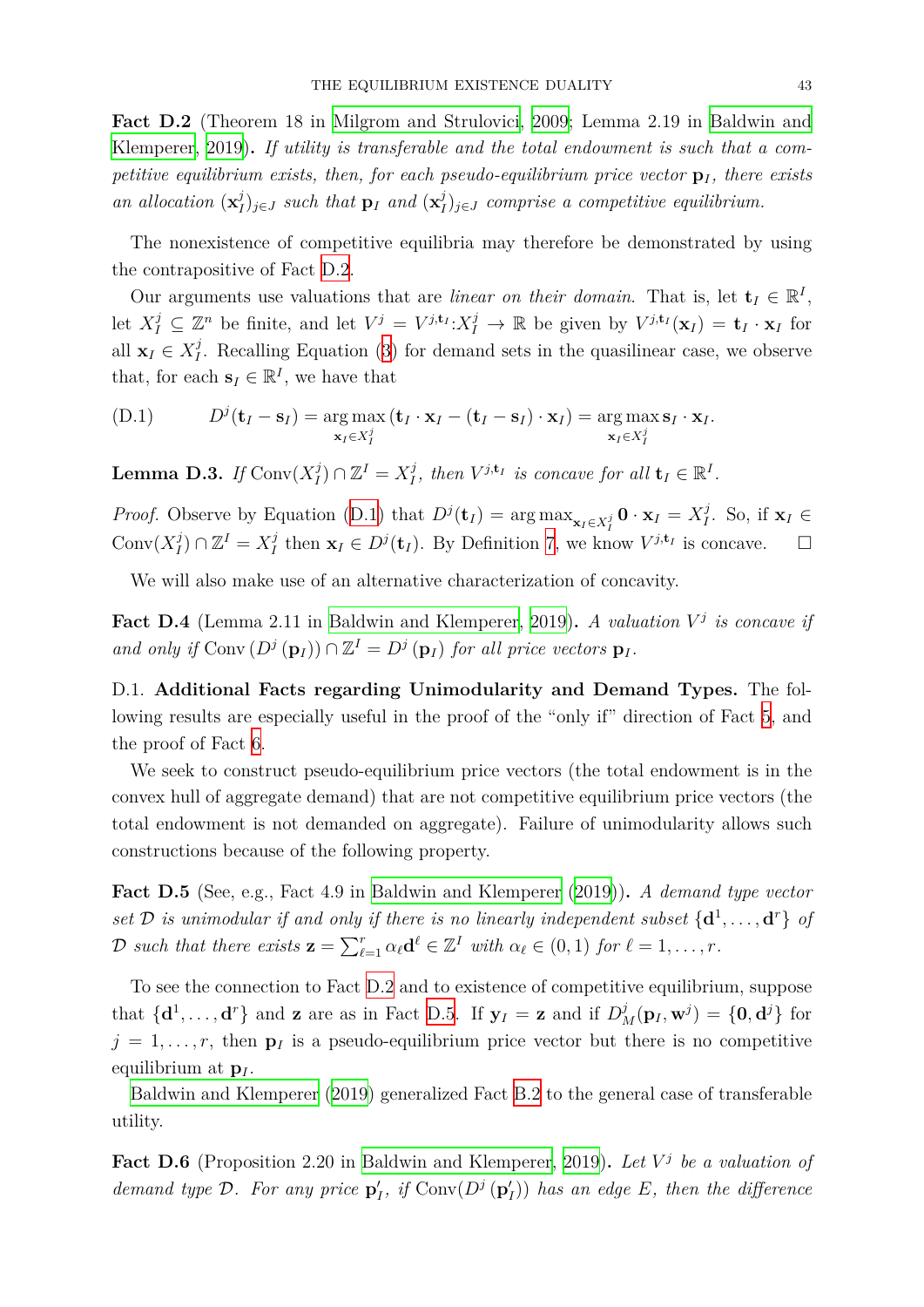*between the extreme points of E is proportional to a demand type vector, and there exists a price*  $\mathbf{p}_I$  *such that*  $Conv(D^j(\mathbf{p}_I)) = E$ *.* 

*Moreover* if **d** is in the minimal demand type vector set  $D$ , such that  $V^j$  is of demand *type*  $D$ *, then there exists a price vector*  $p_I$  *such that*  $Conv(D^j(p_I))$  *is a line segment, the difference between whose endpoints is proportional to* **d***.*

We also demonstrate now the following useful corollary of Fact D.6.

**Corollary D.7.** Let  $V^j = V^{j, \mathbf{t}_I}$  for some  $\mathbf{t}_I \in \mathbb{R}^I$ , and let  $D$  be the minimal demand type *vector set such that V j is of demand type D. Then D consists o[f the](#page-42-3) primitive integer vectors in the directions of the edges of the polytope*  $Conv(X_I^j)$ *I* )*.*

<span id="page-43-0"></span>*Proof.* Observe that  $D^{j}(\mathbf{t}_{I}) = X_{I}^{j}$  $I$ <sup>*j*</sup> and so, by Fact D.6, each edge of Conv $(X_I^j)$  $\binom{J}{I}$  is proportional to a vector in *D*. Conversely, if  $\mathbf{d} \in \mathcal{D}$  then, by Fact D.6, there exists a price  $\mathbf{p}_I$  such that  $Conv(D^j(\mathbf{p}_I))$  is a line segment, the difference between whose endpoints is proportional to **d**. But writing  $\mathbf{s}_I = \mathbf{t}_I - \mathbf{p}_I$ [, w](#page-42-3)e see from Equation (D.1) that  $D^{j}(\mathbf{p}_{I}) = \arg \max_{x_{I} \in X_{I}^{j}} \mathbf{s}_{I} \cdot \mathbf{x}_{I}$  which tells us (cf. e.g. Grünbaum 196[7, S](#page-42-3)ection 2.4) that E is an edge of  $Conv(X_I^j)$ *I* ).  $\Box$ 

Our proofs of Facts 4 and 6, and the "only if" direc[tion of Fact](#page-37-15) [5, no](#page-37-15)w follow the same structure. Within each argument, we address a demand type which is not unimodular. Observe by Fact D.5 that when unimodularity fails for a set of vectors  $D$ , then there exist polytopes, with intege[r](#page-13-2) verti[ce](#page-23-1)s and whose edge directions are in  $D$ , that contain a nonvertex integer vector, **z**. We use Corollary D.7 construct valuations of the appropriate demand type su[ch th](#page-42-2)at, at some price  $\mathbf{p}_I$ , the convex hull of the aggregate demand set is a polytope with these properties; and such that there exists a feasible endowment allocation is the total endowment is the non-[vert](#page-43-0)ex integer vector **z**. Thus  $\mathbf{p}_I$  is a pseudoequilibrium price. Moreover, we design our individual valuations so that  $p_I$  is not a competitive equilibrium. The contrapositive of Fact D.2 can then be applied to show the non-existence of competitive equilibrium.

D.2. **Proof of Fact 4.** By Fact B.2, there exists a [pric](#page-42-0)e vector  $\mathbf{p}_I$  such that  $D^j(\mathbf{p}_I) =$  $\{x'_{I}, x'_{I} + g\}$ , where **g** has at least two positive components or at least two negative components. Identify *I* with  $\{1, \ldots, |I|\}$  and without loss of generality assume that  $g_1, g_2 < 0$ . Because [a](#page-13-2)gent *j* de[man](#page-35-5)ds at most one unit of each good, we know that  $\mathbf{x}'_I, \mathbf{x}'_I + \mathbf{g} \in \{0,1\}^{|I|}$  and so  $\mathbf{g} \in \{-1,0,1\}^{|I|}$ . We conclude both that  $g_1 = g_2 = -1$  and that  $x'_1 = x'_2 = 1$ .

Let  $k \in J \setminus \{j\}$  be arbitrary. For agents  $j' \in J \setminus \{j,k\}$ , let  $X_I^{j'} = \{0\}$ , let  $V^{j'}$  be arbitrary, and let  $\mathbf{w}_{I}^{j'} = 0$ .

Let  $X_I^k = {\mathbf{x}_I \in \{0,1\}^{|I|} | x_1 + x_2 \le 1}$  and let  $\mathbf{t}_I = \mathbf{p}_I - \mathbf{e}^1 - \mathbf{e}^2$ . Let  $V^k = V^{k,\mathbf{t}_I}$ , which is a substitutes valuation by Example 11 and Corollary D.2, because each edge of Conv $(X_I^k)$  is proportional to either  $e^1 - e^2$  or to  $e^{\ell}$  for some  $\ell \in I$ ; or, alternatively, by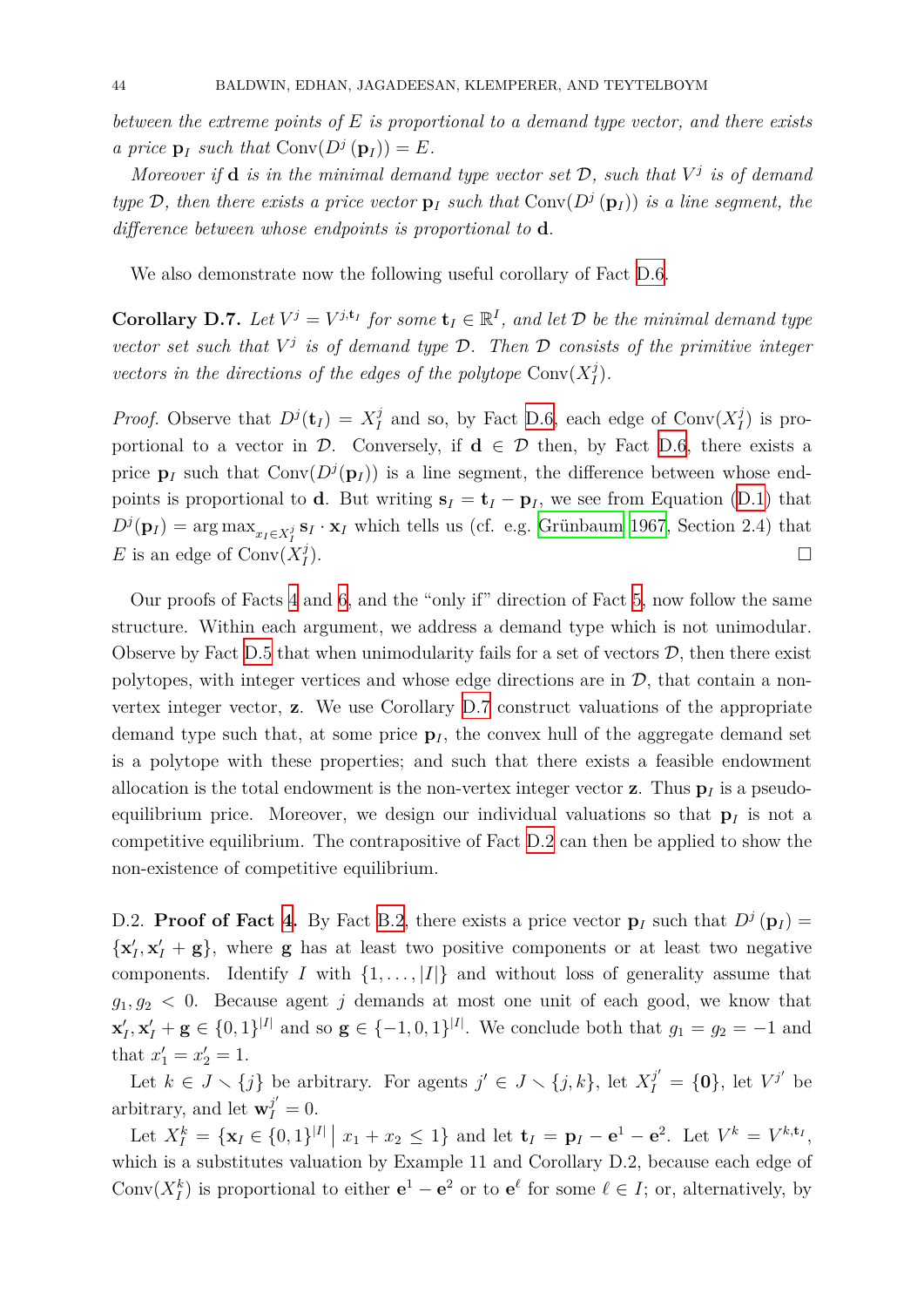Theorem 4 in Hatfield et al. (2019) because, like Shapley's (1962) assignment valuations, it is the supremal convolution of  $|I| - 1$  unit-demand valuations.

Set  $\mathbf{w}_I^j = \mathbf{x}_I' \in X_I^j$  $J_I^j$  and set  $\mathbf{w}_I^k = \mathbf{y}_I - \mathbf{x}_I'$ . Since  $\mathbf{x}_I' \in \{0,1\}^{|I|}$  it follows that  $\mathbf{w}_I^k \in$  $\{0,1\}^{|I|}$ , and moreover since  $x'_1 = x'_2 = 1$  $x'_1 = x'_2 = 1$  $x'_1 = x'_2 = 1$  we k[now](#page-39-8)  $w_1^k = w_2^k = 0$ ; thus  $\mathbf{w}_I^k \in X_I^k$ . Now  $(\mathbf{w}_I^{j'}$  $J'(j)_{j' \in J}$  is clearly an endowment allocation.

By Equation (D.1) we know that

$$
D^{k}(\mathbf{p}_{I}) = \underset{\mathbf{x}_{I} \in X_{I}^{k}}{\arg \max} (\mathbf{e}^{1} + \mathbf{e}^{2}) \cdot \mathbf{x}_{I} = \{\mathbf{x}_{I} \in \{0,1\}^{|I|} | x_{1} + x_{2} = 1 \}.
$$

Observing that  $e^2 \in D^k(\mathbf{p}_I)$  and considering the vectors from  $e^2$  to other elements of the demand set, we can write  $D^k(\mathbf{p}_I)$  as

$$
D^{k}(\mathbf{p}_{I}) = \mathbf{e}^{2} + \left\{\alpha_{2}(\mathbf{e}^{1} - \mathbf{e}^{2}) + \sum_{\ell=3}^{|I|} \alpha_{\ell} \mathbf{e}^{\ell} \middle| \alpha_{\ell} \in \{0, 1\} \text{ for } 2 \leq \ell \leq |I| \right\}.
$$

Combining this with agent *j*, and recalling other agents' demand sets are identically zero, we conclude that

$$
\sum_{j'\in J} D^{j'}(\mathbf{p}_I) = \mathbf{x}'_I + \mathbf{e}^2 + \left\{ \alpha_1 \mathbf{g} + \alpha_2 (\mathbf{e}^1 - \mathbf{e}^2) + \sum_{\ell=3}^{|I|} \alpha_\ell \mathbf{e}^\ell \middle| \alpha_\ell \in \{0,1\} \text{ for } 1 \leq \ell \leq |I| \right\}.
$$

The convex hull of this set can be expressed very similarly, but the weights  $\alpha_{\ell}$  are allowed to lie in [0*,* 1].

Since  $\mathbf{x}'_I, \mathbf{x}'_I + \mathbf{g} \in \{0, 1\}^{|I|}$ , we have that if  $g_i = 1$  (resp.  $g_i = -1$ ), then  $x'_i = 0$ (resp.  $x'_i = 1$ ). Taking

$$
\alpha_{\ell} = \begin{cases} \frac{|g_{\ell}|}{2} & \text{if } g_{\ell} \neq 0\\ 1 - x_{\ell}' & \text{if } g_{\ell} = 0 \end{cases}
$$

for  $1 \leq \ell \leq |I|$ , we have that

$$
x'_{i} + \alpha_{1}g_{i} + \alpha_{i} = 1 - \frac{1}{2} + \frac{1}{2} = 1 \qquad \text{for all } i \in I \text{ with } g_{i} = -1
$$
  
\n
$$
x'_{i} + \alpha_{1}g_{i} + \alpha_{i} = x'_{i} + 0 + (1 - x'_{i}) = 1 \qquad \text{for all } i \in I \text{ with } g_{i} = 0
$$
  
\n
$$
x'_{i} + \alpha_{1}g_{i} + \alpha_{i} = 0 + \frac{1}{2} + \frac{1}{2} = 1 \qquad \text{for all } i \in I \text{ with } g_{i} = 1.
$$

As  $x'_1 = x'_2 = 1$  and  $g_1 = g_2 = -1$ , it follows that

$$
\mathbf{x}'_I + \mathbf{e}^2 + \alpha_1 \mathbf{g} + \alpha_2 (\mathbf{e}^1 - \mathbf{e}^2) + \sum_{\ell=3}^{|I|} \alpha_\ell \mathbf{e}^\ell = \mathbf{y}_I.
$$

As  $\alpha_{\ell} \in [0,1]$  for all  $1 \leq \ell \leq |I|$ , we therefore have that  $\mathbf{y}_{I} \in \text{Conv}\left(\sum_{j' \in J} D^{j'}(\mathbf{p}_{I})\right)$ , so **p**<sub>*I*</sub> is a pseudo-equilibrium price vector. But as  $\alpha_1 \in (0,1)$  and the vectors  $\mathbf{g}, \mathbf{e}^1$  –  $e^2, e^3, \ldots, e^{|I|}$  are linearly independent, we have that  $y_I \notin \sum_{j' \in J} D^{j'}(p_I)$ , so there is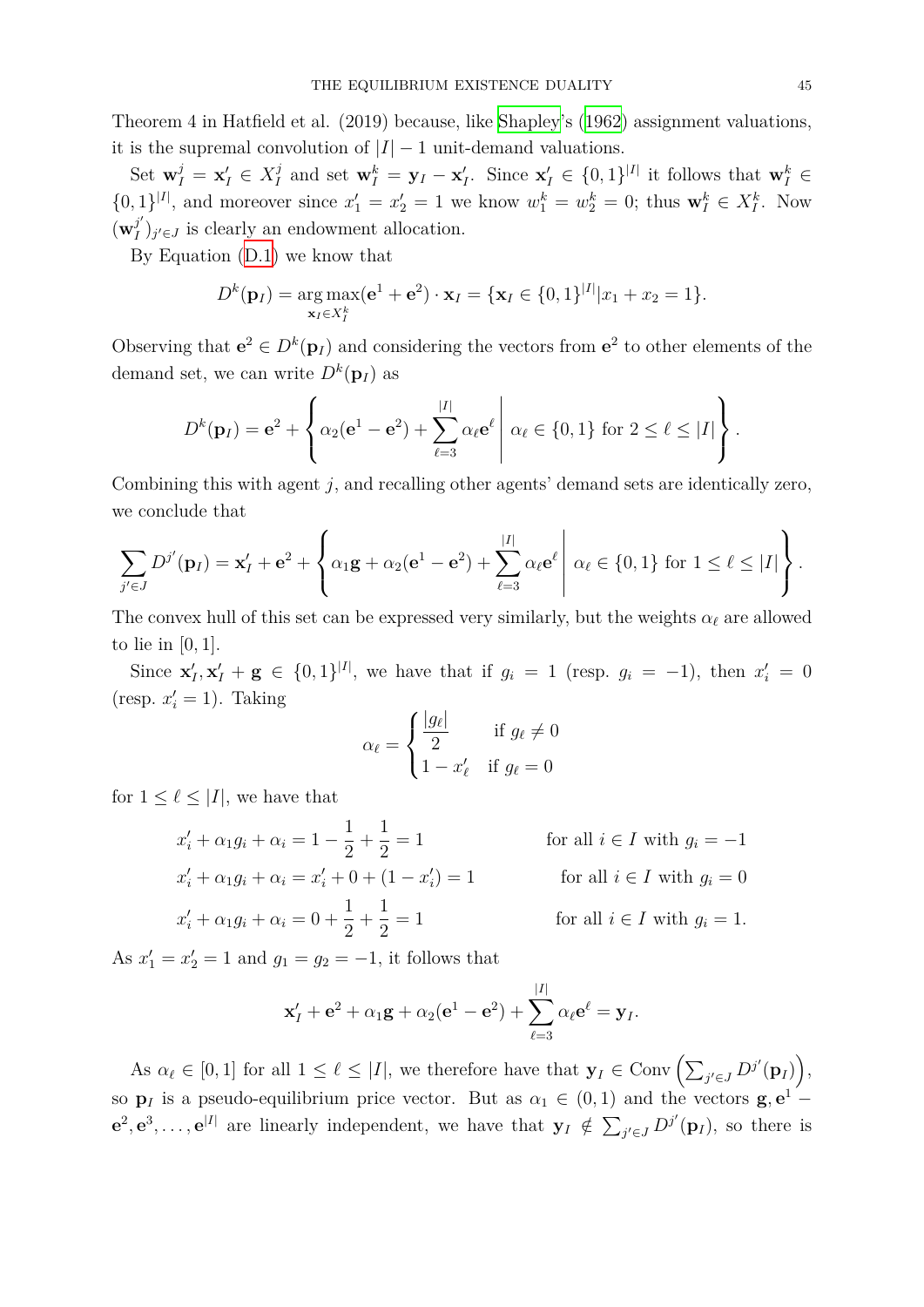no competitive equilibrium at  $p_I$ .<sup>48</sup> Therefore, by the contrapositive of Fact D.2, no competitive equilibrium can exist.

D.3. **Proof of the "Only If" D[ire](#page-45-0)ction of Fact 5.** Let  $\mathcal{D}$  be a demand typ[e ve](#page-42-0)ctor set that is not unimodular. We need to show that there exists a finite set *J* of agents with concave valuations of demand type  $D$ , as well as a total endowment, for which there exists an endowment allocation but no competitive e[qu](#page-22-2)ilibrium. We will use  $J = \{j, k\}$ .

Let  $L = {\bf{d}}^1, \ldots, {\bf{d}}^n$   $\subseteq \mathcal{D}$  be a minimal non-unimodular subset. By construction, *L* is linearly independent, and  $\{d^1, \ldots, d^{n-1}\}\$ is unimodular. Let

$$
\mathcal{P} = \left\{ \sum_{\ell=1}^{n} \alpha_{\ell} \mathbf{d}^{\ell} \middle| 0 \leq \alpha_{\ell} \leq 1 \text{ for } \ell = 1, \ldots, n \right\}
$$

denote the parallelepiped spanned by *L*. By Fact D.5, there exists  $\mathbf{z} = \sum_{\ell=1}^n \beta_\ell \mathbf{d}^\ell \in \mathcal{P} \cap \mathbb{Z}^I$ with  $\beta_{\ell} \in (0,1)$  for all  $\ell = 1, \ldots, n$ .

Let  $X_I^j = \mathcal{P} \cap \mathbb{Z}^n$  and let  $V^j = V^{j,0}$  be the linear valuation which is identically zero on its domain. Recall Equation (D.1): we know  $D^{j}(\mathbf{0}) = X_I^{j}$  $D^{j}(\mathbf{0}) = X_I^{j}$  $D^{j}(\mathbf{0}) = X_I^{j}$ *I*<sup>*j*</sup>. Observe that **z** ∈  $X_I^j$ *I* . Clearly  $Conv(X_I^j)$  $\binom{j}{I}$  ∩  $\mathbb{Z}^I = X_I^j$  $I_I^j$  and so  $V^j$  is concave by Lemma D.3.

Let  $\mathbf{s}_I$  satisfy  $\mathbf{s}_I \cdot \mathbf{d}^\ell = 0$  for  $\ell = 1, \ldots, n-1$  and  $\mathbf{s}_I \cdot \mathbf{d}^n > 0$ . (Such an  $\mathbf{s}_I$  exists as L is linearly independent.) Then, [for](#page-42-1)  $\mathbf{x}_I = \sum_{\ell=1}^n \alpha_\ell \mathbf{d}^\ell \in X_I^j$  $I$ <sup>*I*</sup>[, we](#page-42-4) have

$$
\mathbf{s}_I \cdot \mathbf{x}_I = \sum_{\ell=1}^n \alpha_\ell \mathbf{s}_I \cdot \mathbf{d}^\ell = \alpha_n \mathbf{s}_I \cdot \mathbf{d}^n.
$$

We assumed that  $\mathbf{s}_I \cdot \mathbf{d}^n > 0$ , so  $\mathbf{s}_I \cdot \mathbf{x}_I$  is minimized when  $\alpha_n = 0$ ; equivalently  $-\mathbf{s}_I \cdot \mathbf{x}_I$ is maximized when  $\alpha_n = 0$ . So, by Equation (D.1), we know that

$$
D^{j}(\mathbf{s}_{I}) = \arg \max_{\mathbf{x}_{I} \in X_{I}^{j}} -\mathbf{s}_{I} \cdot \mathbf{x}_{I} = \left\{ \sum_{\ell=1}^{n-1} \alpha_{\ell} \mathbf{d}^{\ell} \middle| 0 \leq \alpha_{\ell} \leq 1 \text{ for } \ell = 1, \ldots, n-1 \right\} \cap \mathbb{Z}^{I}.
$$

Now set  $X_I^k = \{0, \mathbf{d}^n\}$  and let  $V^k = V^{k,s_I}$ . By Equation (D.1) again, we know that  $D^k(\mathbf{s}_I) = X_I^k$ . As  $\mathbf{d}^n \in \mathcal{D}$ , which is a demand type vector set, we know that  $\mathbf{d}^n$  is a primitive integer vector, from which it follows that  $Conv(X_I^k) \cap \mathbb{Z}^I = X_I^k$  $Conv(X_I^k) \cap \mathbb{Z}^I = X_I^k$  $Conv(X_I^k) \cap \mathbb{Z}^I = X_I^k$ . Thus, by Lemma D.3, we know that  $V^k$  is concave.

Observe that

$$
D^{j}(\mathbf{s}_{I})+D^{k}(\mathbf{s}_{I})=\left\{\sum_{\ell=1}^{n}\alpha_{\ell}\mathbf{d}^{\ell}\middle|\ 0\leq\alpha_{\ell}\leq1\ \text{for }\ell=1,\ldots,n-1\ \text{and}\ \alpha_{n}\in\{0,1\}\right\}\cap\mathbb{Z}^{I}.
$$

So Conv $(D^{j}(s_{I}) + D^{k}(s_{I})) = P$ .

Let the total endowment  $\mathbf{y}_I$  be **z**. Set  $\mathbf{w}_I^j = \mathbf{z} \in X_I^j$  $I_I^j$ , and set  $\mathbf{w}_I^k = \mathbf{0} \in X_I^k$ . This is clearly an endowment allocation. Since  $y_I \in \mathcal{P} = \text{Conv}(D^j(\mathbf{s}_I) + D^k(\mathbf{s}_I))$ , we see  $s_I$  is a pseudo-equilibrium price vector. But, since  $L$  is linearly independent and since

<span id="page-45-0"></span><sup>&</sup>lt;sup>48</sup>The existence of an integer vector that is in Conv  $\left(\sum_{j'\in J} D^{j'}(\mathbf{p}_I)\right)$  but not  $\sum_{j'\in J} D^{j'}(\mathbf{p}_I)$  follows from Fact D.5 as the vectors  $\mathbf{g}, \mathbf{e}^1 - \mathbf{e}^2, \mathbf{e}^3, \dots, \mathbf{e}^{|I|}$  do not comprise a unimodular set.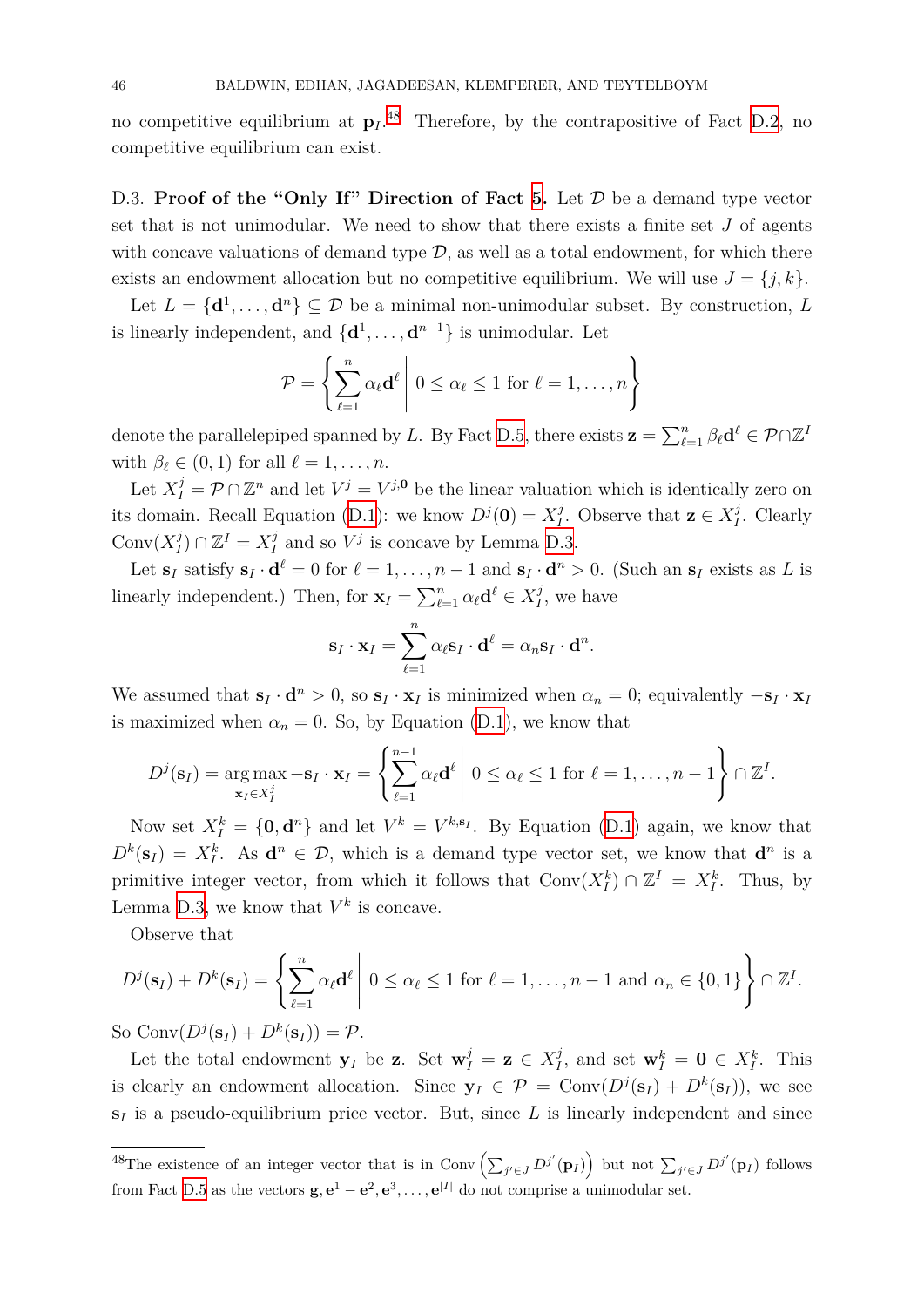$0 < \beta_n < 1$ , we know  $\mathbf{y}_I \notin D^j(\mathbf{s}_I) + D^k(\mathbf{s}_I)$ , so there is no competitive equilibrium at  $\mathbf{s}_I$ . It follows, by the contrapositive of Fact D.2, that no competitive equilibrium can exist.

D.4. **Proof of Fact 6.** We will use the [foll](#page-42-0)owing claim.

# **Claim D.8.** If  $D$  is a maximal unimodular demand type vector set then  $D$  spans  $\mathbb{R}^I$ .

*Proof.* Let  $L \subseteq \mathcal{D}$  be a maximal, linearly independent set. As  $\mathcal{D}$  is unimodular, there exists a set *T* of integer vectors such that  $L \cap T = \emptyset$  and  $L \cup T$  is a basis of  $\mathbb{R}^I$ with determinant  $\pm 1$ . We claim that  $\mathcal{D}_0 = \mathcal{D} \cup T \cup -T$  is unimodular. To see why, let *L*' ⊆  $\mathcal{D} \cup T \cup -T$  be a maximal linearly independent set. As  $\mathcal{D}_0$  spans  $\mathbb{R}^I$  by construction, *L*<sup> $\prime$ </sup> must span  $\mathbb{R}^I$ . Due to the maximality of *L*, we must have that  $|L' \cap (T \cup -T)| = |T|$ . It follows that  $L' \cap D$  is a basis for the span of *D*. As *D* is unimodular,  $L' \cap D$  must be the image of *L* under a unimodular change of basis of the span of *D*. It follows that *L ′* is a basis for  $\mathbb{R}^I$  with determinant  $\pm 1$ —so  $\mathcal{D}_0$  is unimodular. Due to the maximality of  $\mathcal{D}$ *,* we must have that  $T = \emptyset$ , and hence  $\mathcal{D}$  must span  $\mathbb{R}^I$ . As  $\mathcal{D}$  is unimodular, it follows that  $D$  must integrally span  $\mathbb{Z}^I$ . □

We next divide into cases based on whether  $V^j$  is non-concave and of demand type  $D$ , or not of demand type  $D$ , to construct concave valuations  $V^k$  of demand type  $D$  for agents  $k \neq j$  and a total endowment for which no competitive equilibrium exists.

**Case** 1:  $V^j$  is not concave but is of demand type  $\mathcal{D}$ . By Fact D.4, there exists a price vector  $\mathbf{p}_I$  such that  $D^j(\mathbf{p}_I) \neq \text{Conv}(D^j(\mathbf{p}_I)) \cap \mathbb{Z}^I$ . Let  $\mathbf{x}'_I \in D^j(\mathbf{p}_I)$  be an extreme point of Conv  $(D^j(\mathbf{p}_I))$ , so there exists  $\mathbf{s}_I \in \mathbb{R}^n$  satisfying

$$
\{\mathbf x'_I\} = \underset{\mathbf y_I \in D^j(\mathbf p_I)}{\arg \max} \mathbf s_I \cdot \mathbf y_I.
$$

<span id="page-46-0"></span>Let  $\mathbf{x}''_I \in (\text{Conv}(D^j(\mathbf{p}_I)) \cap \mathbb{Z}^I) \setminus D^j(\mathbf{p}_I)$  be arbitrary.

Let  $k \in J \setminus \{j\}$  be arbitrary. Let  $X_I^k = (\text{Conv}(D^j(\mathbf{p}_I)) \cap \mathbb{Z}^I) + \{-\mathbf{x}_I'\}$ . Since  $V^j$  is of demand type  $\mathcal{D}$ , it follows by Fact D.6 that every edge of  $Conv(D^{j}(\mathbf{p}_{I}))$  is a multiple of a vector in  $\mathcal{D}$ , and so the same is true of  $Conv(X_I^k)$ . Moreover, by definition of  $X_I^k$ it is clear that  $Conv(X_I^k) \cap \mathbb{Z}^I = X_I^k$ .

Fix  $\mathbf{t}_I = \mathbf{p}_I + \mathbf{s}_I$  and let  $V^k = V^{\mathbf{t}_I, k}$ [, w](#page-42-3)hich is concave by Lemma D.3 and of demand type  $\mathcal{D}$  by Corollary D.7. By Equation (D.1) we know  $D^k(\mathbf{p}_I) = \arg \max_{\mathbf{x}_I \in X_I^k} \mathbf{s}_I \cdot \mathbf{x}_I$ , and so by Equation (D.2) and the definition of  $X_I^k$  $X_I^k$  $X_I^k$ , it follows that  $D^k(\mathbf{p}_I) = {\mathbf{x}'_I - \mathbf{x}'_I} =$ *{***0***}*.

Let the total end[owm](#page-43-0)ent  $\mathbf{y}_I$  be  $\mathbf{x}''_I$ , let  $\mathbf{w}^j_I = \mathbf{x}'_I \in X^j_I$  $\mathbf{w}^j_I = \mathbf{x}'_I \in X^j_I$  $\mathbf{w}^j_I = \mathbf{x}'_I \in X^j_I$  $\mathbf{x}_I^j$ , and let  $\mathbf{w}_I^k = \mathbf{x}_I'' - \mathbf{x}_I' \in X_I^k$ . For agents  $j' \in J \setminus \{j,k\}$ , let  $X_I^{j'} = \{0\}$ , let  $V^{j'}$  be arbitrary, and let  $\mathbf{w}_I^{j'} = \mathbf{0}$ . Thus  $(\mathbf{w}_I^{j'}$  $J'(I)_{j' \in J}$  is an endowment allocation. Moreover,

$$
\sum_{j'\in J}D^{j'}(\mathbf{p}_I)=D^j(\mathbf{p}_I).
$$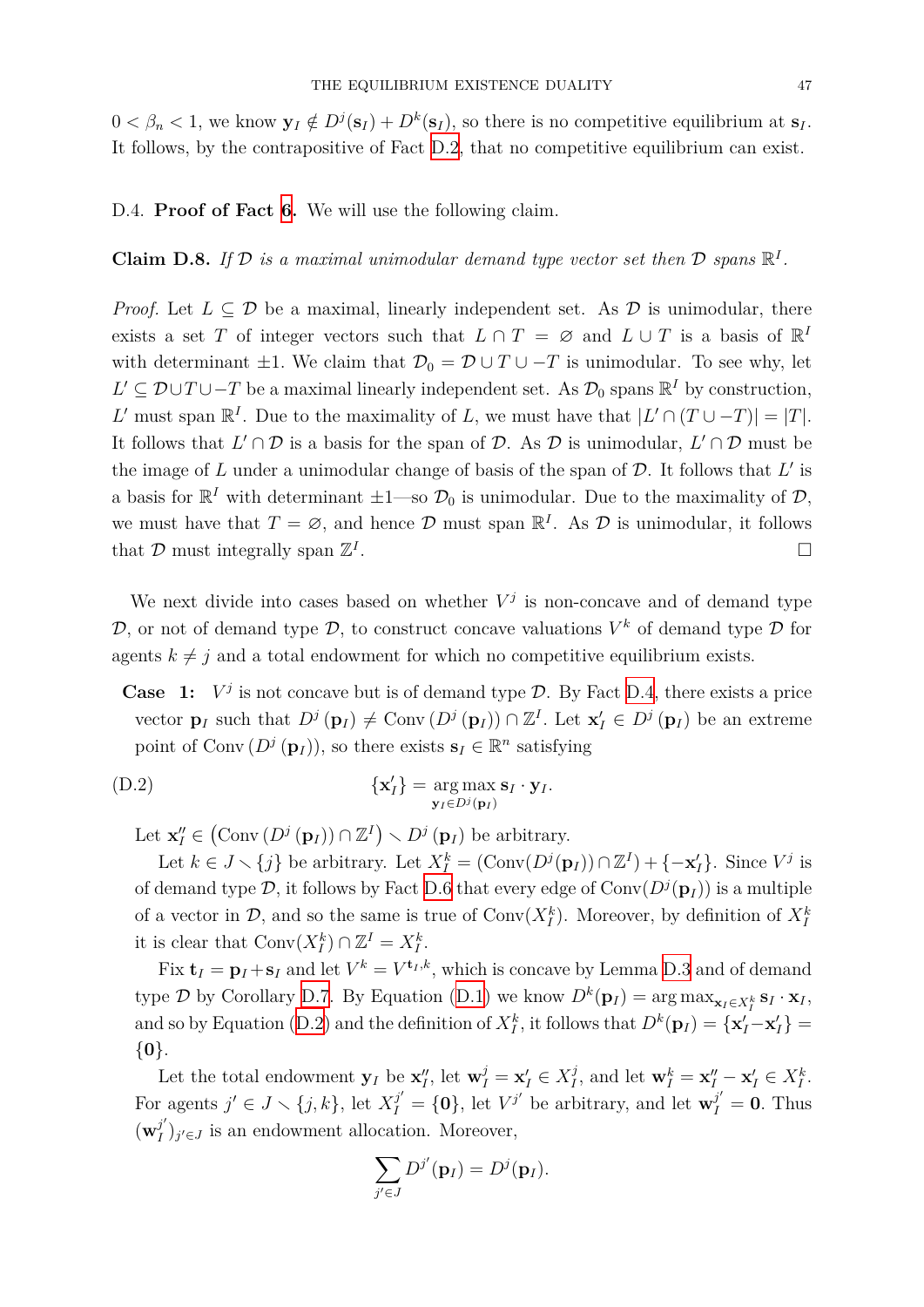Thus  $\mathbf{y}_I = \mathbf{x}''_I \in \text{Conv}\left(\sum_{j' \in J} D^{j'}(\mathbf{p}_I)\right)$  and so  $\mathbf{p}_I$  is a pseudo-equilibrium price vector. But  $\mathbf{y}_I = \mathbf{x}_I'' \notin \sum_{j' \in J} D^{j'}(\mathbf{p}_I) = D^{j}(\mathbf{p}_I)$  by definition of  $\mathbf{x}_I''$ , and so there is no competitive equilibrium at  $\mathbf{p}_I$ . Therefore, by the contrapositive of Fact D.2, no competitive equilibrium can exist.

**Case 2:**  $V^j$  is not of demand type  $\mathcal{D}$ . By Fact D.6 there exists a primitive integer vector  $\mathbf{g} \notin \mathcal{D}$  and a price vector  $\mathbf{p}_I \in \mathbb{R}^n$  such that  $D^j(\mathbf{p}_I) \subseteq {\mathbf{x}'_I + \alpha \mathbf{g} \mid \alpha = 0, \ldots, r}$ where  $r \geq 1$  and  $\mathbf{x}'_I, \mathbf{x}'_I + r\mathbf{g} \in D^j(\mathbf{p}_I)$ .

As  $D$  is not strictly contained in any unimod[ular](#page-42-3) demand type vector set, and as **g**  $\notin \mathcal{D}$ , the set  $\mathcal{D} \cup \{\mathbf{g}\}\$ is not unimodular. Let  $\{\mathbf{d}^1, \ldots, \mathbf{d}^m, \mathbf{g}\}\$ be a minimal nonunimodular subset of  $\mathcal{D} \cup \{g\}$ . Thus the set  $\{d^1, \ldots, d^m, g\}$  is linearly independent and, by Fact D.5, there exists

(D.3) 
$$
\mathbf{z} = \beta_0 \mathbf{g} + \sum_{\ell=1}^m \beta_\ell \mathbf{d}^\ell \in \cap \mathbb{Z}^I \text{ with } 0 < \beta_\ell < 1 \text{ for } \ell = 0, \ldots, m.
$$

By Claim D.8, we know that  $D$  spans  $\mathbb{R}^I$ . Since  $D$  is also unimodular, by Fact D.5 there exist  $\mathbf{d}^{m+1}, \ldots, \mathbf{d}^n \in \mathcal{D}$  for some  $n \geq m$  such that  $\mathbf{d}^1, \ldots, \mathbf{d}^n$  are linearly independent and

<span id="page-47-0"></span>
$$
\mathbf{z} = \sum_{\ell=1}^n \gamma_\ell \mathbf{d}^\ell \text{ with } \gamma_\ell \in \mathbb{Z} \text{ for all } \ell = 1, \ldots, n.
$$

Moreover, by replacing  $\mathbf{d}^{m+1}, \ldots, \mathbf{d}^n$  with their negations if necessary, we can assume that  $\gamma_{m+1}, \ldots, \gamma_n \geq 0$ .

Let  $k \in J \setminus \{j\}$  be arbitrary. Let  $X_I^k = Y_I^k + Z_I^k$ , where

$$
Y_I^k = \left\{ \sum_{\ell=1}^m \alpha_\ell \mathbf{d}^\ell \middle| - |\gamma_\ell| \le \alpha_\ell \le |\gamma_\ell| + 1 \text{ for } \ell = 1, \dots, m \right\} \cap \mathbb{Z}^I
$$
  

$$
Z_I^k = \left\{ \sum_{\ell=m+1}^n \alpha_\ell \mathbf{d}^\ell \middle| 0 \le \alpha_\ell \le \gamma_\ell \text{ for } \ell = m+1, \dots, n \right\} \cap \mathbb{Z}^I.
$$

Observe that  $\mathbf{z} \in X_I^k$ . Moreover, Conv $(X_I^k) \cap \mathbb{Z}^I = X_I^k$ , as we may see by writing  $X_I^k = \{ \sum_{\ell=1}^n \alpha_\ell \mathbf{d}^\ell | c_\ell \leq \alpha_\ell \leq d_l \text{ for } \ell = 1,\ldots,n \} \cap \mathbb{Z}^I \text{ for suitably chosen } c_\ell \text{ and } d_\ell.$ 

Choose  $\mathbf{s}_I$  such that  $\mathbf{s}_I \cdot \mathbf{d}^\ell = 0$  for  $\ell = 1, \ldots, m$  and  $\mathbf{s}_I \cdot \mathbf{d}^\ell < 0$  for  $\ell = m+1, \ldots, n$ . (Such an  $\mathbf{s}_I$  exists because  $\mathbf{d}^1, \ldots, \mathbf{d}^n$  are linearly independent.) Set  $\mathbf{t}_I = \mathbf{p}_I + \mathbf{s}_I$  and set  $V^k = V^{k,t_I}$ . Then  $V^k$  is concave by Lemma D.3. By Equation (D.1) and the definition of  $X_I^k$ , we deduce that

$$
D^{k}(\mathbf{p}_{I}) = \underset{\mathbf{x}_{I} \in X_{I}^{k}}{\arg \max \mathbf{s}_{I} \cdot \mathbf{x}_{I}} = Y_{I}^{k}.
$$

Moreover, the edges of  $X_I^k$  are parallel to  $\mathbf{d}^1, \ldots, \mathbf{d}^n$  and so by Corollary D.7, the valuation  $V^k$  is of demand type  $\mathcal{D}$ .